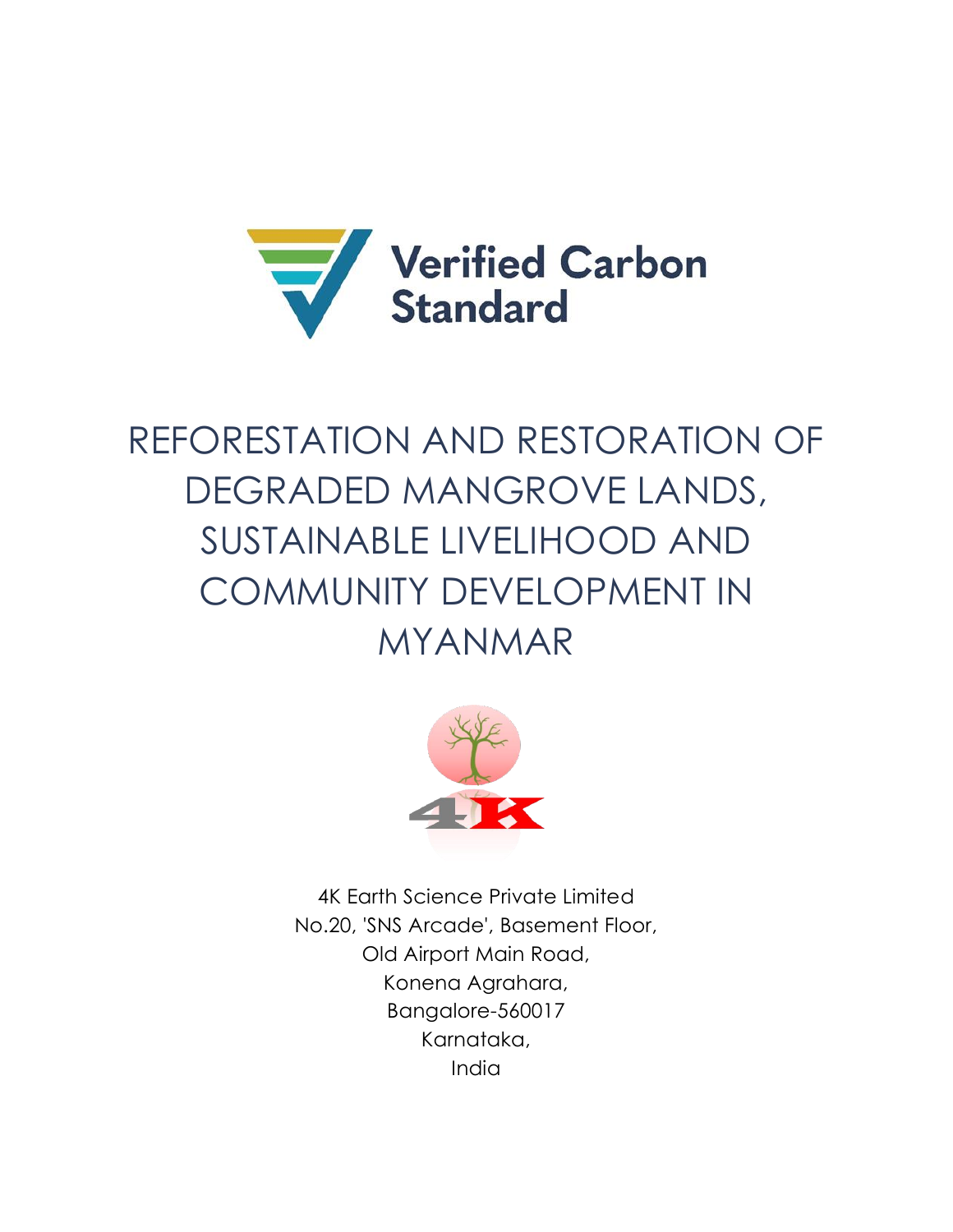

| <b>Project Title</b> | Reforestation and Restoration of degraded mangrove lands, sustainable<br>livelihood and community development in Myanmar |
|----------------------|--------------------------------------------------------------------------------------------------------------------------|
| Version              | 10                                                                                                                       |
| Report ID            | 2011-VCS                                                                                                                 |

| <b>Report Title</b>           | Reforestation and Restoration of degraded mangrove lands, sustainable<br>livelihood and community development in Myanmar |
|-------------------------------|--------------------------------------------------------------------------------------------------------------------------|
| <b>Client</b>                 | Worldview International Foundation (WIF)                                                                                 |
| Pages                         | 40                                                                                                                       |
| Date of Issue                 | 14-October-2020                                                                                                          |
| <b>Prepared By</b>            | 4K Earth Science Pyt. Ltd.                                                                                               |
| Contact                       | No.20, 'SNS Arcade', Basement Floor, Old Airport Main Road,<br>Konena Agrahara, Bangalore-560017                         |
| <b>Approved By</b>            | Chandrakala R.                                                                                                           |
|                               | Director                                                                                                                 |
| <b>Work Carried</b><br>Out By | Rekha Menon (Team leader, technical expert, Verifier and country expert)                                                 |
|                               | Dr. Sudha Padmanabha (Expert to TR)                                                                                      |
|                               | Mr. Ma Paa Puratchikkanal (Technical Reviewer)                                                                           |

#### Summary:

*4KES, commissioned by Worldview International Foundation (WIF) is performing verification of the project activity "Reforestation and Restoration of degraded mangrove lands, sustainable livelihood and community development in Myanmar", against VCS Version 04 and all applicable requirements therein, for the monitoring period from 15/06/2019 to 14/06/2020.*

*The project activity consists of restoration and reforestation activities of a mangrove habitat located in the northern part of Ayeyarwady Division of Myanmar in three village tracts namely Magyi, Thabawkan and Thaegone in ShweThaung Yan Township.*

*The CDM afforestation and reforestation Large-scale Methodology: AR-AM0014 "Afforestation and reforestation of degraded mangrove habitats, version 3.0." and corresponding tools are applied to quantify the*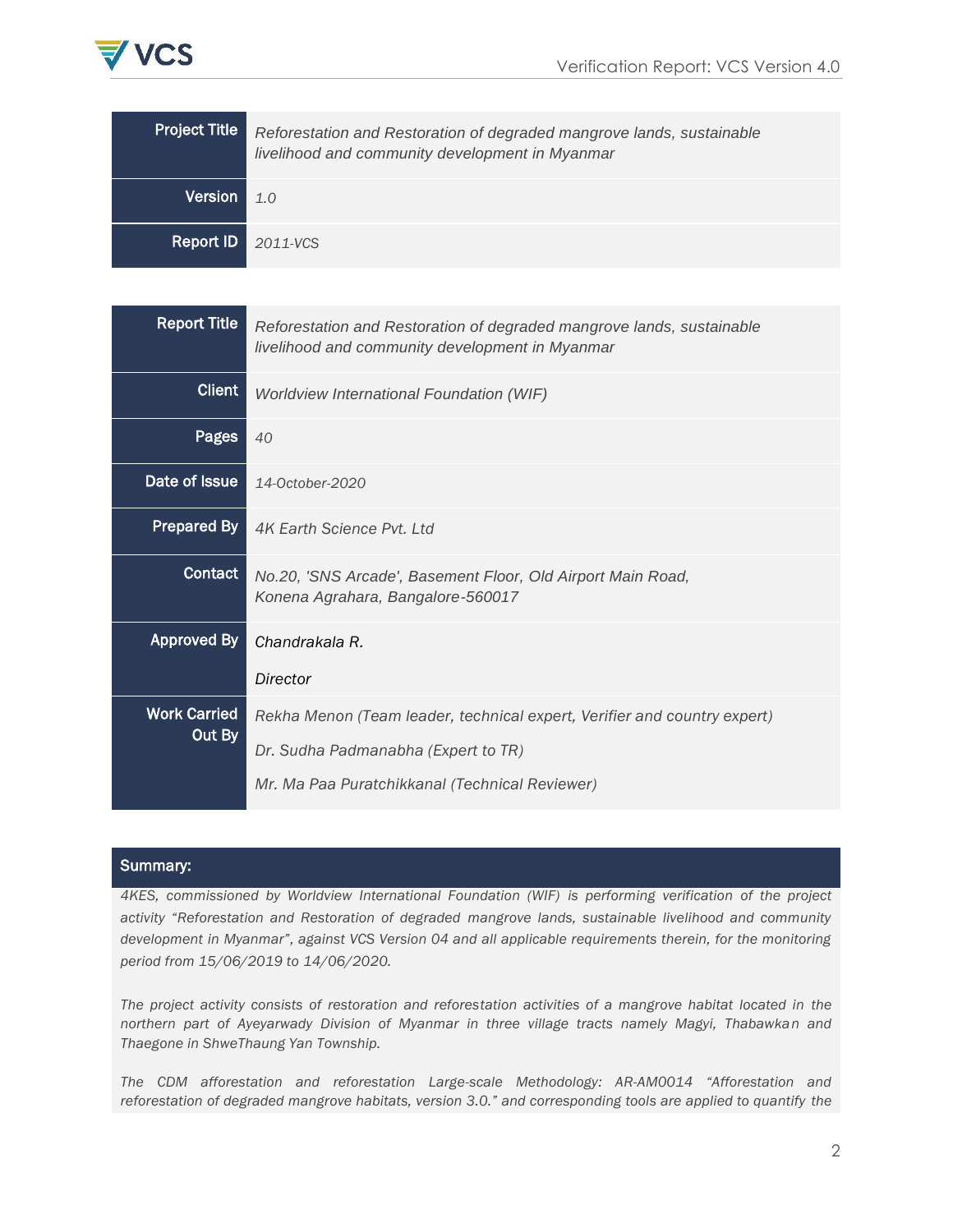

*GHG removals achieved in this project.*

*The Worldview International Foundation (Project Proponent) has requested 4KES to perform the 3rd VCS verification audit, for which a Monitoring Report, a Non-Permanence-Risk Report and supporting documents were provided. 4KES, acting as an independent third party, has assessed the documents and evidences provided, and performed desk assessment and virtual assessment, which included a desk review, interviews with stakeholders, interviews with the top management of PP and interviews with the technical and field staff of the project activity. 4KES tram verified the information contained and the emissions reductions and/or removals claimed in the Project Implementation Report, calculated in compliance with the requirements of the Verified Carbon Standard (VCS) and the requirements of the methodology applied.*

*In total 02 Clarification Request, 01 Corrective Action Request and 01 Forward Action Request were raised.*

*After performing the verification audit, 4KES confirms that the Project complies with all the requirements of the Verified Carbon Standard, having generated 53,369 tCO<sup>2</sup> equivalents net emission reductions during the present reporting period, after discounting 10% for buffer.*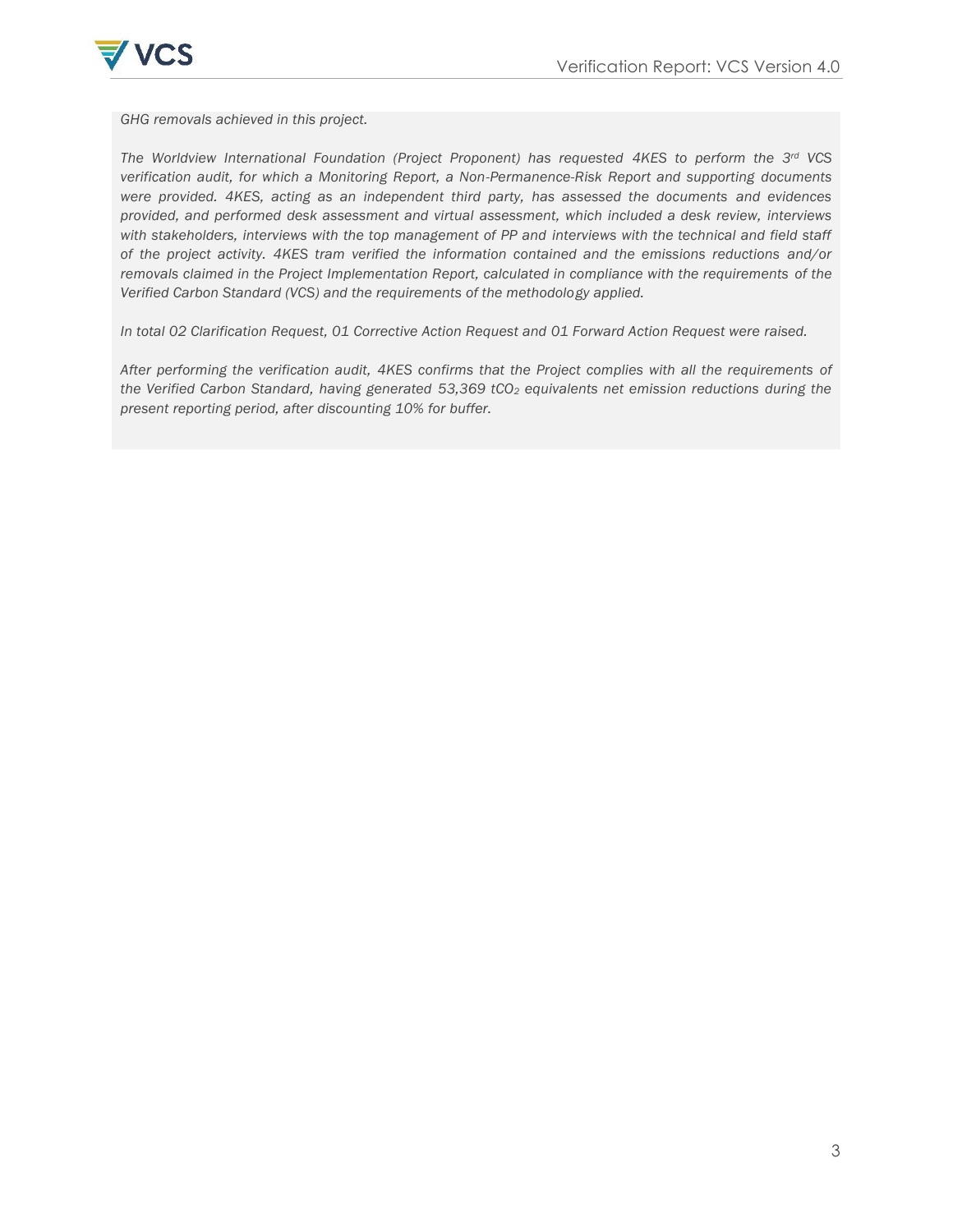

# VCS<br>CONTENTS

| 1.1 |                                                                          |
|-----|--------------------------------------------------------------------------|
| 1.2 |                                                                          |
| 1.3 |                                                                          |
| 1.4 |                                                                          |
|     |                                                                          |
|     |                                                                          |
| 2.1 |                                                                          |
| 2.2 |                                                                          |
| 2.3 |                                                                          |
| 2.4 |                                                                          |
| 2.5 |                                                                          |
| 2.6 |                                                                          |
|     |                                                                          |
|     |                                                                          |
| 3.1 |                                                                          |
| 3.2 |                                                                          |
| 3.3 |                                                                          |
| 3.4 |                                                                          |
|     |                                                                          |
|     |                                                                          |
| 4.1 |                                                                          |
| 4.2 |                                                                          |
| 4.3 |                                                                          |
| 4.4 | Accuracy of GHG Emission Reduction and Removal Calculations  18          |
| 4.5 | Quality of Evidence to Determine GHG Emission Reductions and Removals 23 |
| 4.6 |                                                                          |
|     |                                                                          |
|     | 23                                                                       |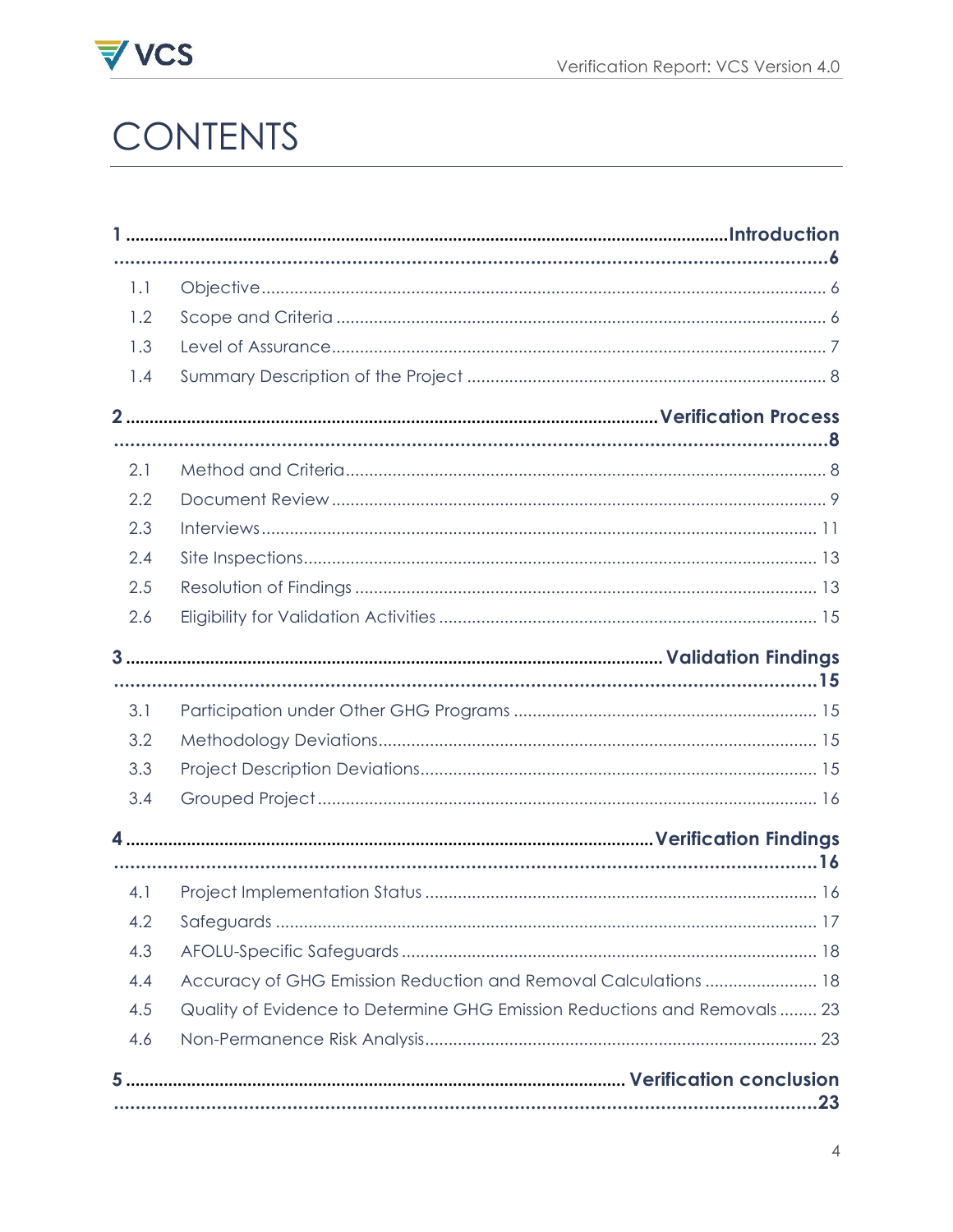

| <b>APPENDIX A: &lt; Clarification Request, Corrective Action Request and Forward</b> |  |
|--------------------------------------------------------------------------------------|--|
|                                                                                      |  |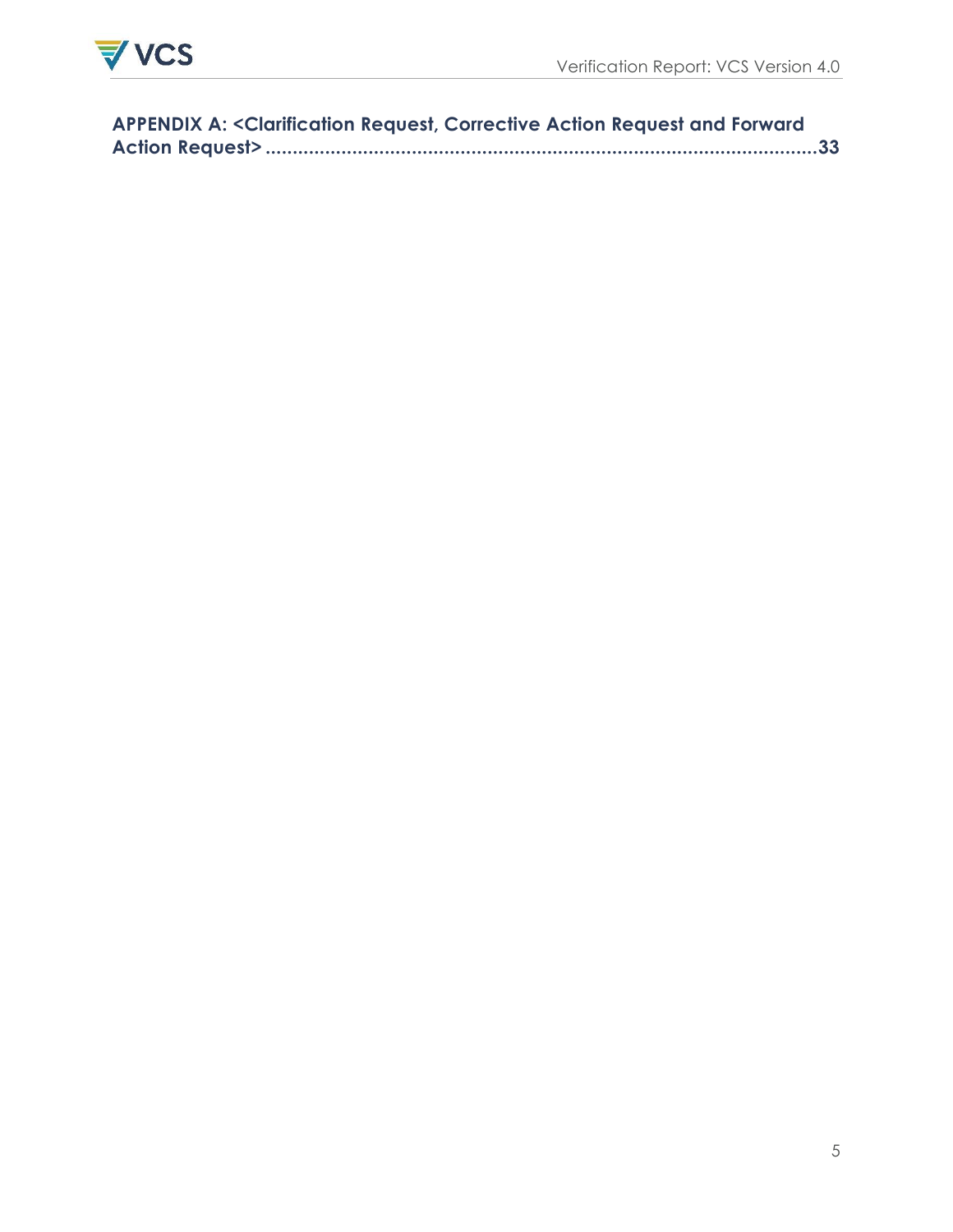

# <span id="page-5-0"></span>1 INTRODUCTION

# <span id="page-5-2"></span><span id="page-5-1"></span>1.1 Objective

*4KES has been commissioned by Worldview International Foundation (WIF) to perform an independent verification of its VCS project, "Reforestation and Restoration of degraded mangrove lands, sustainable livelihood and community development in Myanmar", already registered under VCS with Project ID. 1764 for the reported GHG emission reductions for the given monitoring period 15/06/2019 up to 14/06/2020 (both dates included). The VCS projects must undergo independent third party verification and certification of emission reductions as the basis for issuance of Voluntary Emission Reductions (VERs/VCUs).*

*The objectives of this verification exercise are, by review of objective evidence, to establish that:*

- *The project activity has been implemented and operated as per the project description (PD) and that all physical features (technology, project equipment, and monitoring and metering equipment) of the project are in place;*
- *Monitoring report and other supporting documents are complete;*
- The data is recorded and stored as per the monitoring methodology and approved *monitoring plan.*
- To confirm that the monitoring system is implemented and fully functional to generate *Voluntary Emission Reductions (VERs/VCUs) without any double counting, and*
- *To establish that the data reported are accurate, complete, consistent, transparent and free of material error or omission by checking the monitoring records and the emissions reduction calculation.*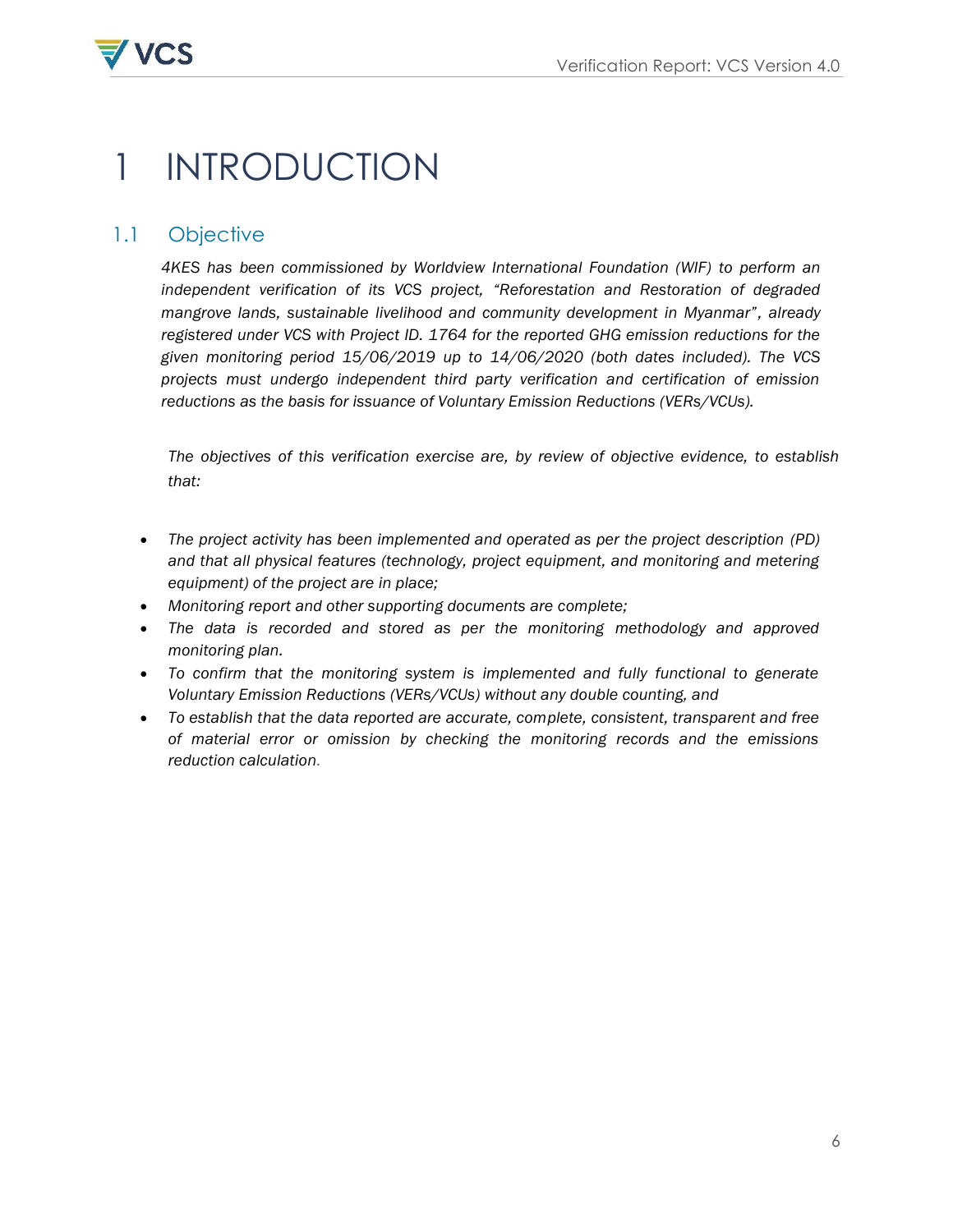

# 1.2 Scope and Criteria

*The verification scope is:* 

- *to verify that actual monitoring systems and procedures are in compliance with the monitoring systems and procedures described in the monitoring plan;*
- *to evaluate the GHG emission reduction data and express a conclusion with a reasonable level of assurance about whether the reported GHG emission reduction data is free from material misstatement;*
- *to verify that reported GHG emission data is sufficiently supported by evidence.*

*The project is assessed against the of VCS* program guide v 4.0, VCS standard v4.0*. 4KES has, based on the recommendations in the latest version of VCS Validation and Verification Manual v 3.2, and employed a rule-based approach (as criteria) in the verification, focusing on the identification of significant reporting rules and the reliability of project monitoring.* 

*Verification is not meant to provide any consultancy towards the project participants. However, stated requests for clarifications and/or corrective actions may have provided input for improvement of the monitoring.*

# <span id="page-6-0"></span>1.3 Level of Assurance

*The final verification report before being submitted to the client were subjected to an independent internal technical review to confirm that all verification activities had been completed according to the pertinent 4KES instructions, with reasonable level of assurance.*

*The technical review was performed by a technical reviewer(s) qualified in accordance with 4KES qualification scheme for VCS validation and verification.*

<span id="page-6-1"></span>

| <b>Role</b>                                              | <b>Last Name</b> | <b>First Name</b> | Country |
|----------------------------------------------------------|------------------|-------------------|---------|
| Team Leader, Technical Expert<br>and Host country Expert | Menon            | Rekha             | India   |
| <b>Technical Reviewer</b>                                | Padmanabha       | Sudha             | India   |

*The verification team and the technical reviewers consist of the following personnel.*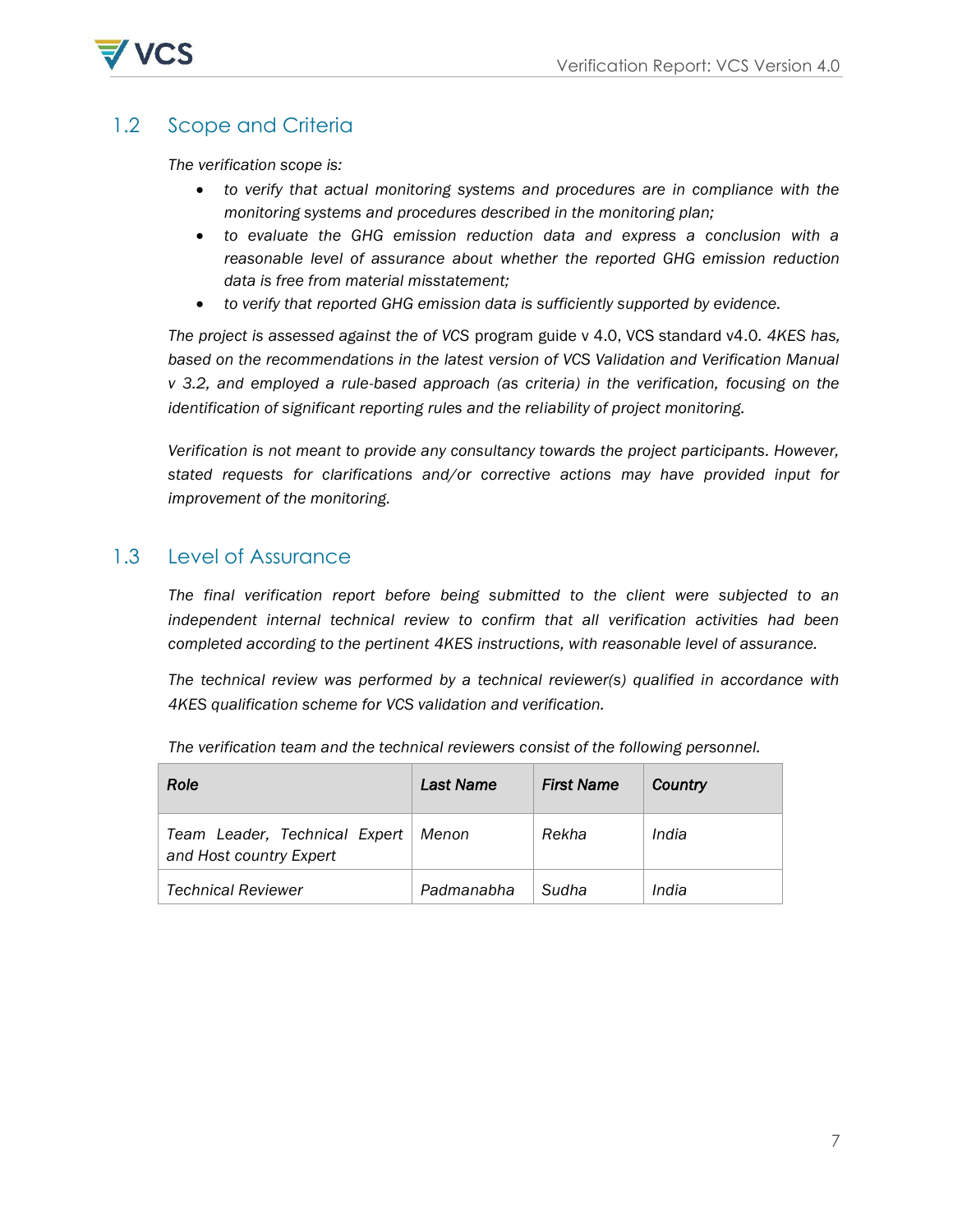

# 1.4 Summary Description of the Project

| Project Proponent                      | <b>Worldview International Foundation</b>                                                                                                                                               |
|----------------------------------------|-----------------------------------------------------------------------------------------------------------------------------------------------------------------------------------------|
| Title of the project activity          | Reforestation and Restoration of degraded<br>mangrove lands, sustainable livelihood<br>and<br>community development in Myanmar                                                          |
| Baseline and monitoring<br>methodology | AR-AM0014, Afforestation and reforestation of<br>degraded mangrove habitats", Version 03.0 dated<br>04/10/2013                                                                          |
| Location of the project activity       | The proposed project is implemented on 2146.48<br>Ha of the degraded lands of Magyi, Thabawkan and<br>Thaegone village tracts of the Northern part of<br>Ayeyarwady Division of Myanmar |
| Projects crediting period              | 15/06/2015 to 14/06/2035                                                                                                                                                                |

# <span id="page-7-0"></span>2 VERIFICATION PROCESS

# <span id="page-7-1"></span>2.1 Method and Criteria

*Verification is conducted using 4KEarth procedures in line with the requirements specified in the VCS Standards and applying standard auditing techniques. The verification consisted of the following three phases:* 

- *Document review;*
- *Follow-up actions (Remote audits)*
- *The resolution of outstanding issues and the issuance of the final validation report.*

*The following sections outline each step in more detail.* 

*Sampling and data testing activities were planned to address any risk where the likelihood of a material discrepancy not being detected by the audit team was judged to be unacceptably high. The verification plan also took the sampling plan into account.*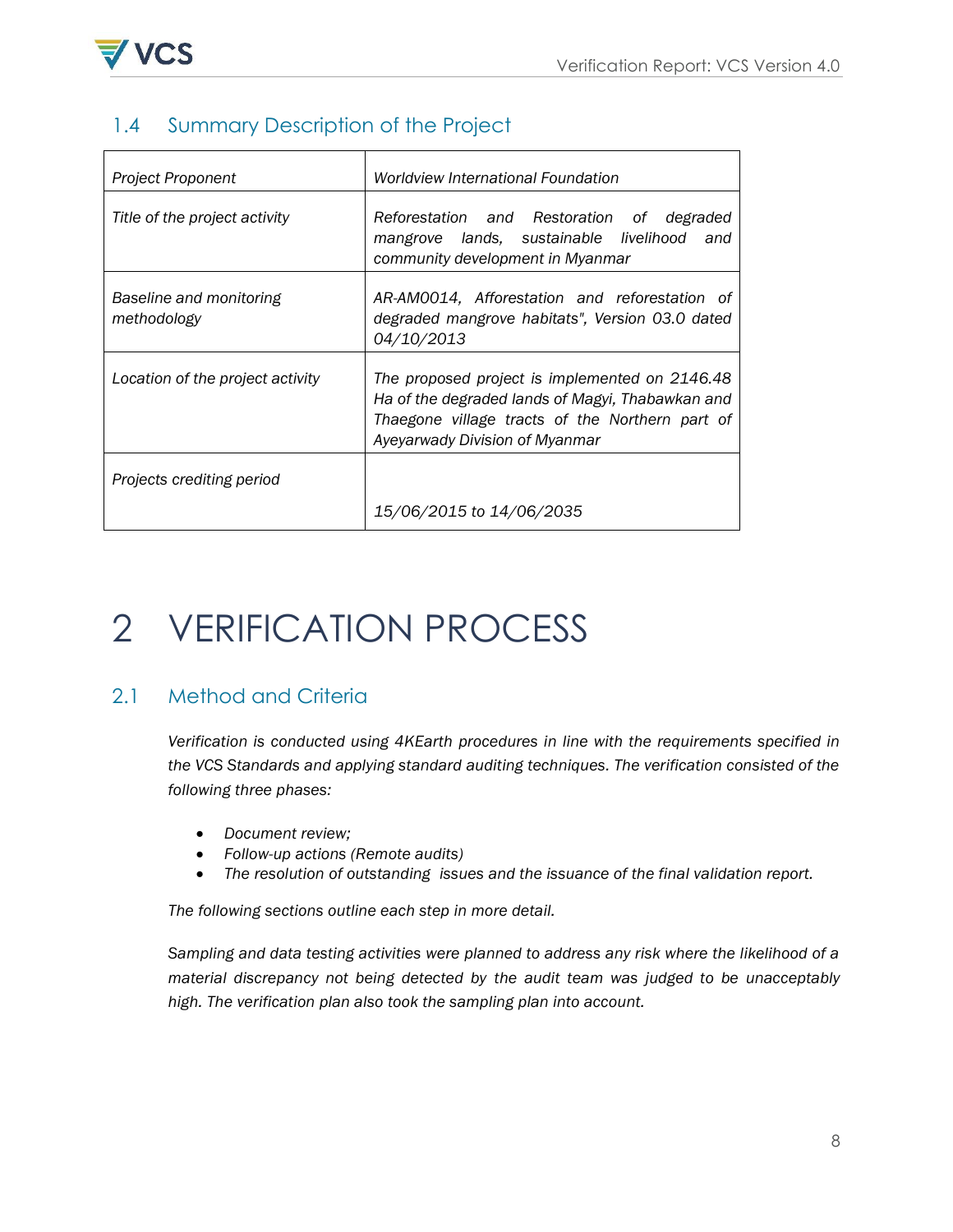

# <span id="page-8-0"></span>2.2 Document Review

*The registered PD, version 3.0 of 19/02/2018 /01/, in particular the applicability of the methodology, the baseline determination, the MR version 1.0 of 31/07/2020 and version 2.0 of 29/09/2020, emission reduction calculations provided in the form of a spreadsheet (VCUs for 2015-2017 plantations.xlsx, VCUs for 2018 plantation.xlsx and VCUs for 2019 plantation.xlsx) version 01 submitted on 31/07/2020 and (Consolidated Calcs Data V2 - 28th Sep.xlsx, VCUs for 2015-2017 plantations V2 - 28th Sep.xlsx, VCUs for 2018 plantation V2 - 28th Sep.xlsx and VCUs for 2019 plantation V2 - 28th Sep.xlsx) version 02 of 28/09/2020, and the documents listed in the table below, were reviewed during the offsite – audit.*

#### *The following table lists the documentation that was reviewed during the verification.*

| /01/ | WIF: VCS monitoring report for the project activity "Reforestation and Restoration of                                                                                                                      |
|------|------------------------------------------------------------------------------------------------------------------------------------------------------------------------------------------------------------|
|      | degraded mangrove lands, sustainable livelihood and community development in                                                                                                                               |
|      | Myanmar", version 1.0 of 31/07/2020 and version 02 of 29/09/2020                                                                                                                                           |
| /02/ | WIF: VCS project description for project activity "Reforestation and Restoration of<br>degraded mangrove lands, sustainable livelihood and community development in<br>Myanmar", version 3.0 of 19/02/2018 |
| /03/ | WIF: Emission Reduction spread sheets ((VCUs for 2015-2017 plantations.xlsx, VCUs                                                                                                                          |
|      | for 2018 plantation.xlsx and VCUs for 2019 plantation.xlsx) version 01 submitted on                                                                                                                        |
|      | 31/07/2020 and (Consolidated Calcs Data V2 - 28th Sep.xlsx, VCUs for 2015-2017                                                                                                                             |
|      | plantations V2 - 28th Sep.xlsx, VCUs for 2018 plantation V2 - 28th Sep.xlsx and                                                                                                                            |
|      | VCUs for 2019 plantation V2 - 28th Sep.xlsx) version 02 of 28/09/2020                                                                                                                                      |
| /04/ | WIF: Non permanence risk report, version 1.0 of 31/07/2020                                                                                                                                                 |
| /05/ | VCS: VCS Program Guide, VCS Version 4.0 of 19/09/2019                                                                                                                                                      |
| /06/ | VCS: VCS Standard, VCS Version 4.0 of 19/09/2019                                                                                                                                                           |
| /07/ | VCS: VCS-Risk-Report-Calculation-Tool-v4.0.xls                                                                                                                                                             |
| /08/ | CDM Executive Board: Approved large scale CDM methodology AR-AM0014 Version                                                                                                                                |
|      | 3.0 "Afforestation and reforestation of degraded mangrove habitats", dated<br>04/10/2013.                                                                                                                  |
| /09/ | CDM Executive Board: Demonstration of eligibility of lands for A/R CDM project<br>activities, version 02.0, dated 04/10/2013                                                                               |
| /10/ | CDM Executive Board: Estimation of carbon stocks and change in carbon stocks of<br>trees and shrubs in A/R CDM project activities" (version 04.2), dated 24/07/2015                                        |
| /11/ | CDM Executive Board: Estimation of carbon stocks and change in carbon stocks in<br>dead wood and litter in $A/R$ CDM project activities" (version 03.1), dated<br>24/07/2015                               |
| /12/ | CDM Executive Board: Estimation of the increase in GHG emissions attributable to<br>displacement of pre-project agricultural activities in $A/R$ CDM project activity"<br>(version 02.0), dated 04/10/2013 |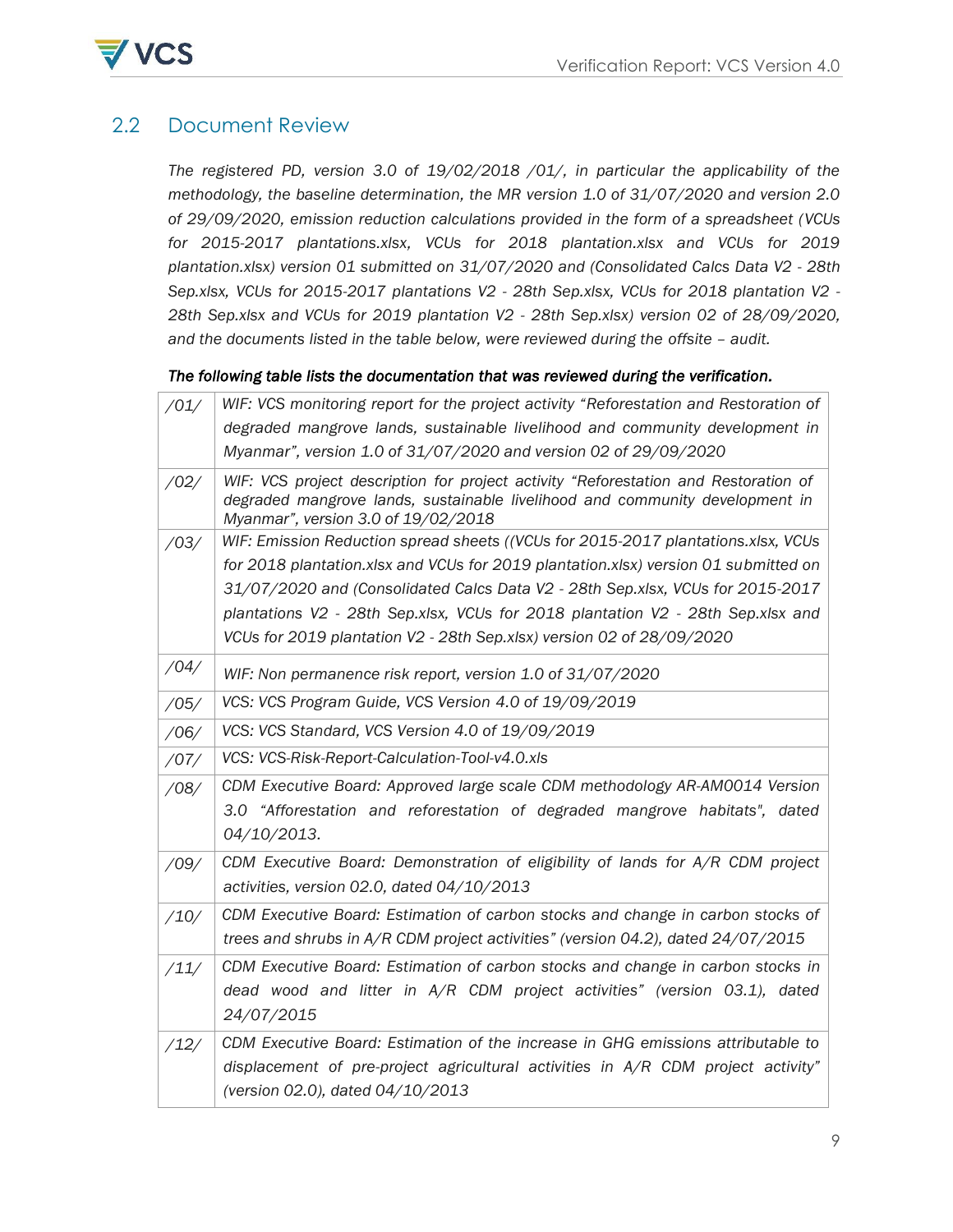

| /13/ | CDM Executive Board: Estimation of non-CO2 GHG emissions resulting from burning   |
|------|-----------------------------------------------------------------------------------|
|      | of biomass attributable to an A/R CDM project activity' (version 04.0.0_, dated   |
|      | 25/11/2011                                                                        |
| /14/ | WIF: Final planting inventory 2019.xlsx                                           |
| /15/ | Purchase of seeds - Vouchers April to June 2019                                   |
| /16/ | WIF: Financial manual for field project implementation, 22/05/2020                |
| /17/ | Training records:                                                                 |
|      | GIS & Forestry inventory training program - year 2020                             |
|      | Attendance sheet, dated 31/05/2020                                                |
|      | Photos of trainings conducted.                                                    |
| /18/ | WIF: Completion report on beekeeping training, 09/02/2019                         |
| /19/ | Measurement sheets:                                                               |
|      | Data of the Sample plots planted in 2015 V2 - 28th Sep.xlsx                       |
|      | Data of the Sample plots planted in 2016 V2 - 28th Sep.xlsx                       |
|      | Data of the Sample plots planted in 2017 V2 - 28th Sep.xlsx                       |
|      | Data of the Sample plots planted in 2018 V2 - 28th Sep.xlsx                       |
|      | Data of the Sample plots planted in 2019 V2 - 28th Sep.xlsx                       |
|      | Measurement Summary - Averages V2 - 28th Sep.xlsx                                 |
| /20/ | 4KES: Attendance sheets on stakeholders interviewed                               |
| /21/ | Project boundary maps                                                             |
|      | 2015-2017 planting area maps                                                      |
|      | 2018 planting area maps                                                           |
|      | 2019 planting area maps                                                           |
| /22/ | WIF: Raw data sheets                                                              |
|      | 2015-2017 Magyi readings                                                          |
|      | 2018 - Thabawkan readings                                                         |
|      | 2019- Thegone measurements                                                        |
| /23/ | Photos of instruments used in measurements.                                       |
| /24/ | Organizational Structure and QA/QC procedures for Mangrove restoration project in |
|      | Magyi, Thabawkan and Thaegone of Myanmar, Version 3.0 of 05/2020                  |
| /25/ | WIF: Local stakeholder's minutes of meeting, dated 03/05/2019, 12/05/2019,        |
|      | 24/06/2019, 05/07/2019, 24/09/2019, 30/09/2019 and 20/10/2019                     |
| /26/ | WIF: kml files of sample plots of 2015-2017, 2018 and 2019                        |
| /27/ | Annex-1 Species distribution: Southern Asia: Along the coasts of India, Myanmar,  |
|      | Malaysia and Thailand by U Saw Han and Saw Tun Khaing                             |
| /28/ | WIF: Supervision of project activities, roles and responsibilities.               |
| /29/ | The World Bank: Calculation of Governance Scores for Myanmar                      |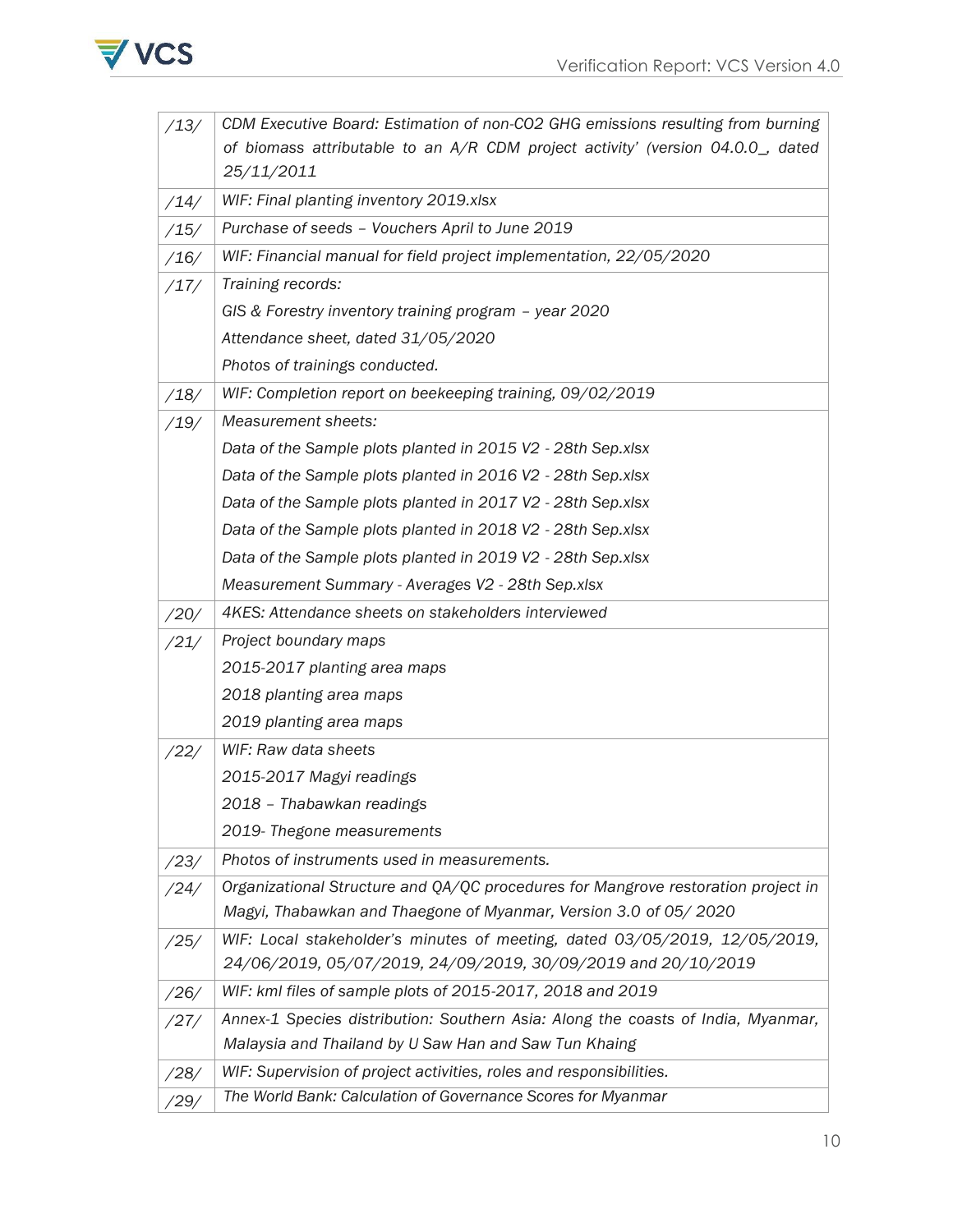

|      | https://info.worldbank.org/governance/wgi/#home                                                                                                                    |
|------|--------------------------------------------------------------------------------------------------------------------------------------------------------------------|
|      |                                                                                                                                                                    |
| /30/ | UN-REDD programme: Myanmar: Progress against the Warsaw framework for REDD+                                                                                        |
| /31/ | Myanmar: Disaster Management Reference Handbook, 01/2017                                                                                                           |
| /32/ | Mangrove conservation as sustainable adaptation to cyclonic risk in Kendrapada<br>District of Odhisha, India by Chandra Sekhar Bahinipati and Nirmal Chandra Sahu. |
| /33/ | Hazard profile of Myanmar, 07/2009                                                                                                                                 |
| /34/ | WIF: Annex 8 VCS-Risk-Report-Calculation-Tool-v4.0.xls                                                                                                             |
| /35/ | WIF: New livelihood initiatives, 2019/2020                                                                                                                         |
| /36/ | WIF: Bee keeping training report.                                                                                                                                  |
| /37/ | VERRA: COVID-19 travel guidance for projects (https://verra.org/covid-19-travel-                                                                                   |
|      | guidance/) issued on 18/03/2020                                                                                                                                    |
| /38/ | TUV SUD South Asia Pvt Ltd: 2 <sup>nd</sup> verification report, Report No. 10502MO, dated<br>10/10/2019                                                           |
| /39/ | RINA: Validation report, 16IQMD40_1.1Aa, dated 26/02/2017                                                                                                          |
| /40/ | Photos and videos of the plantations and measurements carried out.                                                                                                 |

# <span id="page-10-0"></span>2.3 Interviews

*The key personnel interviewed, and the main topics of the interviews are summarized in the table below.* 

|             | Date       | Name and Role                            | Organization              | Topic                                                                                                                                                                                                                                        |
|-------------|------------|------------------------------------------|---------------------------|----------------------------------------------------------------------------------------------------------------------------------------------------------------------------------------------------------------------------------------------|
| /a/         | 14/09/2010 | Dr. Arne Fjortoft<br>(Secretary General) | WIF                       | VCS consideration, funding<br>of the project, Commercial<br>of _<br>operation<br>date<br>the<br>project, Land tenure rights,<br>Pre-project<br>conditions,<br>implementation<br>proiect<br>status and financial viability<br>of the project. |
| /b/         | 14/09/2010 | Mr. Bo Ni<br>(Mangaing<br>Director)      | WIF                       | implementation<br>Project<br>status, Project boundary,<br>covered,<br>species<br>area                                                                                                                                                        |
| $\sqrt{c}/$ | 14/09/2020 | Mr. Win Maung<br>(Project Manager)       | WIF                       | sample<br>plot<br>selected,<br>planting<br>selection,<br>survival<br>technique used,<br>rate, monitoring<br>of<br>the<br>project.                                                                                                            |
| /d/         | 14/09/2020 | Dr. Htay Aung<br>(Professor)             | <b>Pathein University</b> | Role of Pathein University,<br>soil carbon studies, land<br>rights, Environmental Socio-<br>Economic<br>Impacts,<br>hydrological data.                                                                                                       |
| /e/         | 14/09/2020 | Aung Aung Mynt                           | GIS&RS specialist         | Baseline<br>stratification,<br>aerial<br>satellite<br>and                                                                                                                                                                                    |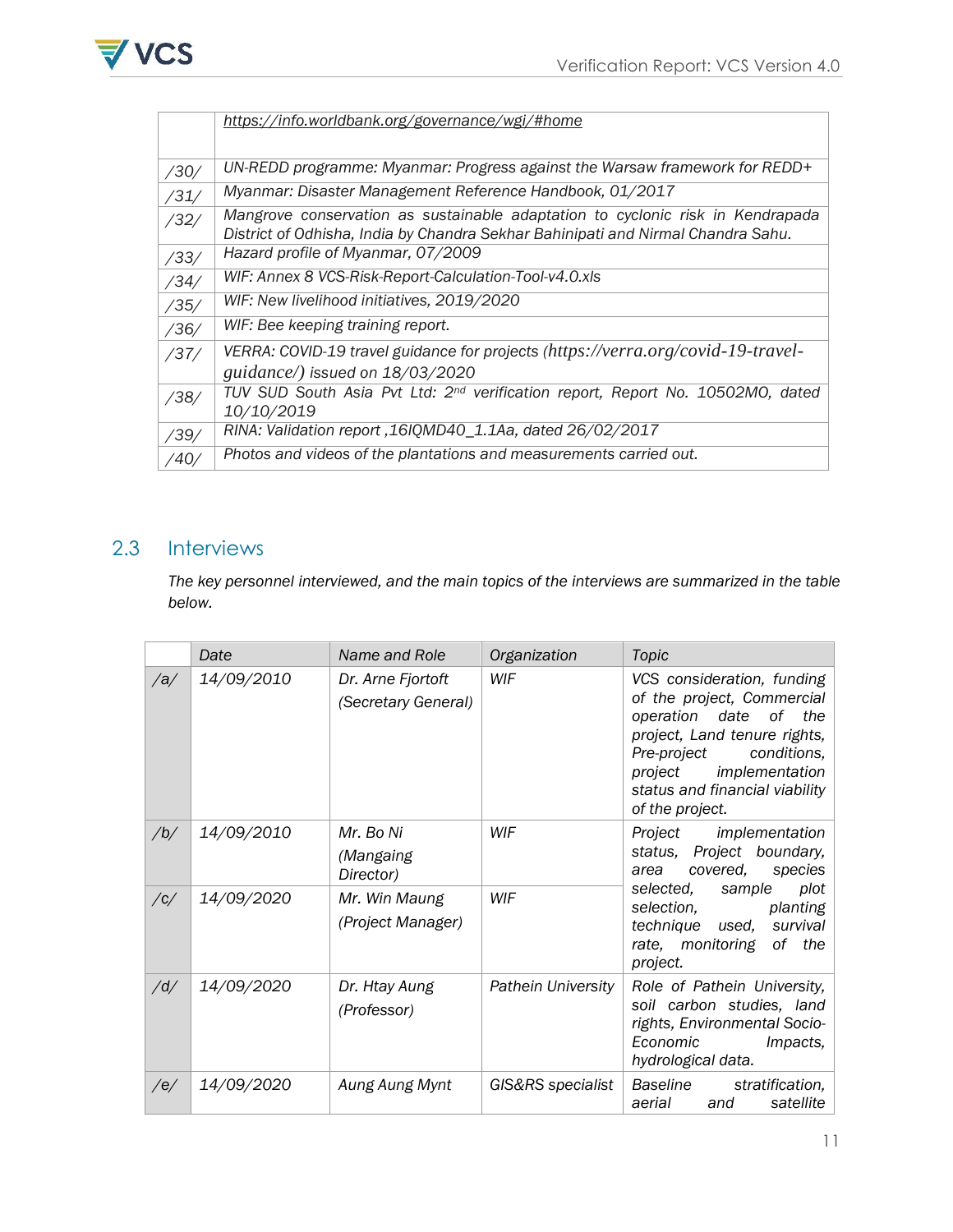

|              |            |                                                                                                                      |                                        | <i>imageries,</i><br>project<br>boundary, sampled plots.                                                                                                                           |
|--------------|------------|----------------------------------------------------------------------------------------------------------------------|----------------------------------------|------------------------------------------------------------------------------------------------------------------------------------------------------------------------------------|
| /f/          | 14/09/2020 | Suraj<br>А.<br>Vanniarachchy<br>(AFOLU<br>carbon<br>project<br>development<br>specialist)                            | Ex-WIF                                 | Baseline, Data storage and<br>procedures,<br>Archiving<br>Trainings, Site Preparation<br><b>Baseline</b><br>Activities,<br>stratification, Sample plot<br>calculation,<br>Emission |
| / g/         | 14/09/2020 | Sachini Jayakody<br>(Carbon<br>consultant)                                                                           | Carbon<br>The<br>Consulting<br>Company | Reduction calculations, risk<br>assessments<br>and<br>additionality,<br>calculations,<br>start date and crediting<br>period.                                                       |
| /h/          | 14/09/2020 | Mr. U Kan Htun<br>(Assistant Director)                                                                               | Forest<br>Department                   | Laws and policies, roles<br>responsibilities<br>оf<br>and<br>department<br>forest<br>and<br>encroachment                                                                           |
| $/$ i/       | 14/09/2020 | Mr. U Chit San<br>Village committee<br>chairman<br>Mr. U Tin Win<br>(Village elders)                                 | Thabawkan<br>village tract             | Land agreement between<br>village committee and WIF,<br>project<br>impact<br>on<br>stakeholders, livelihood of<br>the<br>villagers,<br>income<br>generation,<br>trainings,         |
| $\sqrt{j/2}$ | 14/09/2020 | Mr. U Ye Kyaw Thu<br>(Village<br>tract<br>Administrator)<br>Mr. U Khin Swe Oo<br>(Village<br>tract<br>Administrator) | Shwe Thaung Yan<br>Village             | sustainable<br>development<br>and role and responsibility<br>of villagers                                                                                                          |
| $/$ k $/$    |            | Mr. U Saw Dunay<br>(Incharge of Village                                                                              | Polaung Village                        |                                                                                                                                                                                    |
| /            |            | Mr. U Saw Hazel<br>Village<br>tract<br>Administrator                                                                 | Wetthe Village                         |                                                                                                                                                                                    |
| /m/          |            | KoMin<br>Min<br>Mr.<br>Htike<br>(Hundred<br>house<br>elder)                                                          | Thaegone Village                       |                                                                                                                                                                                    |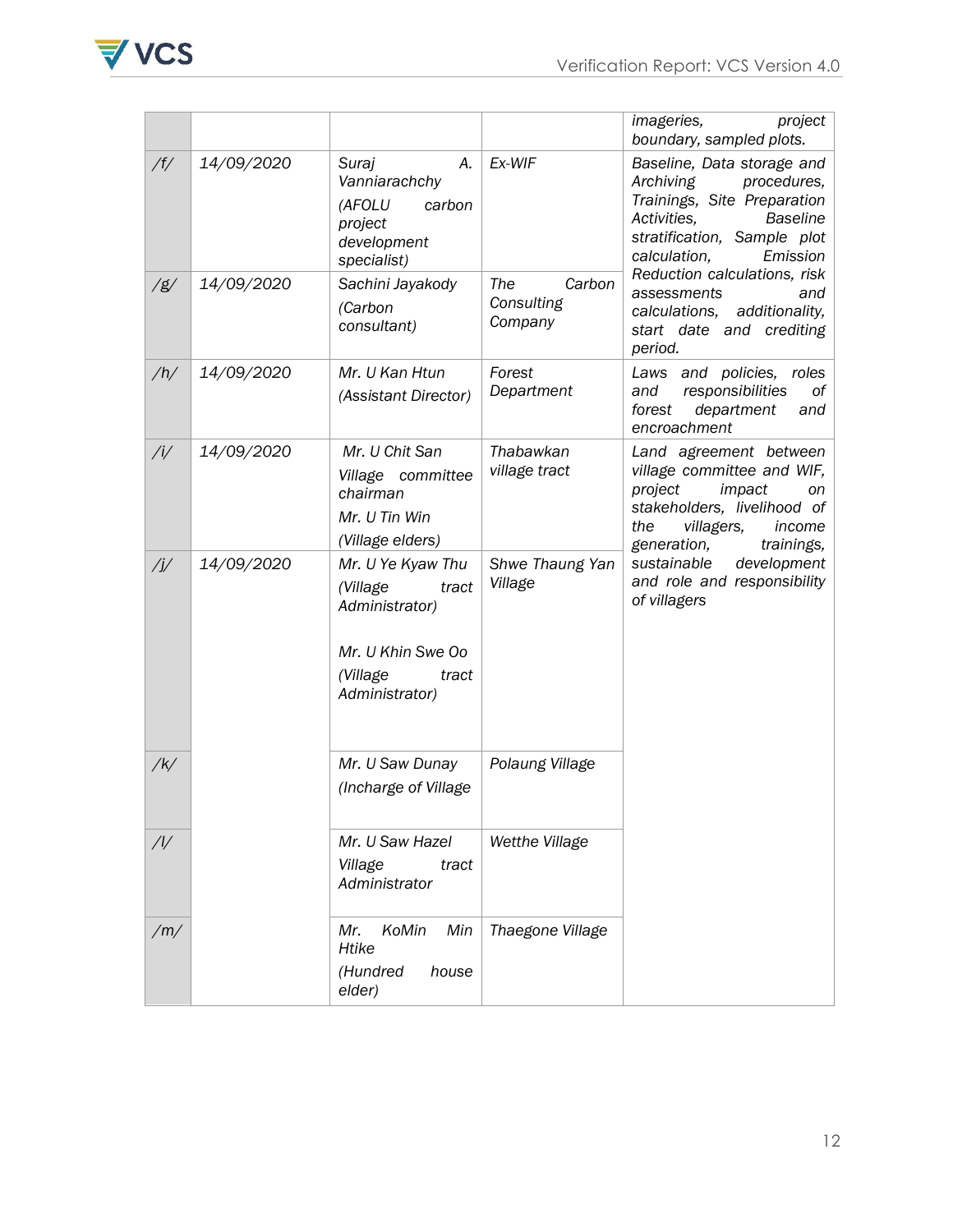

# <span id="page-12-1"></span><span id="page-12-0"></span>2.4 Site Inspections

*The verification team could not visit the site due to COVID-19 pandemic and subsequent travel*  restrictions. The DOE could not postpone the site visit due the prevailing uncertainty in travel *restrictions and the deadline for completion of the project as per the signed contract between the DoE and the PP. Additionally, it is noted that there is no mandatory VCS Program requirement that mentions that a site visit must be conducted (even for forestry projects). However, to make sure that the VVB complies with the clause 4.1.2 of VCS Standard Version 4.0, all the information provided in the revised MR and ER spread sheets /01/ /03/ was verified during the desk-review phase against credible sources and interviews with concerned stakeholders were carried out. It is to be also noted that more than three years have not elapsed since the last onsite inspection was conducted. Since an onsite inspection is avoided, the verification team decided to carry out the audit by other means of standard auditing techniques, which included video conference calls, videos of the site, videos of the plantation, videos of measurements, pictures of measurements undertaken in each sample plot, pictures of measuring devices in place, raw data sheets and Zoom interviews. The same is as per the VCS- COVID travel guidance [\(https://verra.org/covid-19-travel-guidance/\)](https://verra.org/covid-19-travel-guidance/) /37/.* 

*During the desk assessment of the project, the verification team assessed the implementation and operation of the proposed project activity, the status of the plantation, area covered /21//26/, any changes in sample plots, SOPs in place for measurement and silviculture operations, field measurement data, interviewed key personnel /20/ of the plant to crosscheck the procedure adopted in field measurements /22/, crosschecks between field data and ER sheets. The values used in the ER calculations /03/ were confirmed by means of checking the records of raw data sheets provided by the client for all the sample plots. Also, checked the quality control and quality assurance procedures in place to prevent or identify and correct any errors or omissions in the reported monitoring parameters /24/.* 

# 2.5 Resolution of Findings

*The objective of this phase of the verification is to resolve any outstanding issues which need to be clarified for 4K earth"s positive conclusion on the project description. To guarantee transparency any findings raised during the verification are incorporated in the Appendix A to this report. A corrective action request (CAR) is raised if one of the following occurs:* 

- *The project participants have made mistakes that will influence the ability of the project activity to achieve real, measurable additional emission reductions.*
- *The VCS Version 4.0 standard have not been met.*
- *There is a risk that the emission reductions cannot be monitored or calculated.*

*A clarification request (CL) is raised if information is insufficient or not clear enough to determine whether the applicable VCS Version 4.0 standard have been met.*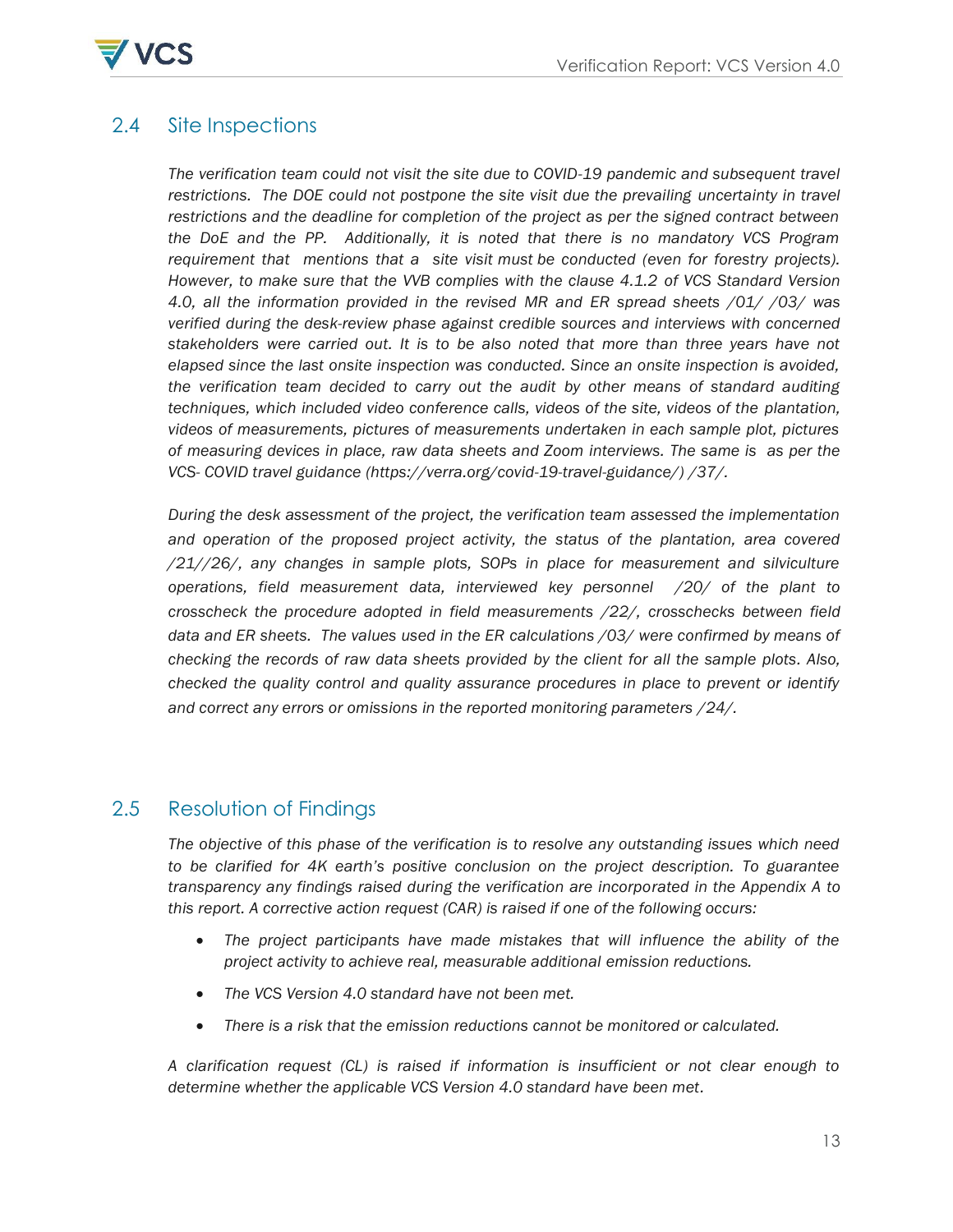

*The No. of CARs/CLs raised by 4 K earth are the following*

*CAR:1, CL: 02 and FAR: 1*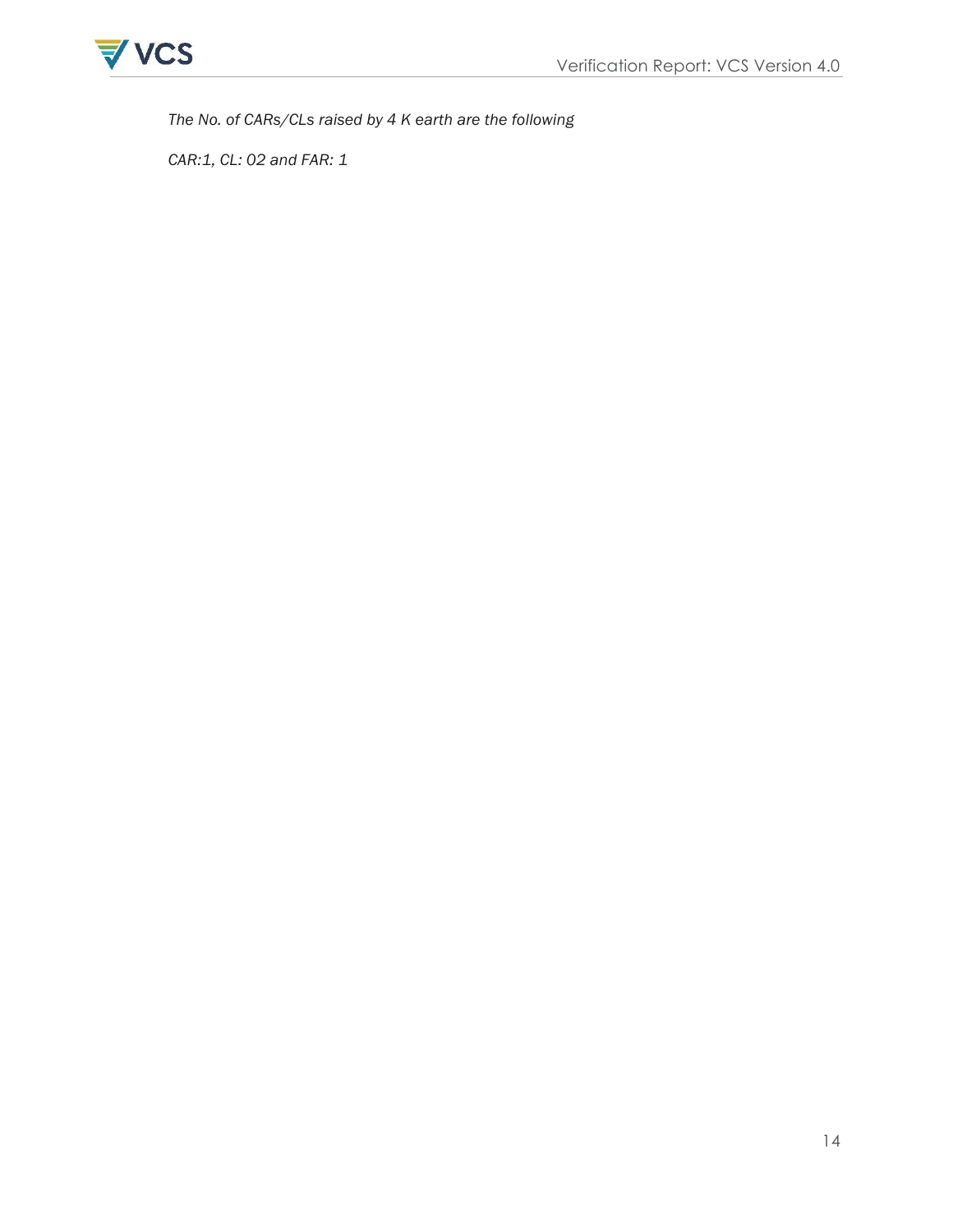

## 2.5.1 Forward Action Requests

*The following FAR was raised during the previous verification /38/.* 

*FAR 1*

*For the future monitoring it has to be ensured, that the self-imposed QA/QC requirements of remeasuring 20% of the sample plots is fulfilled.*

*PPs Response:*

*PP has confirmed to conduct QA/QC procedures of remeasuring 50% of the sample plots. These data sheets will be cross checked by the field manager before taking into VCU*  calculation and other research. This has been already included in the "organization *Management structure & QA/ QC" and will be strictly monitored by the project director and carbon consultant during each data collection process.*

#### *DoEs Response:*

*The verification team checked the field measurement data sheets, which confirms that there is a cross check from the field manager, and this was not only for 50% samples but for all the*  samples. The same was also confirmed by interacting with the field manager and project *manager. Thus, the FAR is closed.*

# <span id="page-14-0"></span>2.6 Eligibility for Validation Activities

<span id="page-14-1"></span>*4K earth is a validation/Verification body, which holds accreditation for validation for the relevant sectoral scope under the VCS program. Validation Findings*

# <span id="page-14-2"></span>2.7 Participation under Other GHG Programs

*PP has confirmed that there is no other form of GHG-related environmental credit generated by the proposed project activity.*

# <span id="page-14-3"></span>2.8 Methodology Deviations

*No methodology deviation applicable.* 

<span id="page-14-4"></span>2.9 Project Description Deviations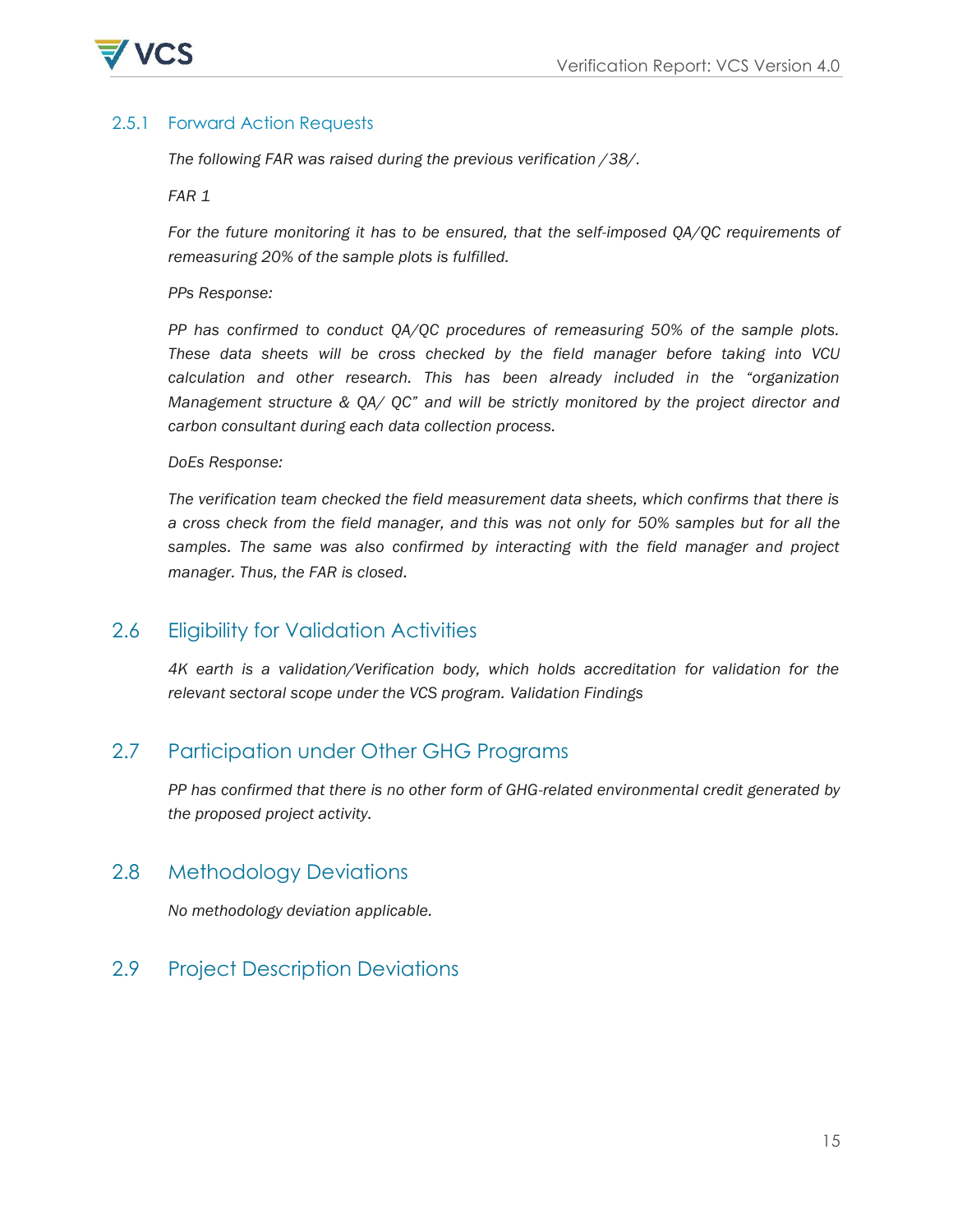

*As per the registered VCS-PD, the project will be implemented on 2146.48 hectares, which covers 1607.81 ha of area to be planted and 538.67 ha of area to be restored. The planting activities planned for these areas are from 2015 to 2020. However, as per the previous verifications i.e. the first and 2nd verification an area of 72.12 was excluded due to various reasons, which was verified and concluded in the previous verifications /38/ /39/ and in the proposed verification an area of 3.30 ha was excluded. The field team identified these areas as not suitable for planting. The report of the same was communicated to WIF HO, which was accepted to exclude these areas from planting. Revised project boundary file "2019 Planting Area Maps" checked and accepted by the validation team. Thus, the total area covered under the project activity is only 2071.06. The MR confirms that the plantation activities have been completed and there would not be any more plantation. The same was also confirmed by interacting with the PP. The VVB confirms that the decrease in the area, does not impact the additionality, baseline nor applicability of the project activity. Moreover, this is also as per clause 4 of EB 66, Annex-24 of "Guidelines on accounting of specified types of changes in A/R CDM project activities from the description in registered project design documents", (version 02.0) of 02/03/2012*

# <span id="page-15-0"></span>2.10 Grouped Project

*The verification team confirms that the project is not a grouped project and hence this is not applicable to the project activity.*

# <span id="page-15-1"></span>3 VERIFICATION FINDINGS

# <span id="page-15-2"></span>3.1 Project Implementation Status

*The project implementation status is explained in detail in section 3.1 of the MR. As per the interviews had with the PP and the supporting evidences provided to the verification team, it is confirmed that the project is fully operational and all the planting activities as discussed in the registered PD have been completed. As discussed in section 3.1 of the MR, the planting activities started in 2015 and the same has been completed by 2019. The total area planted is 2071.06 ha. For more details in the deviation from the registered PD, please refer to section 2.9 of the report. The changes in area and project boundary was verified by crosschecking the revised project boundary files /21/.*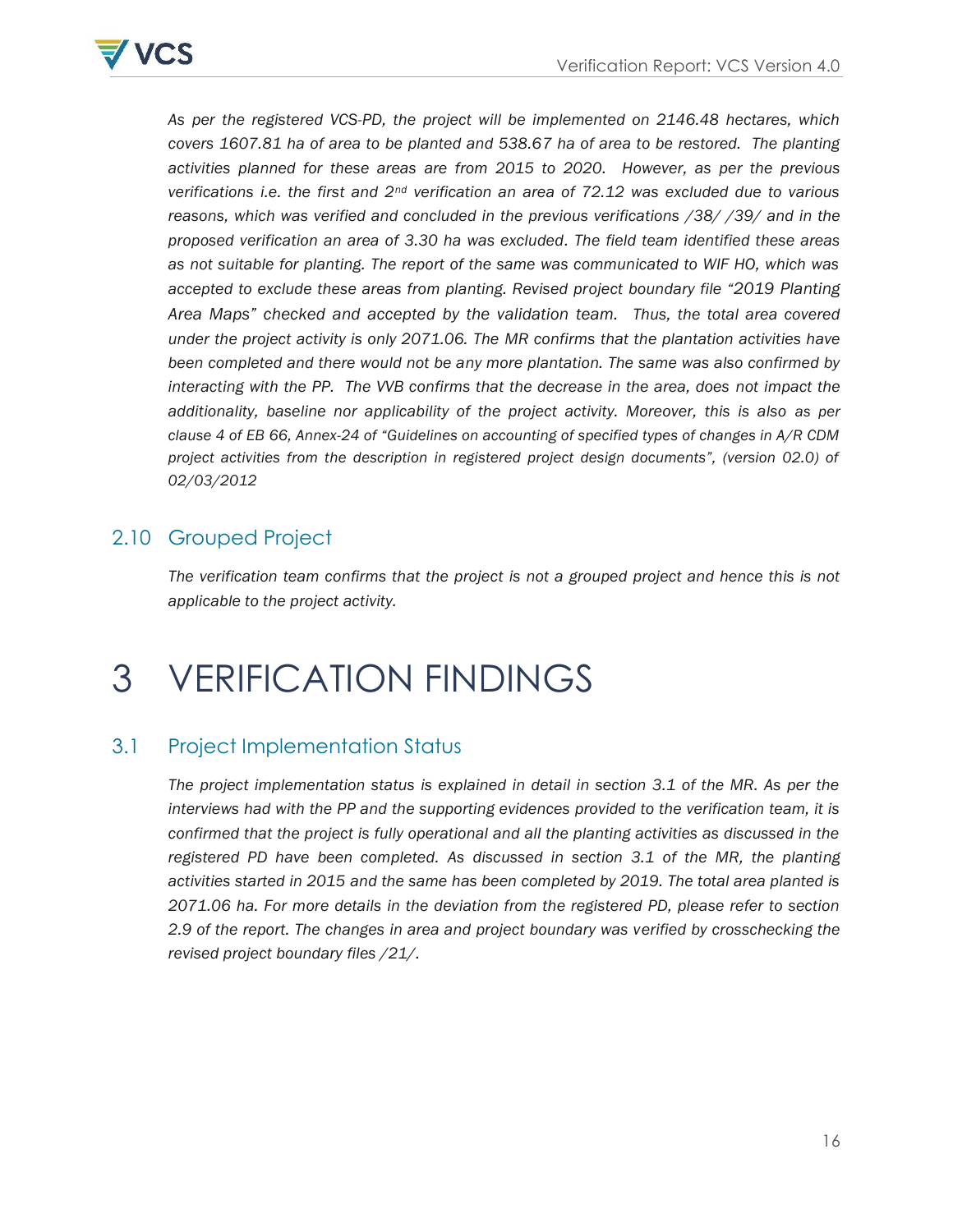

*PP has confirmed that there is no other form of GHG-related environmental credit generated by the proposed project activity /01/. The project has not received any other form of GHG credits or environmental credits since the last verification. The proposed project activity is an ARR project activity, and it is located in Least Developed Country (LDC). It was confirmed that Myanmar has no binding limits on GHG emissions or compliance requirements under international multilateral agreements. GHG removals generated by this project will not be used for compliance with binding limits to GHG emissions since such limits are not enforced in Myanmar. There are no emissions trading programs in place in the country. Consequently, this project will only generate net GHG emission reductions on an additional and voluntary basis. The same has been confirmed in the VCS PD, version 3.0 of 19/02/2018 and the MR, version no. 2.0 of 29/09/2020 nor it has participated in any other mechanism that includes GHG allowance trading.*

*The project contributes to sustainable development in multiple ways, which includes environmental, social and economic criteria. The implementation of the project has not only led to reduction in GHG emissions but also protecting the biodiversity, conserving water soil and air. Improvement in rural economic development and the quality of life among the vulnerable coastal communities by generating new employment opportunities. Also, change in lifestyle and infrastructure development by training the villagers on social entrepreneurship, which included honeybee production, clam"s production, a small yard for boat building, production of energy saving stoves, sea weed production, virgin coconut production, ice plant for fishing industry, aquaculture projects with emphasis on crab farming. It was also checked that PP has also employed livelihood managers, who interact with villagers on day to day to basis and also keep a track on the sustainability monitoring parameters in terms of income generation, employment, skill development and upcoming training needs /35/. The verification team also interacted with the village heads of Magyi, Thabawkan and Thaegone and confirms that the information provided in the MR is appropriate.*

*No Methodology deviations noted since the last verification /38/. Based on the desk observations and interactions with the stakeholders it is confirmed that the project has been implemented as described in the project description.* 

# <span id="page-16-0"></span>3.2 Safeguards

#### 3.2.1 No Net Harm

*The proposed project is reforestation and restoration of mangrove forest, with no commercial utilization of timber. Thus, there are no negative environmental impacts due to the project activity. This was confirmed by interviewing the local stakeholders, the chairman and the village leaders of the respective village tracts, where the project is implemented /20/. In fact, the project will lead to positive impacts like low income families in the area will get more opportunities to increase their income, new employment opportunities, knowledge in*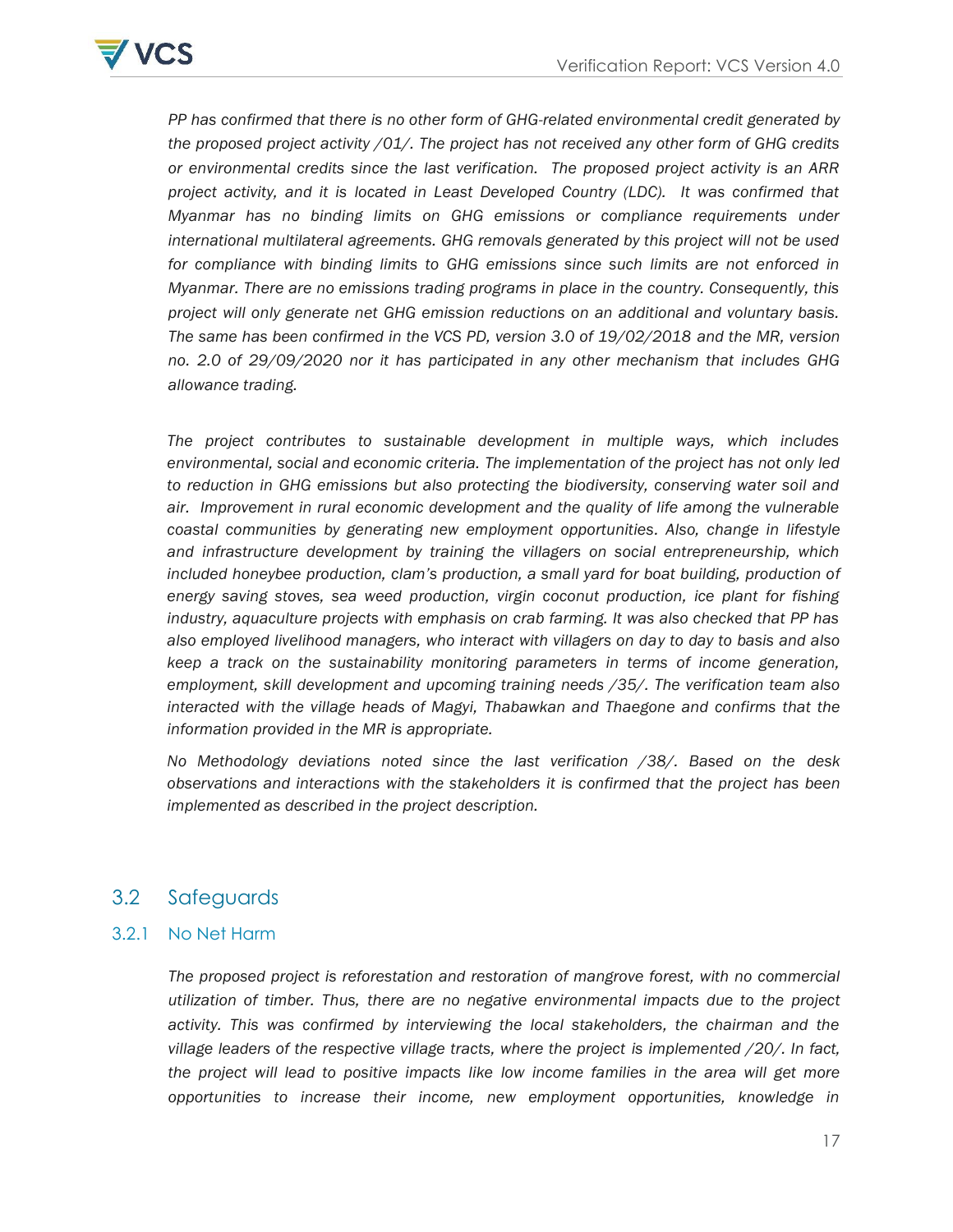

*silviculture, infrastructure development and change in lifestyle of local villagers. The project does not foresee any negative impacts. This was also confirmed from the socio-economic survey reports of Magyi, Thabawkanand Thaegone village tracts.* 

#### 3.2.2 Local Stakeholder Consultation

*4KES audit team has reviewed Section 2.2 of the VCS-MR. Noted that there is a continuous process of ongoing local stakeholders" consultation. Stakeholder consultation for the proposed monitoring period were carried out on 03/05/2019, 12/05/2019, 24/06/2019, 05/07/2019, 24/09/2019, 30/09/2019 and 20/10/2019. Minutes of the meeting /25/and attendance sheets were checked /25/. Noted that the project has not received any negative comments. Moreover, the local villagers are happy with the facilities provided by WIF. The various inputs and suggestions given by the local stakeholders during these meetings were compiled and incorporated for the betterment of sustainable livelihood in the villages.* 

*During the video conferencing, 4KES team interacted with the village tract leaders, who have expressed that, their families have benefited socially and economically from the implementation of the project and they do not have any negative comments on the project. The same was also confirmed by the official from forestry department. Thus, no negative comments received during the on-going communication with stakeholder, hence no change in the project design envisaged during the current monitoring period.* 

*The validation team confirms that the project continues to communicate the necessary relevant information about the project implementation, risks, costs and benefits, relevant laws and regulations and the process of VCS Program verification during the monitoring period.*

# <span id="page-17-0"></span>3.3 AFOLU-Specific Safeguards

*Impacts on local stakeholders is discussed in more detail in section 3.2. The verification team concludes that the project proponent has taken the appropriate measures to ensure that the project has not created negative impacts on local stakeholders or mitigated such impacts where necessary.*

## <span id="page-17-1"></span>3.4 Accuracy of GHG Emission Reduction and Removal Calculations

#### 3.4.1 Baseline emissions or removals

*As per the methodology AR-AM0014, the baseline net GHG removals by sinks comprises of following components:* 

#### *Baseline Emissions:*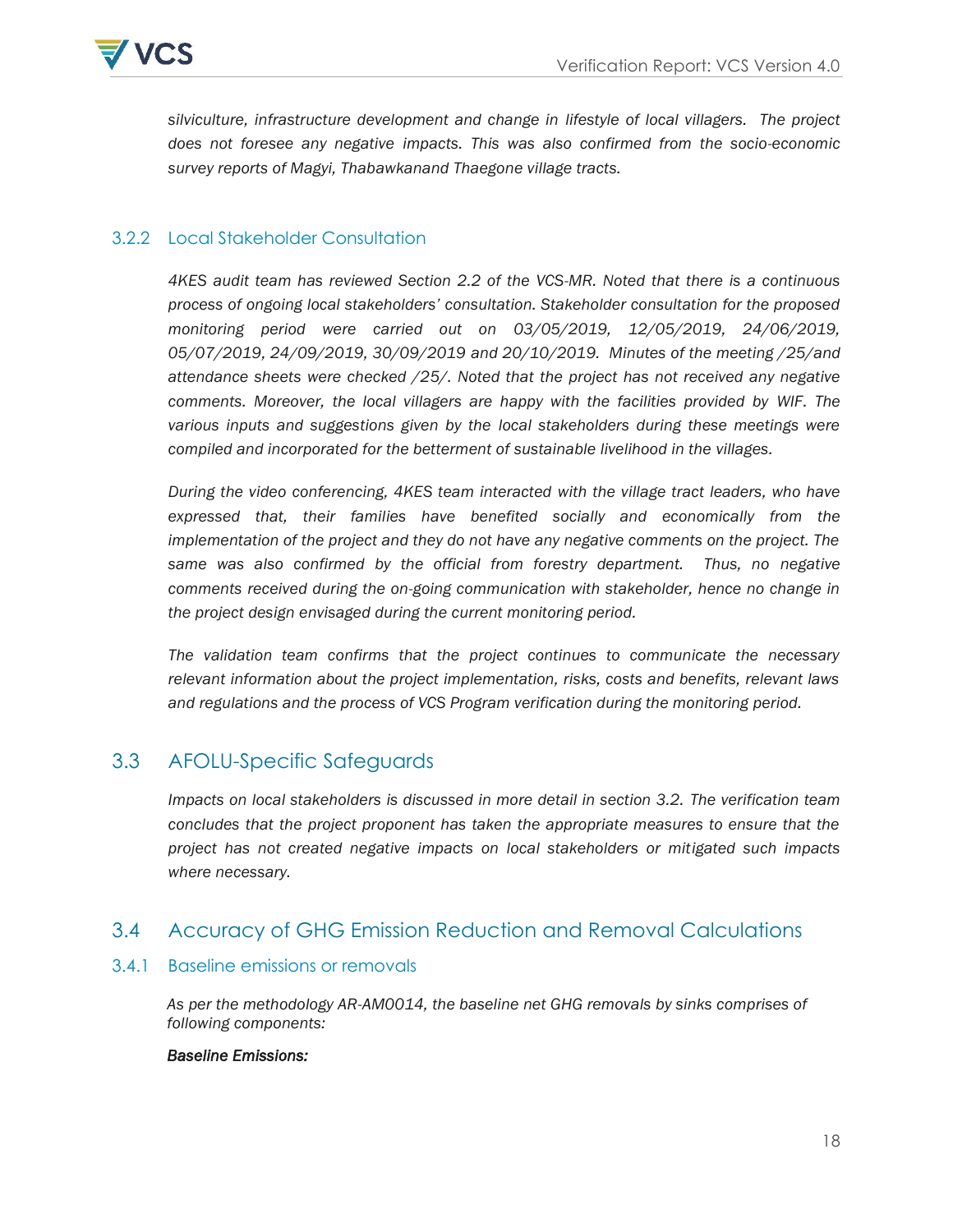

#### Equation (1)  $\Delta C_{BSL,t} = \Delta C_{TREE\_BSL,t} + \Delta C_{SHRUB\_BSL,t} + \Delta C_{DW\_BSL,t}$

Where:

| VIIUU                    |                                                                                                                                                                                                                                                                         |
|--------------------------|-------------------------------------------------------------------------------------------------------------------------------------------------------------------------------------------------------------------------------------------------------------------------|
| $\Delta C_{BSL,t}$       | Baseline net GHG removals by sinks in year t; t CO <sub>2</sub> e                                                                                                                                                                                                       |
| $\Delta C_{TREE\ BSL,t}$ | Change in carbon stock in baseline tree biomass within the project<br>boundary in year t, as estimated in the tool "Estimation of carbon<br>stocks and change in carbon stocks of trees and shrubs in A/R<br>CDM project activities"; t CO <sub>2</sub> e (AR-TOOL14)   |
| $\Delta C_{SHRUB}$ BSL,t | Change in carbon stock in baseline shrub biomass within the<br>project boundary, in year t, as estimated in the tool "Estimation of<br>carbon stocks and change in carbon stocks of trees and shrubs in<br>A/R CDM project activities"; t CO <sub>2</sub> e (AR-TOOL14) |
| $\Delta C_{DW\; BSL,t}$  | Change in carbon stock in baseline dead wood biomass within the<br>project boundary, in year t, as estimated in the tool "Estimation of<br>carbon stocks and change in carbon stocks in dead wood and litter                                                            |

*in A/R CDM project activities"; t CO2e (AR-TOOL12)*

*Section 5 of the above referred methodological tool AR-Tool 14 explains 3 conditions under which carbon stock and change in carbon stock may be estimated as zero. As per the tool the carbon stock in trees in the baseline can be accounted as zero if all of the underlying conditions therein the*  tool are met. The validation report reveals that pre-project trees are neither harvested, nor cleared, *nor removed due to implementation of the project activity. Further, no pre-project tree mortality issue occurs because of leaving enough space for these trees to grow and lastly these trees are not inventoried along with the project trees in monitoring of carbon stocks and the monitoring plan takes care of monitoring its continued existence within the project boundary. Thus, the verification team accepts the argument on zero baseline emissions.*

#### *Quantification of project emissions*

*As per section 5.2 of the MR, the ex-post actual net GHG removals by sinks were estimated using the equation 2 described in section 5.5 of the methodology AR-AM0014: Afforestation and reforestation of degraded mangrove habitats Version 03.0. The following are the equations used for the purpose:* 

$$
\Delta C_{ACTUAL,t} = \Delta C_{P,t} - GHG_{E,t}
$$

Equation (2)

*Where:*

| $\Delta \mathcal{C}_{ACTUAL,t}$ | $=$ Actual net GHG removals by sinks, in year t; t CO2-e                                                |
|---------------------------------|---------------------------------------------------------------------------------------------------------|
| $\Delta C_{p,t}$                | = Change in the carbon stocks in project, occurring in the selected carbon<br>pools, in year t; t CO2-e |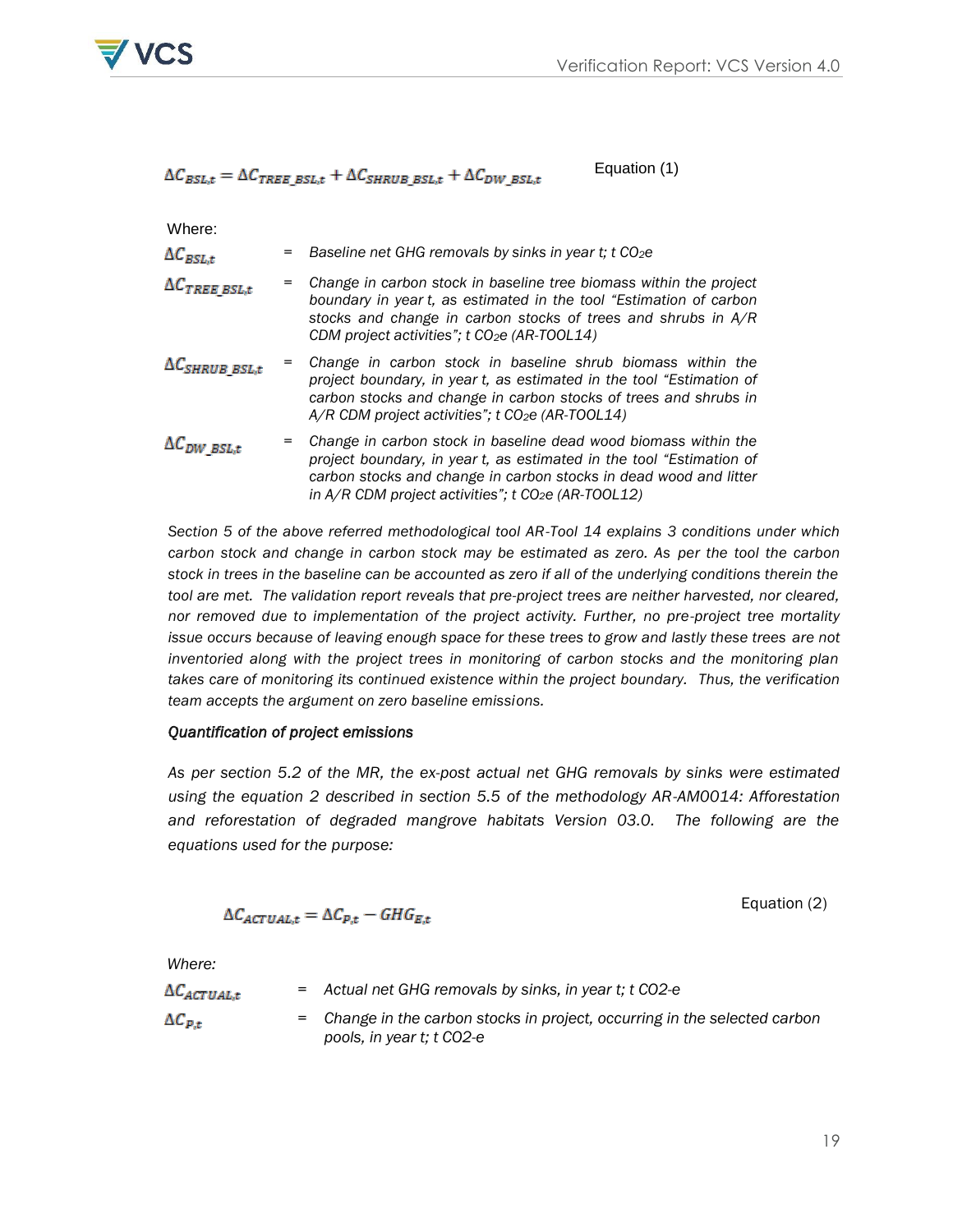

 $GHG_{E,t}$ *= Increase in non-CO2 GHG emissions within the project boundary as a result of the implementation of the A/R CDM project activity, in year t, as estimated in the tool "Estimation of non-CO2 GHG emissions resulting from burning of biomass attributable to an A/R CDM project activity"; t CO2-e*

*For calculating the change in the carbon stocks in project, occurring in the selected carbon pools in year t,PP has used the following equation as referred in the methodology:*

$$
\Delta C_{p,t} = \Delta C_{TREE\ PROlt} + \Delta C_{SHRUB\ PROlt} + \Delta C_{DW\ PROlt} + \Delta SO C_{PROlt}
$$
Equation (2)

*Where:*

- *=*  $\Delta C_{p,t}$ *Change in the carbon stocks in project, occurring in the selected carbon pools, in year t; t CO2-e*
- *=*  $\Delta C_{TREE\_PROJ,t}$ *Change in carbon stock in tree biomass in project in year t, as estimated in the tool "Estimation of carbon stocks and change in carbon stocks of trees and shrubs in A/R CDM project activities"; t CO2-e*
- $\Delta C_{SHRUB\_PROJ,t}$ *= Change in carbon stock in shrub biomass in project in year t, as estimated in the tool "Estimation of carbon stocks and change in carbon stocks of trees and shrubs in A/R CDM project activities"; t CO2-e*
- $\Delta C_{DW\_PROJ,t}$ *= Change in carbon stock in dead wood in project in year t, as estimated in the tool "Estimation of carbon stocks and change in carbon stocks in dead wood and litter in A/R CDM project activities"; t CO2-e*
- $\Delta SOC_{PROJ,t}$ *= Change in carbon stock in the soil organic carbon (SOC) pool within the project boundary, in year t; t CO2-e*

*As per the registered VCS PD and the MR, estimation of the changes in carbon stocks in shrub biomass assumed as zero since no shrubs are planted as part of this project. Similarly changes in carbon stocks in dead wood are also not estimated following the conservative approach outlined in the methodology. Whereas change in carbon stock in tree biomass and change in carbon stock in the soil organic carbon (SOC) pool within the project boundary are estimated by using the equations given in the below paragraphs:* 

**Estimation of the changes in carbon stocks in tree biomass: ΔC<sub>TREE\_PROJ,t</sub>**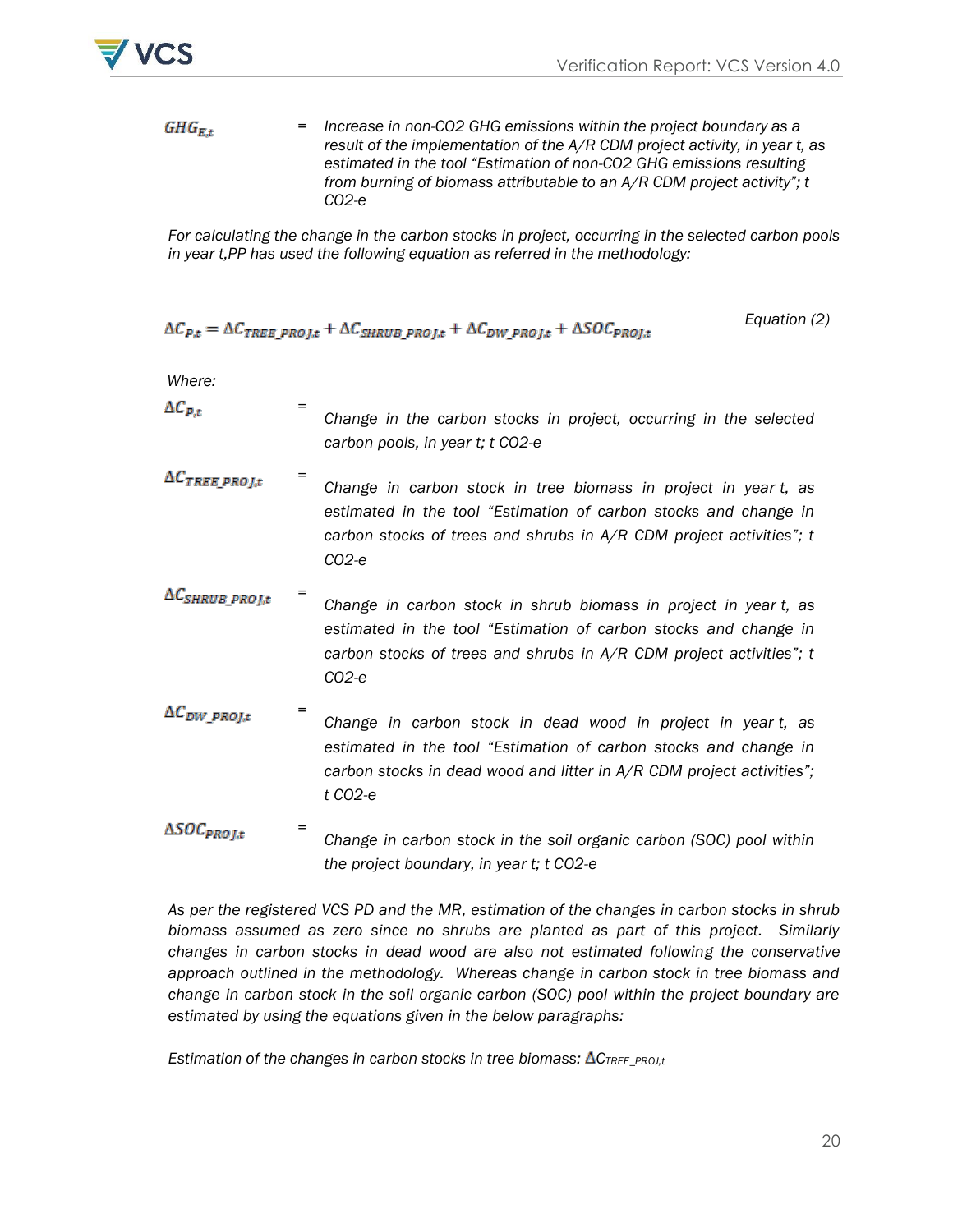

*The change in carbon stock in tree biomass was estimated by using the A/R methodological tool "Estimation of carbon stocks and change in carbon stocks of trees and shrubs in A/R CDM project activities" (Version 04.2). As per the tool, the stock difference method was adopted and the ex-ante tree biomass was estimated using the method given in "Estimation by modelling of tree growth and stand development", as presented in section 8 of the tool. For the estimation of the changes in carbon stocks in tree biomass ex-post, field measurements in permanent*  sample plot at two points of time is realized, and the calculations are done following the *"difference of two independent stock estimations" method, available in section 6 of the tool. Actual field measurements were used in combination with tree growth models to estimate the growth of trees and the development of the tree stand over time. The verification team checked that the PP has measured all the permanent sample plots of 54 as discussed in the registered PD. The verification team checked the field data of 33 sample plots with the raw data and photos of tree measurements along with the geo co-ordinates and the same was found to be acceptable.*

# *Estimation of the changes in carbon stocks in soil organic carbon*  $\triangle SOC_{PROI,t}$

*Changes in carbon stocks in the SOC pool is calculated by using equation (3) given in the Methodology AR-AM0014 (03.0):* 

$$
\Delta SOC_{PROJ,t} = \frac{44}{12} \times \sum_{t=1}^{t} A_{PLANT,t} \times dSOC_t \times 1 \text{ year}
$$
 *Equation (3)*

*Where:*

| $\Delta SOC_{PROJ,t}$  | Change in SOC stock within the project boundary, in year t; t CO2-e<br>=                                                                                                                                                       |
|------------------------|--------------------------------------------------------------------------------------------------------------------------------------------------------------------------------------------------------------------------------|
| $A_{\mathit{PLANT,t}}$ | Area planted in year t; ha<br>=                                                                                                                                                                                                |
| $dSOC_t$               | The rate of change in SOC stocks within the project boundary, in year t;<br>t C ha-1 yr-1. The following default value is used, unless transparent<br>and verifiable information can be provided to justify a different value: |
|                        | $dSOC_t = 0.50$ t C ha-1 yr-1 for t = tPLANT to t = tPLANT + 20 years,<br>(i)<br>where tPLANT is the year in which planting takes place;                                                                                       |
|                        | $dSOC_t = 0 t C$ ha-1 yr-1 for t > tPLANT +20.<br>(ii)                                                                                                                                                                         |

PP has used a soil carbon accumulation rate of 7.32 tc/ha/yr for ex-ante estimation of changes in carbon stock in soil organic carbon. Further PP argues that the values and assumptions used in this report are conservative as far as the location of the project area is concerned and hence the value chosen is appropriate. For more information please refer to FAR 1.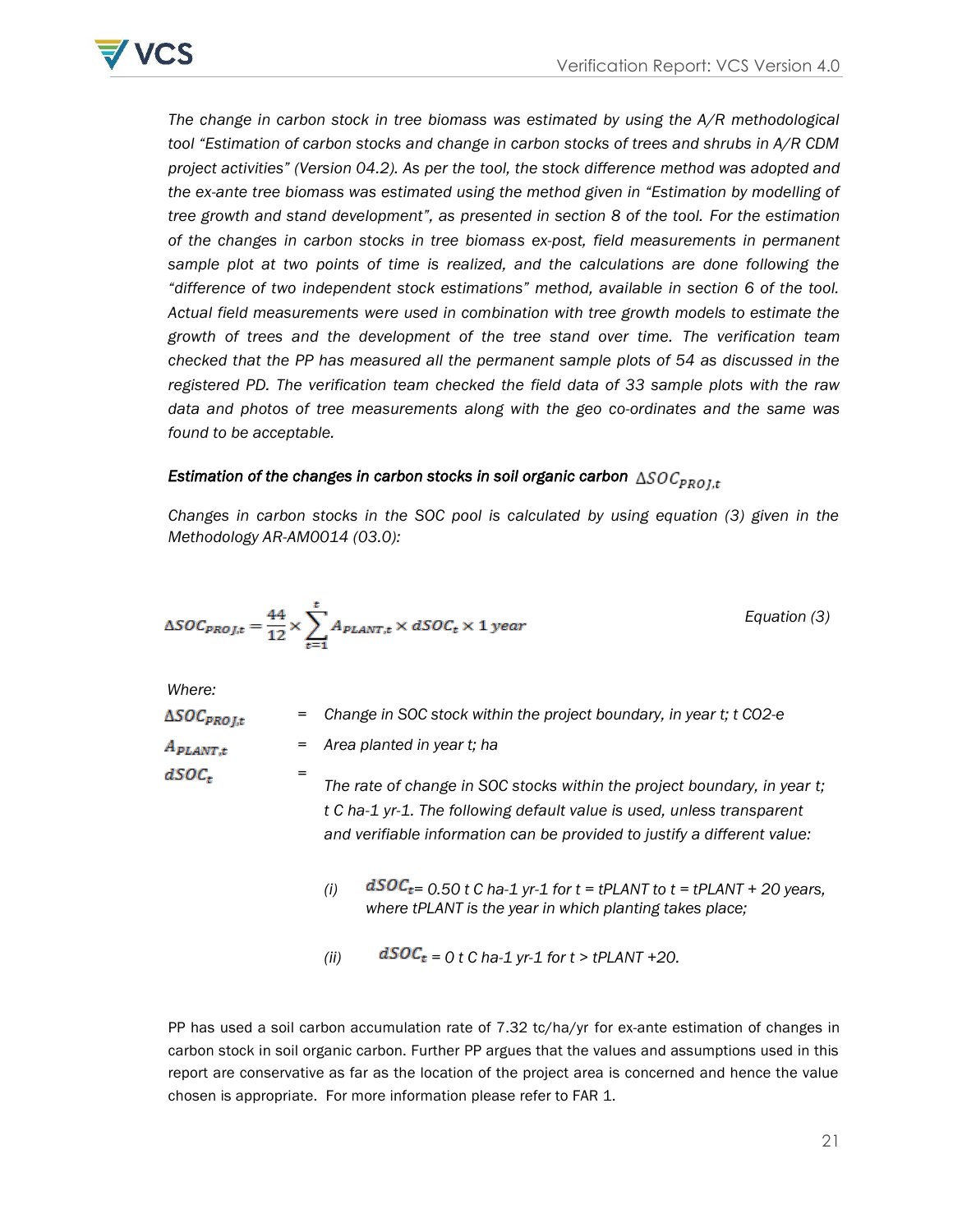

#### *Estimation of Project emission (GHGE,t)*

*As per paragraph 15 of the methodology, GHGE,t shall be estimated by using the A/R Methodological tool "Estimation of non-CO2 GHG emissions resulting from burning of biomass attributable to an A/R CDM project activity" (Version 04.0).* 

*a) The tool is applicable to all occurrence of fire within the project boundary.*

*b) Non-CO<sup>2</sup> GHG emissions resulting from any occurrence of fire within the project boundary shall be accounted for each incidence of fire which affects an area greater than the minimum threshold area reported by the host Party for the purpose of defining forest, provided that the accumulated area affected by such fires in a given year is ≥5% of the project area.* 

*As per the registered VCS -PD, this tool is not applicable to the project activity.*

#### *Quantification of leakage*

*Not applicable as per the registered PD.*

#### *Summary of net GHG emission reductions or removals*

*As per VCS PD section 3.4, the net anthropogenic GHG removals by sinks is calculated by using the equation below:*

$$
\Delta C_{AR-CDM,t} = \Delta C_{ACTUAL,t} - \Delta C_{BSL,t} - LK_t
$$
 *Equation (4)*

*Where:*

| $\Delta C_{AR-CDM,t}$ | = Net anthropogenic GHG removals by sinks, in year t; t CO2-e |
|-----------------------|---------------------------------------------------------------|
| $\Delta C_{ACTUAL,t}$ | = Actual net GHG removals by sinks, in year t; t CO2-e        |
| $\Delta C_{BSL.t}$    | = Baseline net GHG removals by sinks, in year t; t CO2-e      |
| LK <sub>t</sub>       | = GHG emissions due to leakage, in year t; t CO2-e            |

*PP has provided a spread sheet (Consolidated Calcs Data V2 - 28th Sep.xlsx, VCUs for 2015- 2017 plantations V2 - 28th Sep.xlsx, VCUs for 2018 plantation V2 - 28th Sep.xlsx and VCUs for 2019 plantation V2 - 28th Sep.xlsx, /03/ ". As per the estimation, the total GHG emission reductions and removals from the project for the current monitoring period (15/06/2019 to 14/06/2020) is 59,299 tCO2e and after 10% buffer pool allocation i.e. 5,929 tCO2e the same results to 53,369 tCO2e. 4KES audit team has verified these calculations and confirms that the values given are conservative and are devoid of any material discrepancies.* 

*In conclusion, 4KES confirms that the input data used for calculating the Net anthropogenic GHG removals by sinks, procedures used for calculation and the results are complete and transparent. Further, audit team confirms that net anthropogenic GHG removals by sinks have been quantified correctly in accordance with the project description and applied methodology.*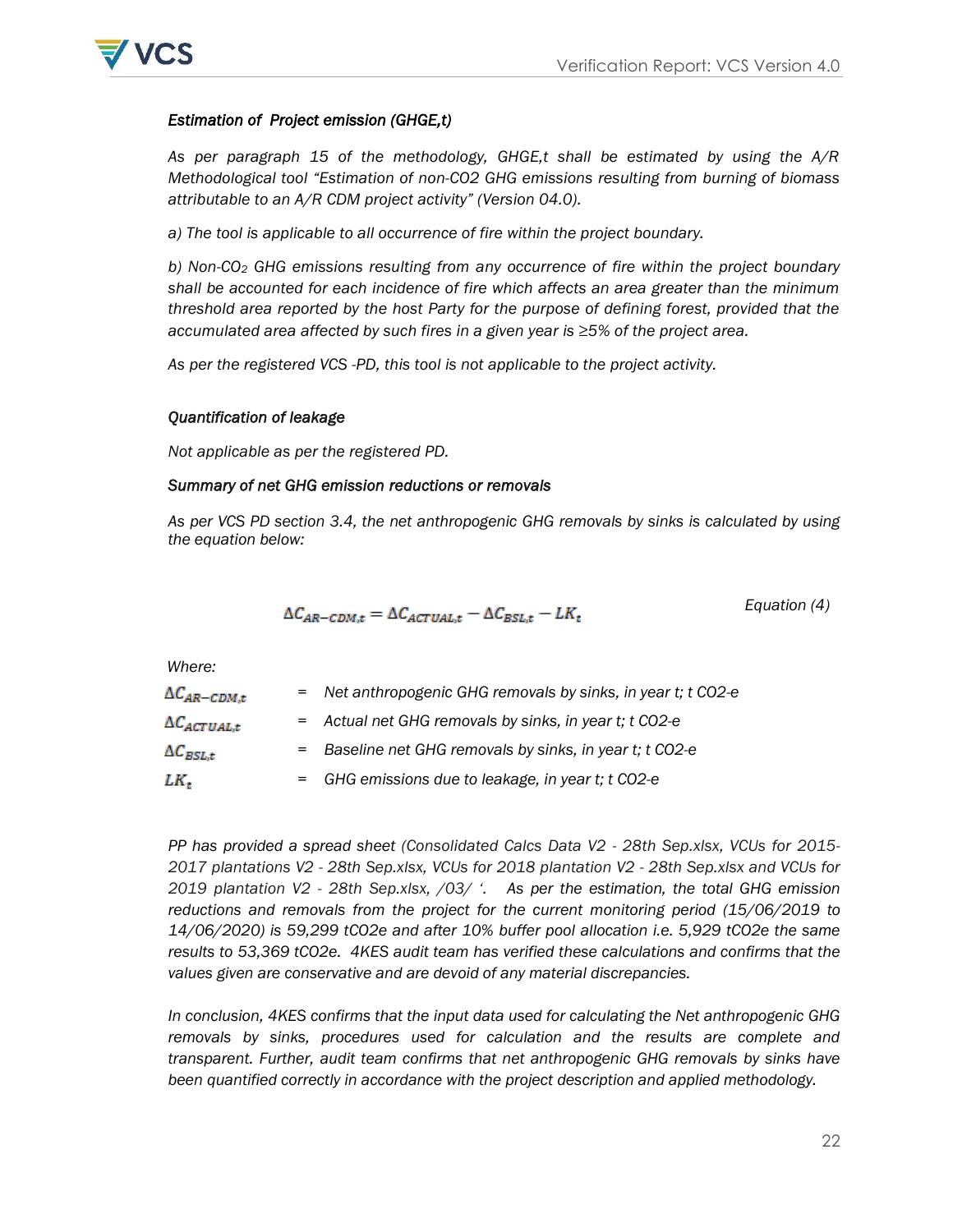

#### *Uncertainties associated with the calculation of emissions*

*The uncertainty of the estimation of the GHG removals is calculated in line with guidance provided in the AR-TOOL14. Due to an uncertainty of 16.14 % a discount rate of 50% of the uncertainty is applied in line with Appendix 2 of AR-TOOL14.*

# <span id="page-22-0"></span>3.5 Quality of Evidence to Determine GHG Emission Reductions and Removals

*Project proponent has established a QA/QC plan and SOP which covers procedure for collecting reliable field measurements, verifying methods used to collect field data, data maintenance and archiving /17/ /24/. Audit team has checked these QA/QC procedures and confirms that it adequately addresses the procedures for rectification of any errors found while doing the data transposition and final GHG estimation. Audit team has reviewed O&M structure and confirms that roles and responsibilities related to these activities are well defined.* 

*Further, audit team verified Excel spread sheets on "Consolidated Calcs Data V2 - 28th Sep /03/ and the tree measurement raw data sheets /22/ and compared the information with information on measurements recorded during the field measurements, evidences submitted in the form of pictures and videos/23/ /40/. The calculation on number of sampling plots for biomass*  inventory /19/ as well as carbon inventory and GHG removals were assessed to determine *correct application of formulae and assumptions.* 

*The monitoring period covers from 15/06/2019 to 14/06/2020. Following are the equipment"s used in the field measurement of permanent sample plots.* 

- *1. Measuring tape and calliper for "DBH" to measure the diameter of the tree at 1.3 m. D30 or or the basal diameter (D10) is measured until the tree reaches a height beyond 1.3m.*
- *2. PVC or Bamboo pole used in determining the height.*
- *3. GPS for area*

It is checked except for the GPS none of the other instruments needs calibration. As per the *interactions had with the field staff of WIF, the GPS is calibrated by the manufacturer before it is used by the end user and no further calibrations are required, unless there is an error in the readings. The justification provided by the PP is accepted by the verification team.*

*Hence, 4KES confirms that sufficient and appropriate evidence are available in order to determine the GHG reduction and removals.* 

## <span id="page-22-2"></span><span id="page-22-1"></span>3.6 Non-Permanence Risk Analysis

*The proposed project "Reforestation and Restoration of degraded mangrove lands, sustainable livelihoods and community development in Myanmar" utilized the "AFOLU Non-permanence risk tool" to assess the risk according to internal risk, external risk, natural risk, and mitigation measures for minimizing risk. At all levels, the audit team evaluated the rationale, appropriateness, and justifications of risk ratings chosen by project proponent. The findings and conclusion regarding the non-permanence risk analysis undertaken for the project are*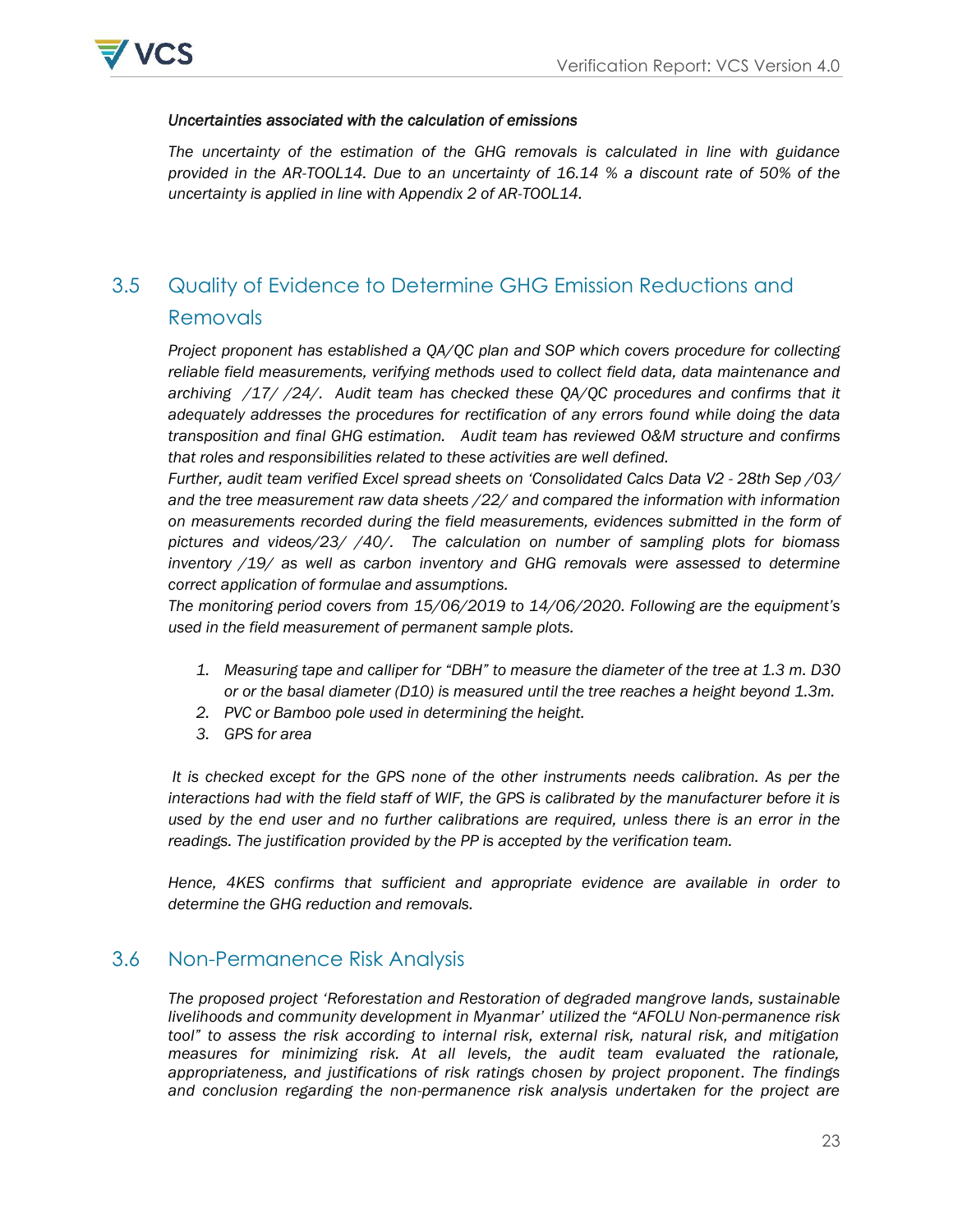

*summarized below for each risk category and factor. Unless noted otherwise, the audit team agrees with the conclusion stated in the non-permanence risk report.* 

*The findings of the audit team regarding the risk scores applied for each factor are as follows.*

#### 1. Internal Risk

| 1. | <b>Risk</b><br>Factor | <b>Validation Findings</b><br><b>Project Management (PM)</b>                                                                                                                                                                                                                                                                                                                                                                                                                                                                                                                                                                                                                                                                                                               | <b>Risk</b><br>Rating |
|----|-----------------------|----------------------------------------------------------------------------------------------------------------------------------------------------------------------------------------------------------------------------------------------------------------------------------------------------------------------------------------------------------------------------------------------------------------------------------------------------------------------------------------------------------------------------------------------------------------------------------------------------------------------------------------------------------------------------------------------------------------------------------------------------------------------------|-----------------------|
|    |                       |                                                                                                                                                                                                                                                                                                                                                                                                                                                                                                                                                                                                                                                                                                                                                                            |                       |
|    | a)                    | The species identified for this reforestation project are Rhizophora<br>mucronata, Rhizophora apiculata, Bruguiera gymnorrhiza, Bruguiera<br>cylindrical, Bruguiera sexangula and Ceriops tagal and are naturally<br>occurring mangrove species in Myanmar. The Audit team has checked<br>the Species Distribution document. provided to confirm the same. No<br>changes found since 2 <sup>nd</sup> verification.                                                                                                                                                                                                                                                                                                                                                         | 0                     |
|    | b)                    | The agreement with the village tracts will ensure sufficient staff be able<br>to take care the plants and in this manner the encroachment of outside<br>players that could intentionally or unintentionally damage the planted<br>areas is avoided. Agreements with the village tract chairmen of each<br>village provided were checked during validation visit. It was further<br>checked that there is a continuous awareness and monitoring from the<br>officials of forest department on the encroachment. Therefore, the<br>score of 0 is agreed by the audit team.                                                                                                                                                                                                   | 0                     |
|    | c)                    | This risk is assessed as unlikely as the management team includes<br>individuals with significant experience in skills related to successfully<br>undertake all activities in the project. This was evident during the online<br>interviews with the PP, where in it was confirmed that project areas are<br>managed by a very professional team from Worldview International<br>Foundation (WIF) which includes senior staff with experience in the<br>management and implementation of the project and able to be done overall<br>supervisory.<br>The Audit team has checked the Project management structure to confirm<br>the capacity and experience of the organization, hence agrees that this risk<br>is not relevant. No changes noticed since last verification. | 0                     |
|    | $\left( d \right)$    | As confirmed during online interviews and the previous verification<br>reports, PP has a permanent presence in the project areas and are<br>located in the country and able to reach the project within a 4-hour<br>drive from the Yangon. Country office is located in the Yangon and the<br>branch office is within the project area. Hence, the audit team agrees<br>that this risk is not relevant. No changes noticed since last verification.                                                                                                                                                                                                                                                                                                                        | 0                     |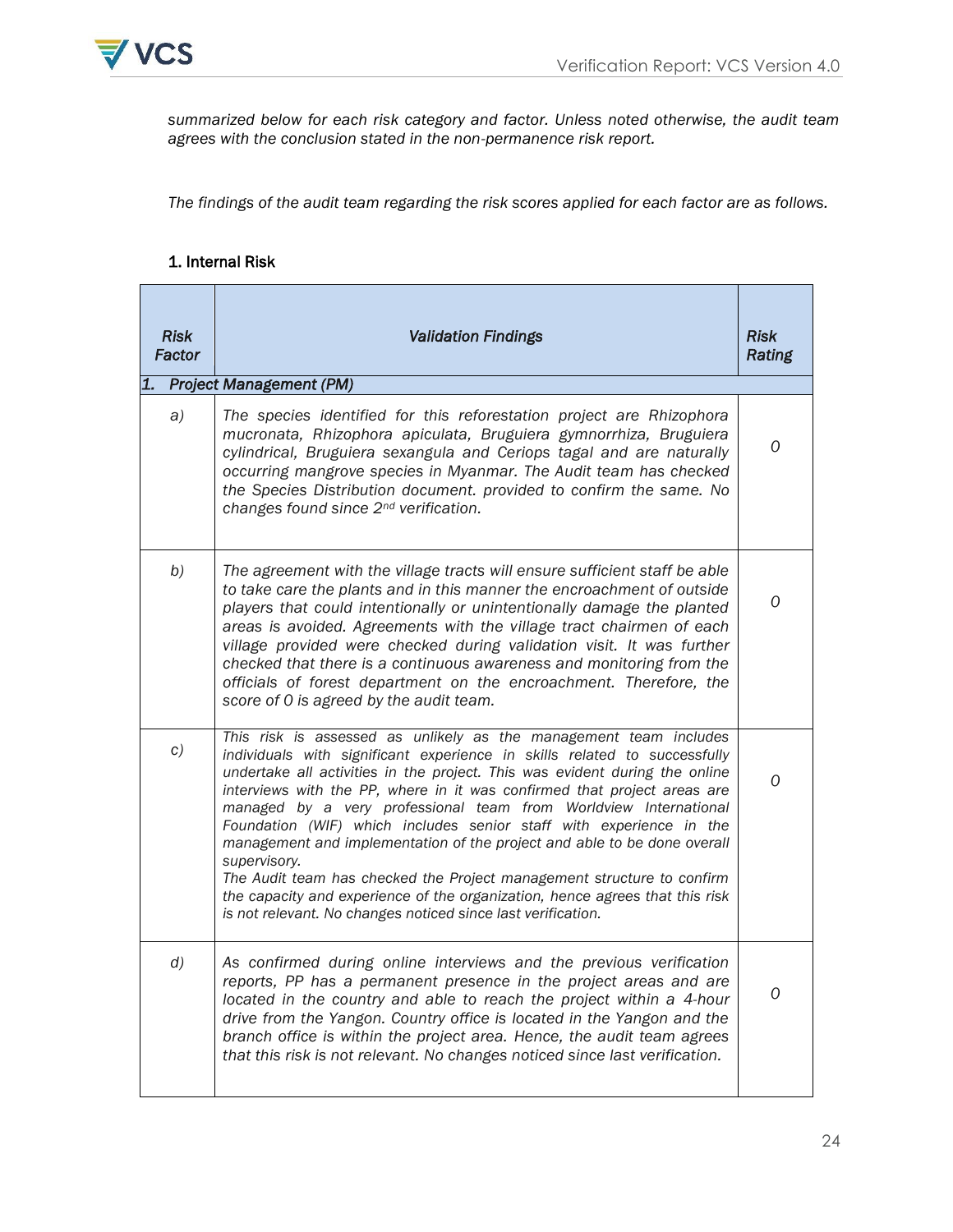

| e) | Audit team has verified the capacity of the management team, i.e; project<br>developer and implementer (WIF) to develop this AFOLU project, account for<br>carbon from trees and other GHG sources, report and participate in<br>validation and verification under respective VCS methodologies and<br>standard requirements.<br>Carbon Consulting Company is involved in the project design and<br>The<br>development as well as the monitoring. The team includes AFOLU carbon<br>project development specialists for CDM, VCS and ACR projects in Southeast<br>Asia and involved in REDD+ project design and development in the region<br>hence have the expertise. Therefore, the score of -2 is agreed to be<br>accepted. | -2   |
|----|--------------------------------------------------------------------------------------------------------------------------------------------------------------------------------------------------------------------------------------------------------------------------------------------------------------------------------------------------------------------------------------------------------------------------------------------------------------------------------------------------------------------------------------------------------------------------------------------------------------------------------------------------------------------------------------------------------------------------------|------|
| f) | Noted specific adaptive management plan in place. Therefore,<br>the score of -2 is agreed to be accepted.                                                                                                                                                                                                                                                                                                                                                                                                                                                                                                                                                                                                                      | $-2$ |
|    | Total Project Management (PM) [as applicable, (a + b + c + d + e + f)]<br>Total may be less than zero.                                                                                                                                                                                                                                                                                                                                                                                                                                                                                                                                                                                                                         |      |

| <b>Risk</b><br>Factor | <b>Validation Findings</b>                                                                                                             | <b>Risk</b><br>Rating |
|-----------------------|----------------------------------------------------------------------------------------------------------------------------------------|-----------------------|
|                       | 2. Financial Viability (FV)                                                                                                            |                       |
| a)                    | As assessed in Section 1.2, The project implementer Worldview                                                                          | 3                     |
| b)                    | International Foundation (WIF) is an INGO and other partners<br>involved are the University of Pathein and local communities from      |                       |
| c)                    | three village tracts. There is no financial return from mangrove<br>reforestation other than the carbon credit benefits. Therefore the |                       |
| d)                    | internal rate of return (IRR) is not applicable for this non-profit                                                                    |                       |
| e)                    | project activity hence the section 1.2 Financial Viability is not<br>applicable for the project.                                       |                       |
| f)                    | Further, the project viability is worked out based on the carbon credit                                                                |                       |
| g)                    | benefit only. The cash flow break even point is greater than 10 years                                                                  |                       |
| h)                    | and hence the value chosen is acceptable.                                                                                              |                       |
| i)                    |                                                                                                                                        |                       |
|                       | Total Financial Viability (FV) [as applicable, ((a, b, c or d) $+$ (e, f, g or<br>$h) + i$ ]                                           | 3                     |

| <b>Risk</b><br>Factor | <b>Validation Findings</b>   | <b>Risk</b><br>Rating |
|-----------------------|------------------------------|-----------------------|
| 3.                    | <b>Opportunity Cost (OC)</b> |                       |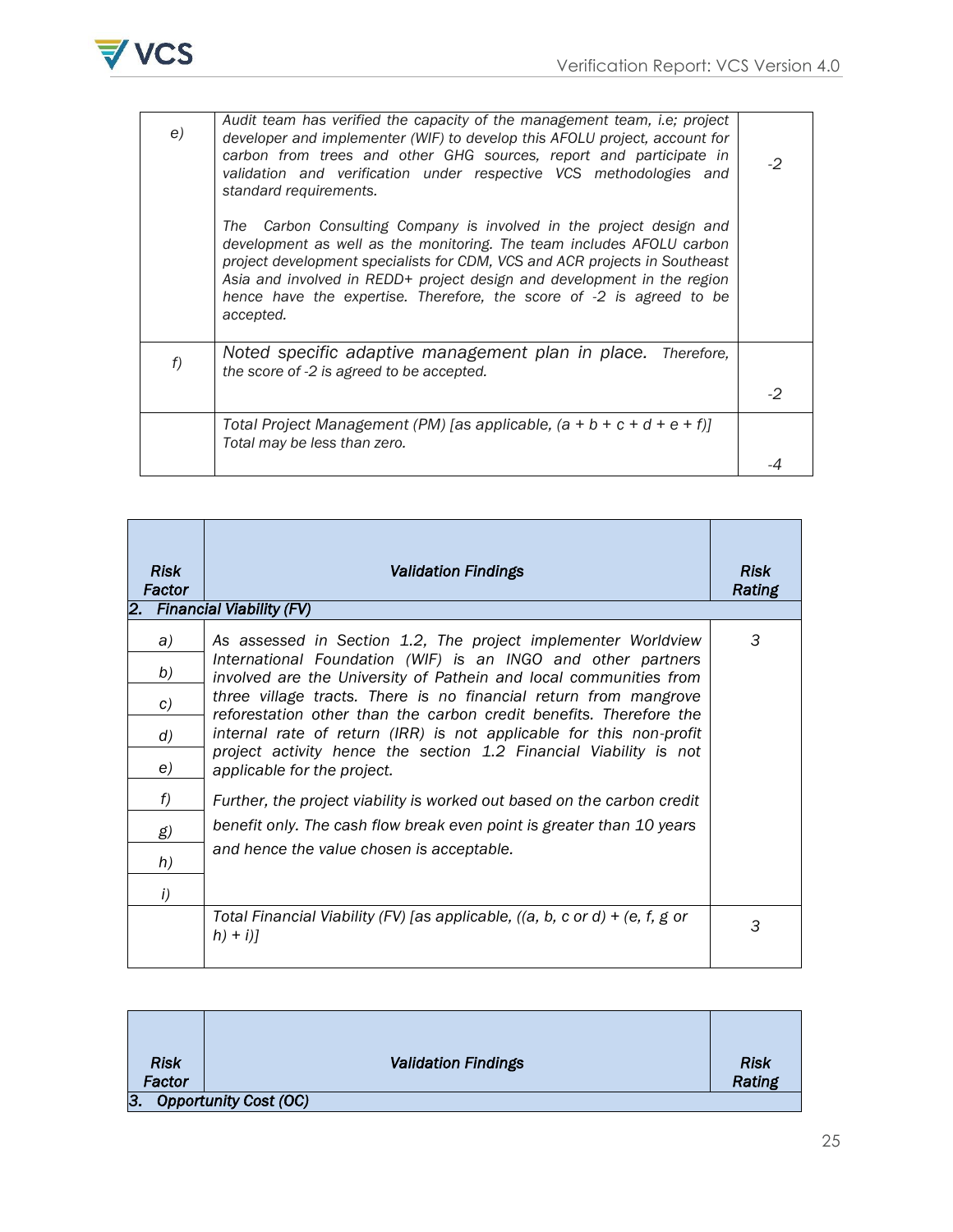



| The project is reforestation and restoration of mangrove forest, with<br>a)<br>no commercial utilization of timber and thus no returns other than the<br>carbon revenue, which is utilized for the well-being of villagers. Thus<br>this factor is N/A. | N/A |
|---------------------------------------------------------------------------------------------------------------------------------------------------------------------------------------------------------------------------------------------------------|-----|
|---------------------------------------------------------------------------------------------------------------------------------------------------------------------------------------------------------------------------------------------------------|-----|

| <b>Risk</b><br>Factor | <b>Validation Findings</b>                                                                                                                                                                                                                                                                                                                                                                                                                                                                 | <b>Risk</b><br>Rating |
|-----------------------|--------------------------------------------------------------------------------------------------------------------------------------------------------------------------------------------------------------------------------------------------------------------------------------------------------------------------------------------------------------------------------------------------------------------------------------------------------------------------------------------|-----------------------|
|                       | 4. Project Longevity (PL)                                                                                                                                                                                                                                                                                                                                                                                                                                                                  |                       |
| a)                    | The WIF has in place legally binding contracts with the University of<br>Pathein and Village tract committees for a period of 30 years which<br>are checked by the Audit team and clearly state that they commit to<br>conserve the carbon stocks for the crediting period and that they will<br>respect the project activities for the whole project's length. The                                                                                                                        | 0                     |
| b)                    | contract can be further extended for another 90 years; therefore, the<br>total project period is 120 years.<br>This agreement is a legally binding commitment to continue<br>management practices for the PP that protect the credited carbon<br>stocks over the length of the project longevity period. Hence, it may be<br>confirmed that the project longevity is 30 and there is a legal<br>agreement to continue the management practices. No changes since<br>the last verification. | 15                    |
|                       | <b>Total Project Longevity (PL)</b><br>May not be less than zero.                                                                                                                                                                                                                                                                                                                                                                                                                          | ∩                     |

## 2. External Risk

| <b>Risk</b><br>Factor                           | <b>Validation Findings</b> | <b>Risk</b><br>Rating |
|-------------------------------------------------|----------------------------|-----------------------|
|                                                 |                            |                       |
| 1. Land Tenure and Resource Access/Impacts (LT) |                            |                       |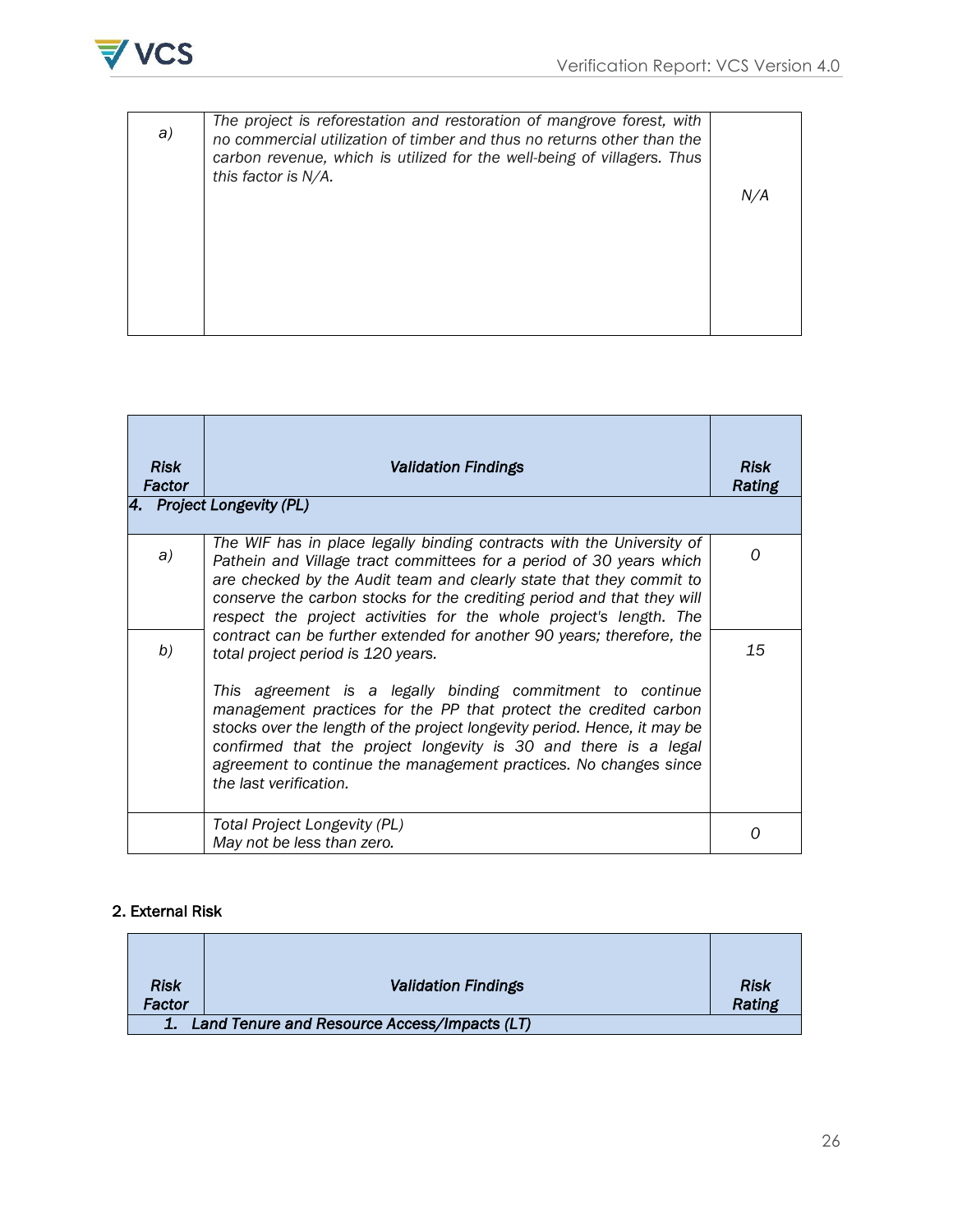

| a)<br>b)           | The Audit team has checked the ownership and right of use<br>documents (Agreements between Government and the University and<br>the Village Tract Committees of Thabawkan and Thaegone and the<br>MoU with WIF) and confirmed that the project is implemented in<br>Government owned lands (University of Pathein and the Village Tract<br>Committees of Thabawkan and Thaegone), who has made agreement<br>with the WIF for the development of mangrove reforestation/<br>restoration project. Therefore, both rights are held by the same entity.<br>Hence a risk of two is appropriate. | $\overline{2}$ |
|--------------------|--------------------------------------------------------------------------------------------------------------------------------------------------------------------------------------------------------------------------------------------------------------------------------------------------------------------------------------------------------------------------------------------------------------------------------------------------------------------------------------------------------------------------------------------------------------------------------------------|----------------|
| c)                 | There are no disputes as the ownership is clear. Therefore, the<br>likelihood of any dispute is very low. Moreover, the socio-economic<br>survey conducted by WIF and University of Pathein, served as due<br>process in order to identify any dispute as the whole villages were<br>present in the meetings.                                                                                                                                                                                                                                                                              | 0              |
| $\left( d \right)$ | As assessed above, there are no disputes over access/use rights in<br>the project area.                                                                                                                                                                                                                                                                                                                                                                                                                                                                                                    | 0              |
| e)                 | WRC projects unable to demonstrate that potential upstream and<br>sea impacts that could undermine issued credits in the next 10 years<br>are irrelevant or expected to be insignificant, or that there is a plan<br>in place for effectively mitigating such impacts                                                                                                                                                                                                                                                                                                                      | 5              |
| f)                 | As explained in the project longevity risk this mitigation factor may<br>be claimed by the project as the project area is protected by legally<br>binding commitment to continue management practices that protect<br>carbon stocks over the length of the project crediting period.                                                                                                                                                                                                                                                                                                       | $-2$           |
| g)                 | This has not been argued.                                                                                                                                                                                                                                                                                                                                                                                                                                                                                                                                                                  | 0              |
|                    | Total Land Tenure (LT) [as applicable, ((a or b) + c + d + e + f + g)]<br>Total may not be less than zero.                                                                                                                                                                                                                                                                                                                                                                                                                                                                                 | 5              |

| <b>Risk</b><br>Factor<br>2. | <b>Validation Findings</b><br>Community engagement (CE)                                                                                                                                                                                                                                                                                                                      | <b>Risk</b><br>Rating |
|-----------------------------|------------------------------------------------------------------------------------------------------------------------------------------------------------------------------------------------------------------------------------------------------------------------------------------------------------------------------------------------------------------------------|-----------------------|
| a)                          | The Audit team has validated the evidence of stakeholder<br>consultation meetings and Village Sensitization Process were held in<br>three village tracts by the Project proponent and confirmed that less<br>than 20 % households living within the project area who are reliant<br>on the project area, have been consulted. Hence, the risk would be<br>zero in this case. |                       |
| b)                          | As assessed above less than 20 % households of the people relying on                                                                                                                                                                                                                                                                                                         |                       |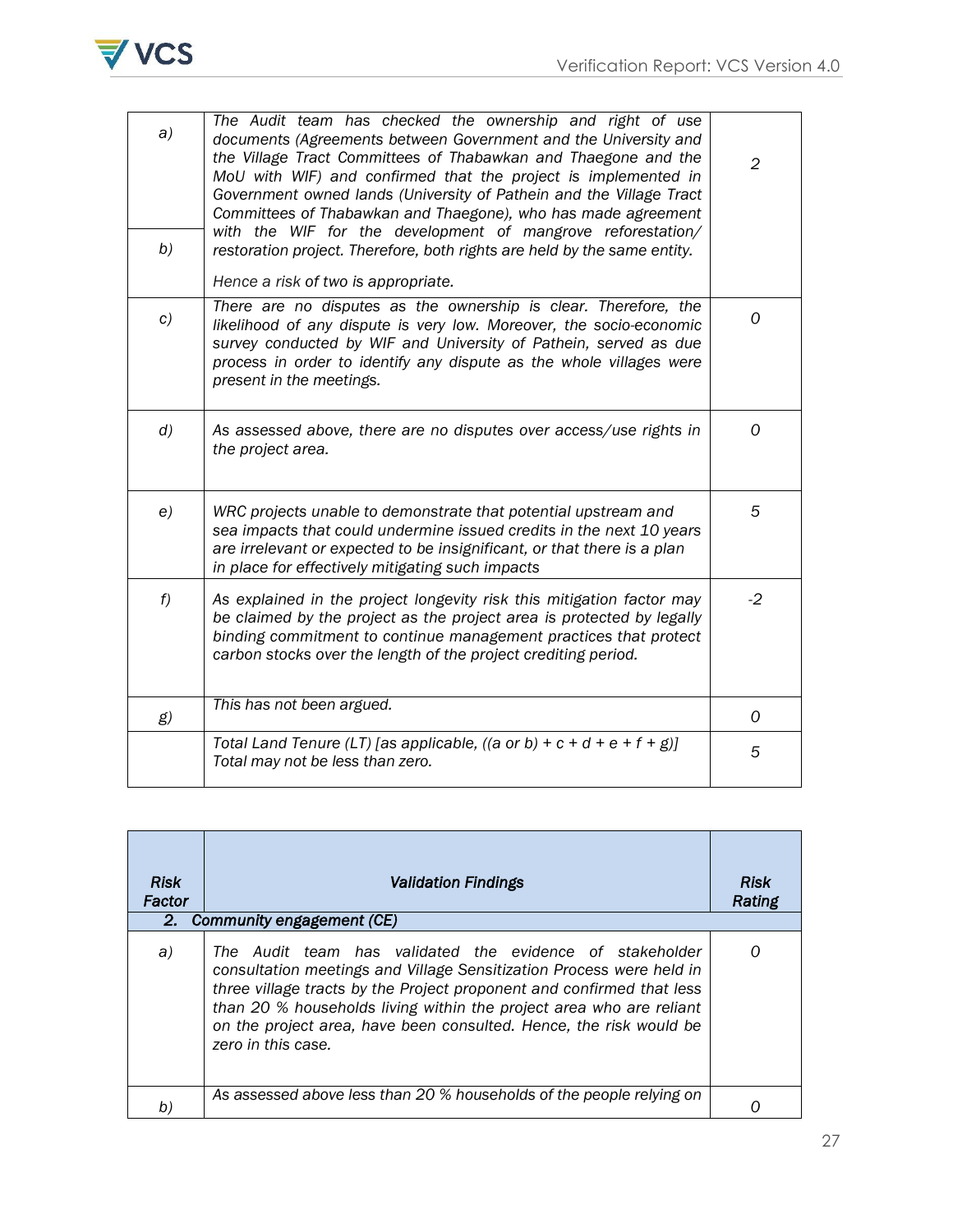

|    | the project area and whose livelihoods depend on it have been<br>consulted. Therefore, this risk is not applicable in this case.                                                                                                                                                     |    |
|----|--------------------------------------------------------------------------------------------------------------------------------------------------------------------------------------------------------------------------------------------------------------------------------------|----|
| C) | As assessed above through the evidence the Audit team confirmed<br>that the project generates net positive impacts on the social and<br>economic well-being of the local communities who derive livelihoods<br>from the project area. Hence the mitigation score of -5 is confirmed. | -5 |
|    | Total Community Engagement (CE) [where applicable, $(a + b + c)$ ]                                                                                                                                                                                                                   | -5 |
|    | Total may be less than zero.                                                                                                                                                                                                                                                         |    |

| <b>Risk</b><br>Factor | <b>Validation Findings</b>                                                                                                                                                                                                                                                                                                                                                                                                                                                                                                                             | <b>Risk</b><br>Rating |
|-----------------------|--------------------------------------------------------------------------------------------------------------------------------------------------------------------------------------------------------------------------------------------------------------------------------------------------------------------------------------------------------------------------------------------------------------------------------------------------------------------------------------------------------------------------------------------------------|-----------------------|
| 3.                    | Political Risk (PC)                                                                                                                                                                                                                                                                                                                                                                                                                                                                                                                                    |                       |
| a)                    | The audit team confirmed that the 5 year mean governance score for<br>Myanmar across the six governance indicators of World Bank                                                                                                                                                                                                                                                                                                                                                                                                                       | 6                     |
| b)                    | Institute's Worldwide Governance Indicators is -1.004. Therefore,<br>agrees that the political risk is 6.                                                                                                                                                                                                                                                                                                                                                                                                                                              |                       |
| c)                    |                                                                                                                                                                                                                                                                                                                                                                                                                                                                                                                                                        |                       |
| $\left( d \right)$    |                                                                                                                                                                                                                                                                                                                                                                                                                                                                                                                                                        |                       |
| e)                    |                                                                                                                                                                                                                                                                                                                                                                                                                                                                                                                                                        |                       |
| f)                    | The audit team checked the website of UN-REDD and confirmed that<br>Myanmar is a partner country since December 2011. Myanmar<br>received UN-REDD targeted support in 2013 to develop a REDD+<br>Readiness Roadmap and used this Roadmap to develop a funding<br>proposal in November 2013 based on a full UN-REDD National<br>Programme (Annex 4). Also, Myanmar has a DNA (Ministry of<br>Environmental Conservation and Forestry). Therefore, the rating for<br>this mitigation factors is -2. The same has not changed since last<br>verification. | -2                    |
|                       | Total Political (PC) [as applicable ((a, b, c, d or e) + f)]<br>Total may not be less than zero.                                                                                                                                                                                                                                                                                                                                                                                                                                                       | 4                     |

## 2. Natural Risk

| <b>Risk</b><br>Factor | Validation Findings                                                                                                                                                                                                                                | <b>Risk</b><br>Rating |
|-----------------------|----------------------------------------------------------------------------------------------------------------------------------------------------------------------------------------------------------------------------------------------------|-----------------------|
| F.                    | As assessed by the Audit team during the interviews conducted with the village<br>committee leaders of the all the three village it is confirmed that mangroves in<br>the Ayeyarwady Region have not been affected by any forest fire in the past. |                       |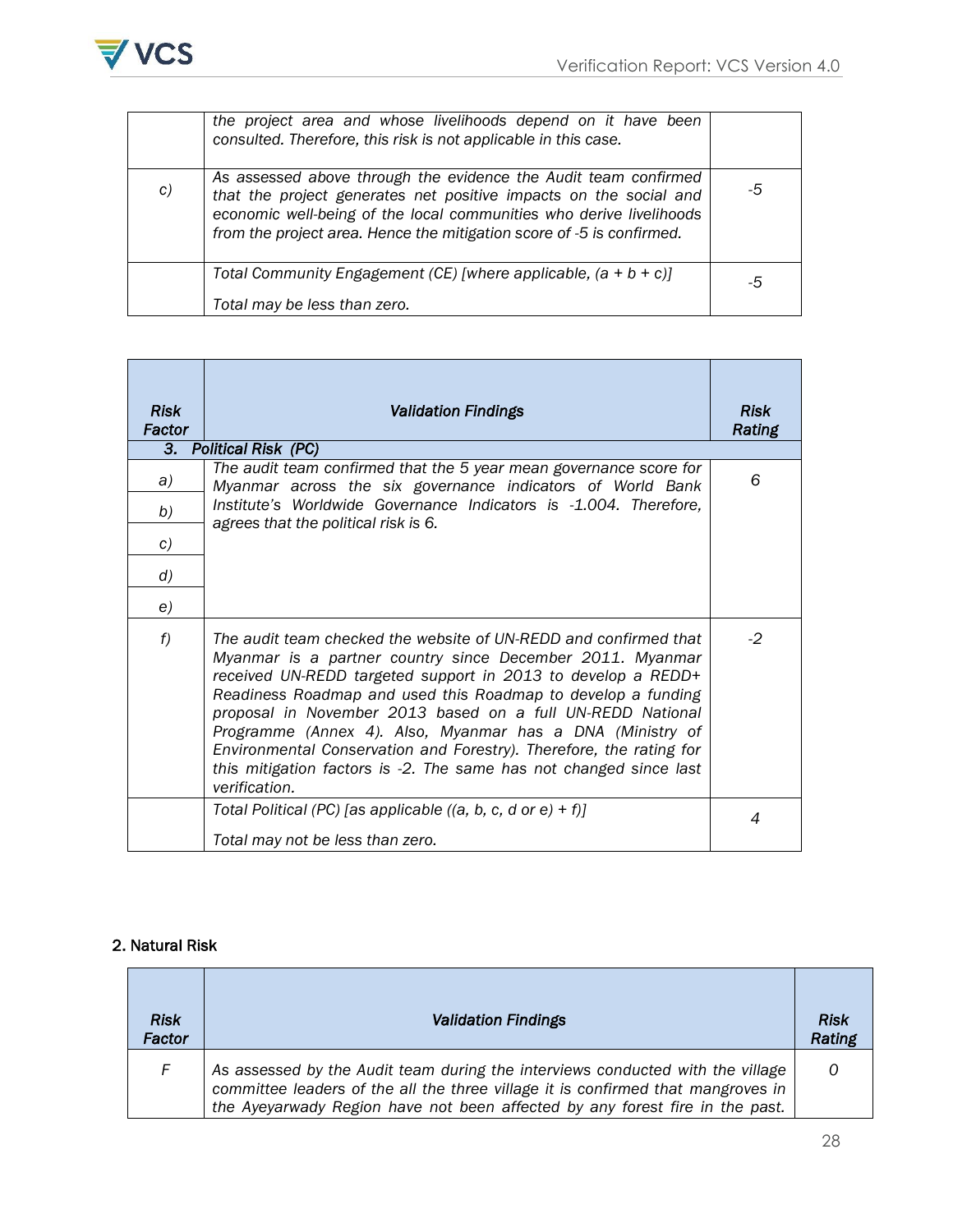

|    | Since the ecosystems where mangroves are grown are not susceptible to forest<br>fire, the risk of fire is not applicable to the project area. Therefore, the<br>significance of this risk is considered 'No loss' and regarding the likelihood the<br>risk is not applicable to the project area or occurred once every 100 year or<br>more.<br>Since the risk rating is 0, no mitigation activities are discussed.                                                                                                                                                                                                                                                                                                                                                                                                                                                                                                                                                                                                                                                                                                                                                                                                                                                                                                                                                                                                                                                                                                                                                                     |   |
|----|-----------------------------------------------------------------------------------------------------------------------------------------------------------------------------------------------------------------------------------------------------------------------------------------------------------------------------------------------------------------------------------------------------------------------------------------------------------------------------------------------------------------------------------------------------------------------------------------------------------------------------------------------------------------------------------------------------------------------------------------------------------------------------------------------------------------------------------------------------------------------------------------------------------------------------------------------------------------------------------------------------------------------------------------------------------------------------------------------------------------------------------------------------------------------------------------------------------------------------------------------------------------------------------------------------------------------------------------------------------------------------------------------------------------------------------------------------------------------------------------------------------------------------------------------------------------------------------------|---|
| PD | It is confirmed that there are no reported pest attacks in the coastal mangrove<br>area, since the last verification.<br>However, there have been few pest attacks in Sonneratiaceae family and<br>Avicenniaceae family in the delta mangrove area. There is no reported insect 'tide<br>watching mangrove moth' Auchavelans. There are reports of some propagules and<br>seedlings in young stage being attacked by crabs. Therefore, the significance of<br>this risk is considered insignificant (less than 5% loss of carbon stocks) and a<br>likelihood of less than every 10 years is confirmed.<br>The project proponent has argued a mitigation factor of 0.50 which is deemed<br>appropriate. The reason is that the staff of WIF has experience in implementing<br>mitigation activities in order to address this risk.<br>a. Training -Conducted training regarding the identification of the principal<br>species that affect the health of the planted trees by personnel with<br>experience in the identification of pests and diseases that harm<br>mangroves.<br>b. Monitoring – WIF is responsible for monitoring the health of the planted<br>trees to identify the presence of pests and diseases. In addition, annual<br>monitoring activities have been implemented.<br>Evaluation - The incidence and severity of pests and diseases identified<br>c.<br>in the field will be determined during annual monitoring.<br>Due to the implementation of these activities, a mitigation factor of 0.50 is<br>justified.<br>No changes recorded since last verification. | 1 |
|    |                                                                                                                                                                                                                                                                                                                                                                                                                                                                                                                                                                                                                                                                                                                                                                                                                                                                                                                                                                                                                                                                                                                                                                                                                                                                                                                                                                                                                                                                                                                                                                                         |   |

| W | The W risk significance is rated as 'Major' (25% to less than 50% loss of carbon<br>stocks), which is correct according to the audit team. Referring to scientific data<br>and publications, it is likely that the region may affect from cyclones and other<br>extreme weather conditions. Consequently, a likelihood of every 10 to less than<br>25 years is confirmed for all extreme weather events.                                                                                           | 2.50 |
|---|----------------------------------------------------------------------------------------------------------------------------------------------------------------------------------------------------------------------------------------------------------------------------------------------------------------------------------------------------------------------------------------------------------------------------------------------------------------------------------------------------|------|
|   | The audit team assessed the project itself has the main objective of to establish<br>and maintain a sustainably managed mangrove ecosystem for carbon<br>sequestration, natural disaster risk reduction, poverty reduction with sustainable<br>livelihoods in the coastal communities. Also, the Article published by Bahinipati &<br>Sahu (2012) given by the project proponent confirm the same as the major<br>mitigation activities in order to address this risk. Further, Darryl E. Marois & |      |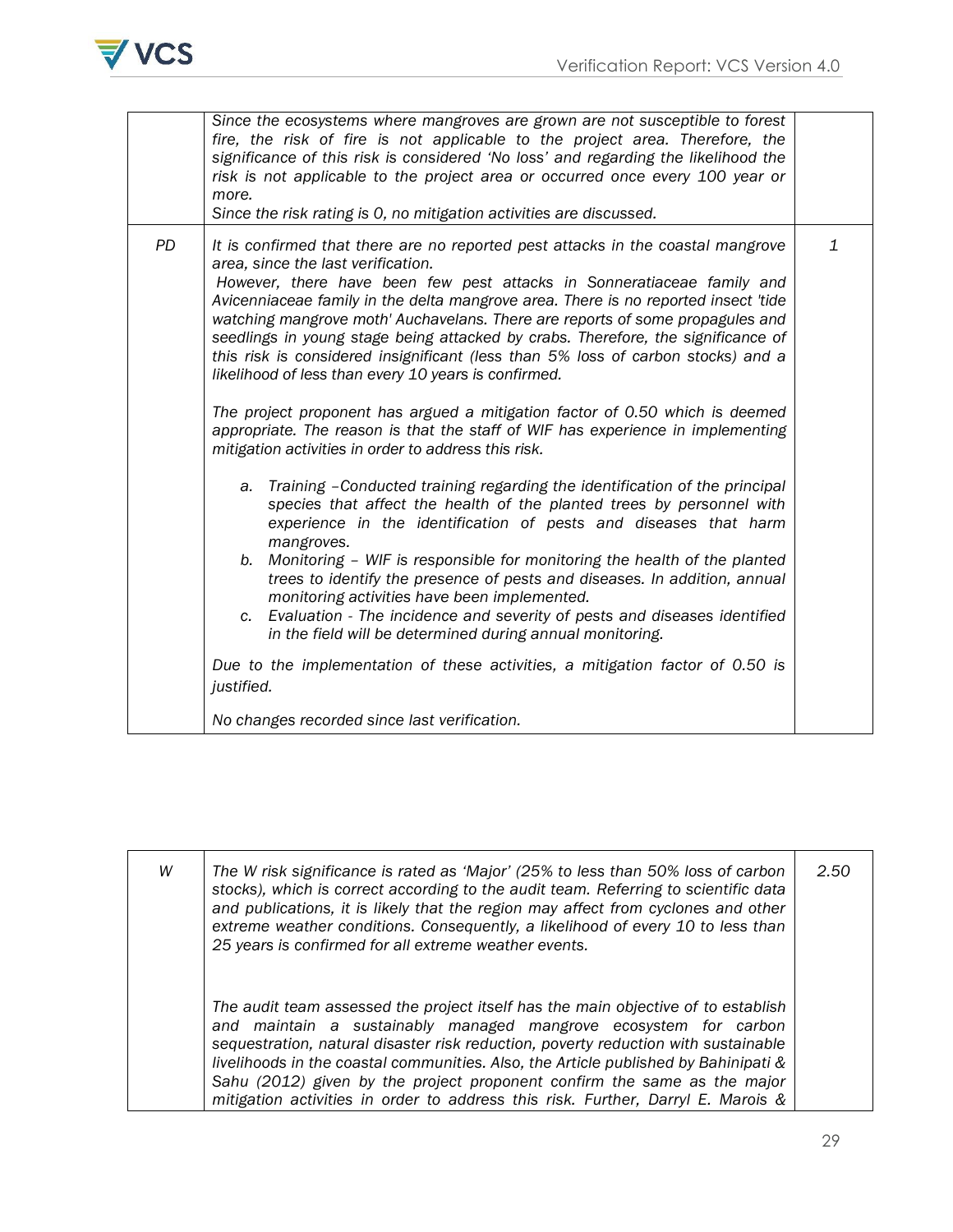

|    | William J. Mitsch (2015) in their review of coastal protection from tsunami and<br>cyclones provided by mangroves highlighted the results from several numerical<br>and physical models support the mitigating capabilities of mangroves for cyclone<br>storm surges and small tsunamis.<br>Hence a mitigation factor of 0.50 is reasonable.                                                                                                                                                                                                                                                                                                                                                                                                                                                  |      |
|----|-----------------------------------------------------------------------------------------------------------------------------------------------------------------------------------------------------------------------------------------------------------------------------------------------------------------------------------------------------------------------------------------------------------------------------------------------------------------------------------------------------------------------------------------------------------------------------------------------------------------------------------------------------------------------------------------------------------------------------------------------------------------------------------------------|------|
|    |                                                                                                                                                                                                                                                                                                                                                                                                                                                                                                                                                                                                                                                                                                                                                                                               |      |
| G  | According to Hazard Profile of Myanmar, 2009 the project area has not had any<br>affects from earthquakes during the past hence this natural risk has not been<br>considered. Therefore, Not relevant as confirmed by the audit team during the site<br>visit.                                                                                                                                                                                                                                                                                                                                                                                                                                                                                                                                | 0    |
|    | Hence, the significance of this risk is considered 'No loss' and regarding the<br>likelihood the risk is not applicable to the project area or occurred once every<br>100 year or more.                                                                                                                                                                                                                                                                                                                                                                                                                                                                                                                                                                                                       |      |
| ON | The other natural risk susceptible to the project area identified by the Audit team<br>is the Tsunami. It has tsunami induced by the 2004 Sumatra Earthquake (M9.1)<br>caused around 60 missing and dead in the delta area of southern Myanmar. It<br>also caused USD 500 million in losses, corresponding to 1.25% of the GDP at<br>that time. There are other records of tsunamis induced by earthquakes in 1750<br>and in 1930. The tsunami in 1930 affected around 500 victims in Myanmar. The<br>significance is considered 'Devastating' (50% to less than 70% loss of carbon<br>stocks) but regarding the likelihood the risk is not applicable to the project area<br>or occurred once every 100 year or more.<br>Since the risk rating is 0, no mitigation activities are discussed. | 0    |
|    | Total Natural Risk (as applicable, $F + PD + W + G + ON$ )                                                                                                                                                                                                                                                                                                                                                                                                                                                                                                                                                                                                                                                                                                                                    | 3.50 |

*The overall non-permanence risk rating that was determined for the project, using below Table is 7.50.*

| <b>Risk Category</b>              | Rating |
|-----------------------------------|--------|
| <b>Internal Risk</b><br>a)        | 0.00   |
| External Risk<br>b)               | 4.00   |
| <b>Natural Risk</b><br>C)         | 3.50   |
| Overall Risk Rating $(a + b + c)$ | 10     |

*However, in accordance with the VCS Non-Permanence Risk Tool, the overall score shall be rounded up to the nearest whole percentage, and the minimum risk rating shall be 10, regardless of the risk rating calculated. Therefore, 10% is the overall risk rating for this project.*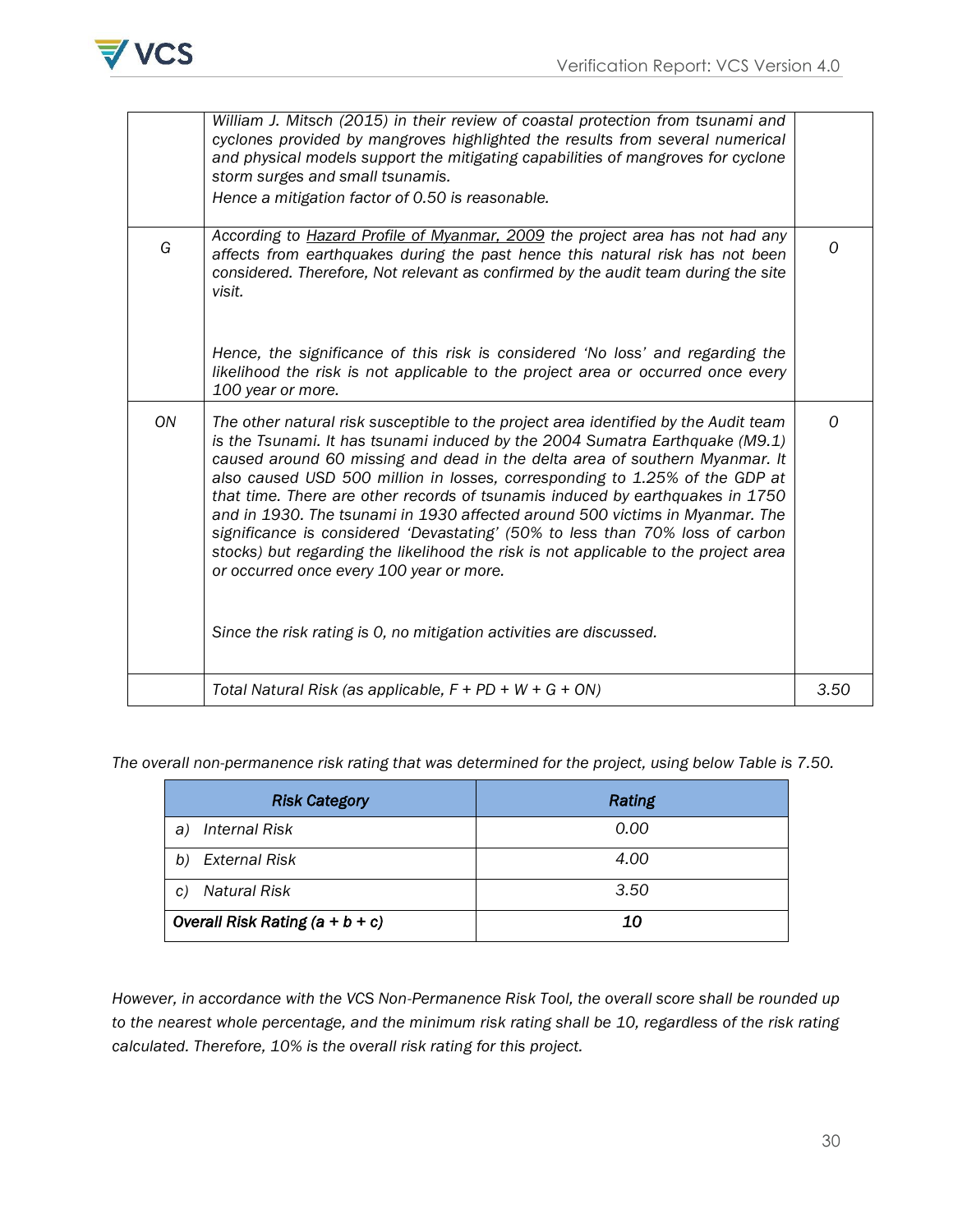



*In summary, the overall risk rating that was determined for the project, in accordance with the VCS Non-Permanence Risk Tool, is 10%. The audit team has concluded that the above risk rating is in conformance with the VCS rules.*

*Thus, 4KES audit team confirmed that the non-permanence assessment has been carried out adequately by applying the conservative assumptions. Therefore, the total buffer credits foreseen in the proposed project activity are: Buffer credits = 59,299 x 10% = 5,929 tCO2e for the current monitoring period.* 

# 4 VERIFICATION CONCLUSION

*4KES has performed verification of the emission reductions reported for the project activity "Reforestation and Restoration of degraded mangrove lands, sustainable livelihood and community development in Myanmar", VCS Registration Reference No. 1764, for the period 15/06/2019 to 14/06/2020, with regard to the relevant requirements for VCS rules (VCS Standard, v4.0 issued on 19/09/2019 and updated on 09/03/2020, VCS Program Guide, v4.0 issued on 19/09/2019).*

*The owner of the project is Worldview International Foundation (WIF), who is responsible for:*

- *The preparation of greenhouses gas emissions data and the reported greenhouse gas emission reductions from the project on the basis set out in the monitoring plan contained in the registered VCS-PD, version 3.0 dated 19/02/2018*
- *The development and maintenance of records and reporting procedures in accordance with that plan, including the calculation and determination of greenhouse gas emission reductions of the project*

*It is the responsibility of 4KES to express an independent verification opinion about the project"s conformity with the VCS requirements and procedures and on the reported greenhouse gas emission reductions from the project.*

*Based on documented evidence and corroborated by an off-site assessment 4KES can confirm that:*

- *The project has been implemented and operated as per the registered VCS-PD;*
- The monitoring plan in the registered VCS-PD is as per the applied baseline and *monitoring methodology.*
- *The monitoring report and other supporting documents provided are complete and verifiable and in accordance with the applicable VCS requirements;*

*It is 4KES"s opinion that the GHG emission reduction stated in the VCS monitoring report version 2.0 of 29/09/2020 for the "Reforestation and Restoration of degraded mangrove lands, sustainable livelihood and community development in Myanmar" for the period 15/06/2019 to 14/06/2020 has been fairly stated. The GHG emission reductions were calculated correctly on*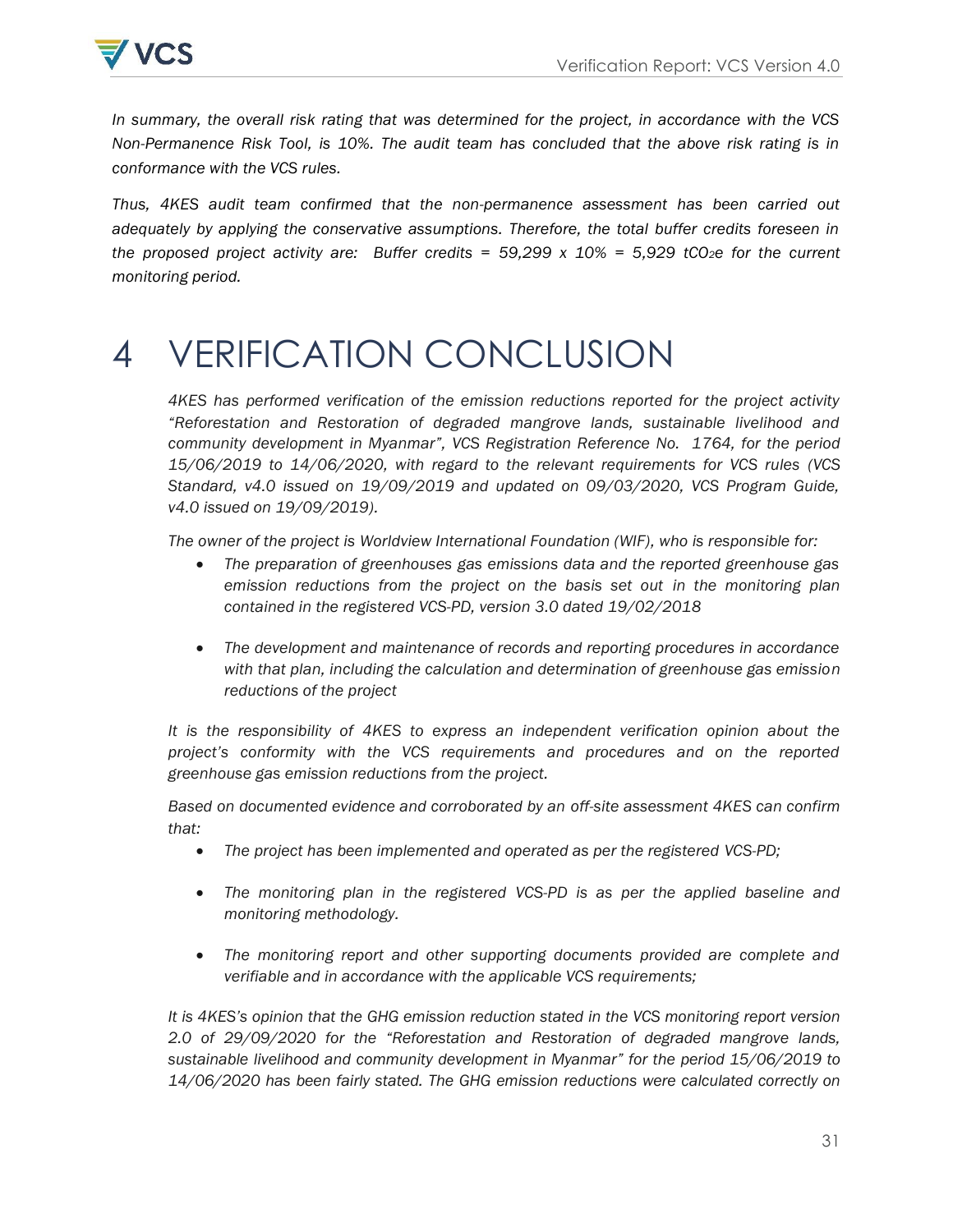

*the basis A/R Large-scale Methodology: Afforestation and reforestation of degraded mangrove habitats (AR AM0014) Version 03.0.* 

*Verification period: From [15-June-2019] to [14-June- 2020]*

*Verified GHG emission reductions and removals in the above verification period:*

| Year                      | <b>Baseli</b><br>ne<br>emissi<br>ons or<br>remov<br>als<br>(tCO <sub>2</sub> e) | Project<br>emissions<br>or removals<br>(tCO <sub>2</sub> e) | Leakage<br>emissions<br>(tCO <sub>2</sub> e) | <b>Net GHG</b><br>emission<br>reductions<br>or removals<br>(tCO <sub>2</sub> e) | <b>Buffer pool</b><br>allocation | <b>VCUs</b><br>eligible for<br><b>issuance</b> |
|---------------------------|---------------------------------------------------------------------------------|-------------------------------------------------------------|----------------------------------------------|---------------------------------------------------------------------------------|----------------------------------|------------------------------------------------|
| 15/06/2019-<br>14/06/2020 | $\Omega$                                                                        | 0                                                           | 0                                            | 59,299                                                                          | 5,929                            | 53,369                                         |
| Total                     | 0                                                                               | 0                                                           | 0                                            | 59,299                                                                          | 5,929                            | 53,369                                         |

#### Approved by

Rodon

Chandrakala R.

4K Earth Science Private Limited **Place: Bangalore, India** 

Director Director Date: 28-Oct-2020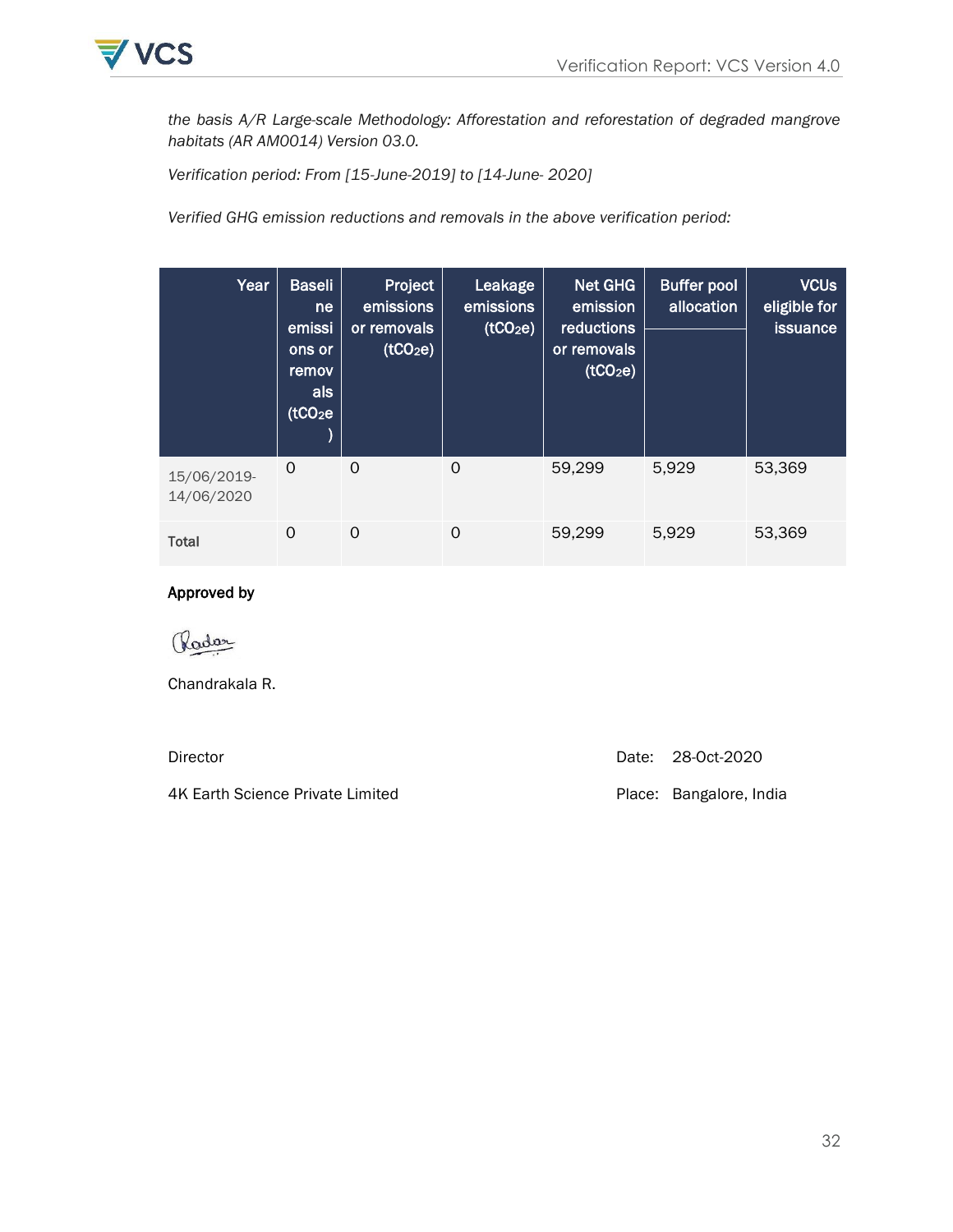

# <span id="page-32-0"></span>APPENDIX 1: CLARIFICATION REQUESTS, CORRECTIVE ACTION REQUESTS AND FORWARD ACTION REQUESTS

#### *Table 1. Remaining FAR from validation and/or previous verifications*

| <b>FAR ID</b>                                                                                                                                                                                                                                                                                                               | N/A                                           | Section no. | 2.5.1 | Date: 21/09/2020 |  |
|-----------------------------------------------------------------------------------------------------------------------------------------------------------------------------------------------------------------------------------------------------------------------------------------------------------------------------|-----------------------------------------------|-------------|-------|------------------|--|
| <b>Description of FAR</b>                                                                                                                                                                                                                                                                                                   |                                               |             |       |                  |  |
| For the future monitoring it has to be ensured, that the self-imposed QA/QC requirements of remeasuring<br>20% of the sample plots is fulfilled.                                                                                                                                                                            |                                               |             |       |                  |  |
|                                                                                                                                                                                                                                                                                                                             | Project participant response                  |             |       | Date: 29/09/2020 |  |
| Project proponent is ensuring this is followed. For the last verification, field manager conducted<br>100% resampling to ensure the validity of the data.                                                                                                                                                                   |                                               |             |       |                  |  |
|                                                                                                                                                                                                                                                                                                                             | Documentation provided by project participant |             |       |                  |  |
| Field measurement sheets which are certified by the field manager - Scanned copies of Raw Data<br>sheets have already been provided                                                                                                                                                                                         |                                               |             |       |                  |  |
| DOE assessment                                                                                                                                                                                                                                                                                                              |                                               |             |       | Date: 07/10/2020 |  |
| The verification team checked the field measurement data sheets, which confirms that there is a<br>cross check from the field manager, and this was not only for 20% samples but for all the samples.<br>The same was also confirmed by interacting with the field manager and project manager. Thus, the<br>FAR is closed. |                                               |             |       |                  |  |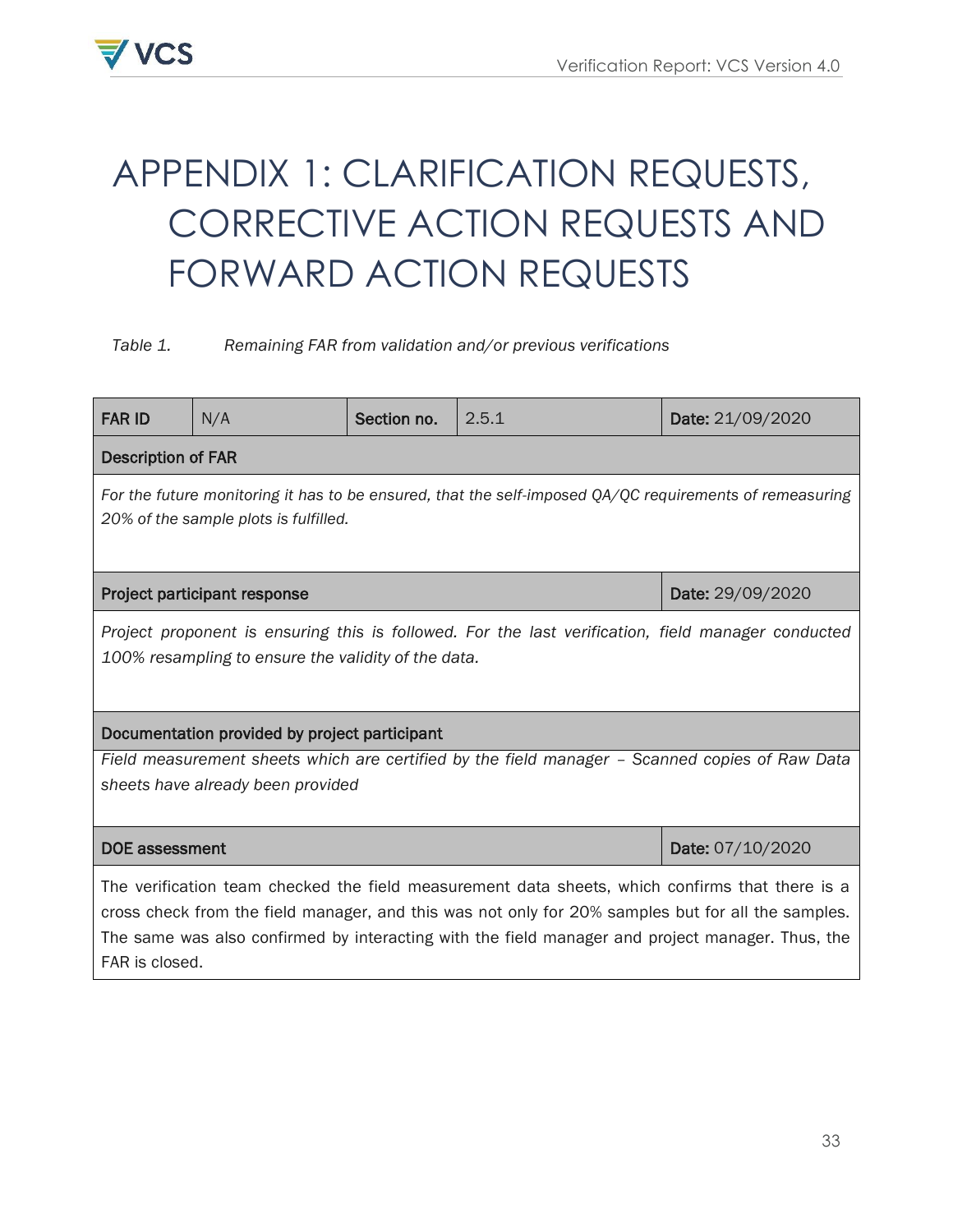

## *Table 2. CAR from this verification*

| <b>CAR ID</b>                                           | CAR1 | Section no. | 2.9                                                                                                                                                                                                                                                                                                                                                                                                                                                                                                                                     | Date: 21/09/2020 |  |  |  |
|---------------------------------------------------------|------|-------------|-----------------------------------------------------------------------------------------------------------------------------------------------------------------------------------------------------------------------------------------------------------------------------------------------------------------------------------------------------------------------------------------------------------------------------------------------------------------------------------------------------------------------------------------|------------------|--|--|--|
| <b>Description of CAR</b>                               |      |             |                                                                                                                                                                                                                                                                                                                                                                                                                                                                                                                                         |                  |  |  |  |
| transparent in the MR.                                  |      |             | As per the registered PD, the total area to be planted in 2019-2020 is 379.57 ha. However, as per the<br>Monitoring Report, the area planted in the proposed monitoring period (2019) is 1147.14 ha. PP is<br>requested to clarify the inconsistency and clarify that this change doesn't impact the silvicultural<br>operations. It is further checked from the previous verification report that 36.56 ha of the project area<br>had been encroached, which is now not part of the project activity anymore. However, the same is not |                  |  |  |  |
| <b>Project participant response</b><br>Date: 29/09/2020 |      |             |                                                                                                                                                                                                                                                                                                                                                                                                                                                                                                                                         |                  |  |  |  |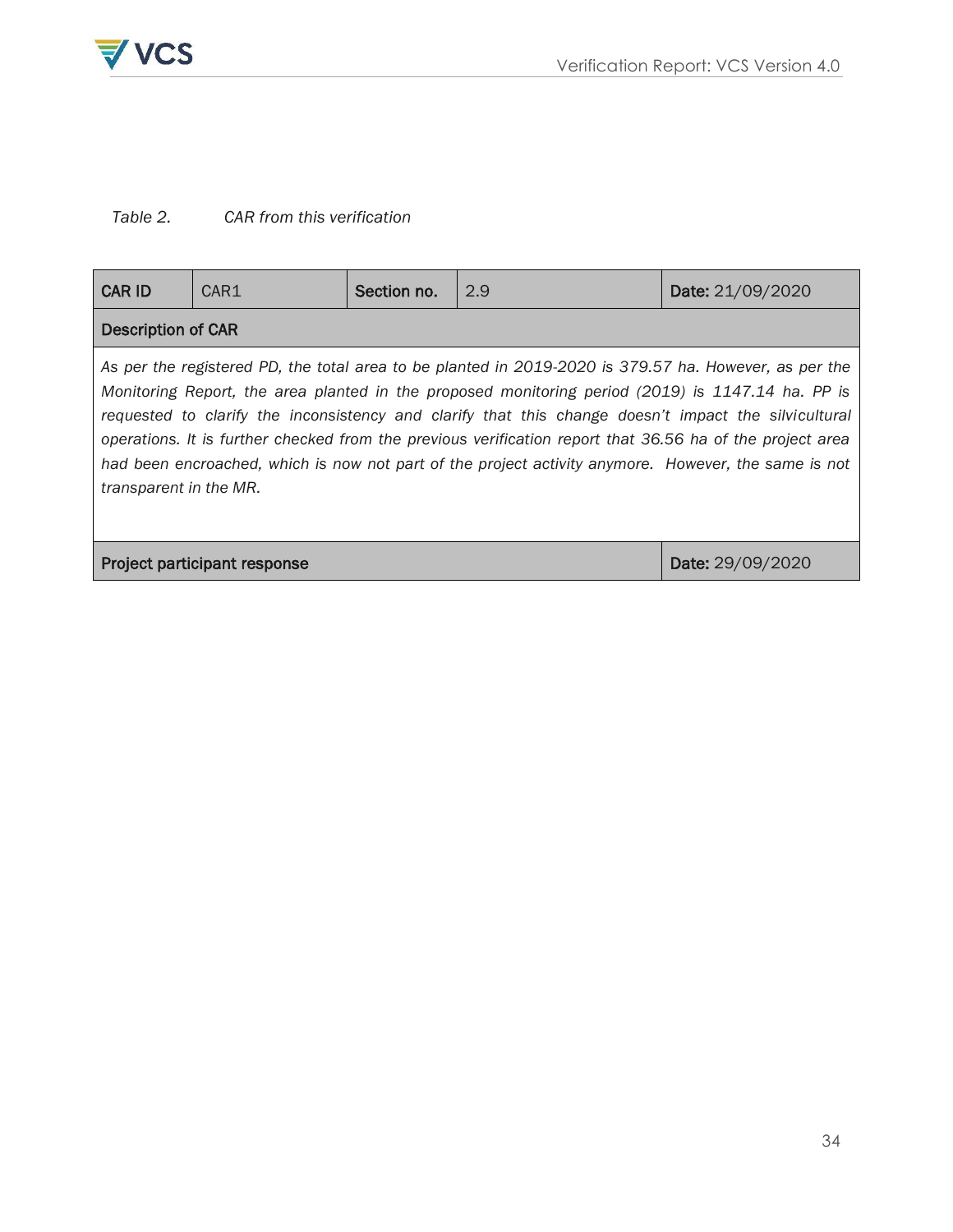

*During the previous monitoring year, due to lack of funding, planting material and staffing issues, it was not possible to undertake the planned planting as mentioned in the 2019 Monitoring Report. This year, PP*  was able to mobilize the necessary funds, planting material and staff and decided to scale up the planting *to complete planting of the intended area. The revised planted area for this monitoring period is 1,108.24 ha and has been reflected in the updated Calculation sheets as well as the Monitoring Report. An area of 3.30 ha was excluded from the project. Before the planting started and during the project, the project team assessed the lands. Again, during the planting operation, the field team assessed the lands for planting. If there are any areas not suitable for planting as deemed by the team, such areas will be left alone. For example, an area of 35.54 ha of shrimp ponds were not planted in Magyi. Similarly, an area of 3.30 ha was excluded from the project because the areas were determined to not be plantable during the 2019 planting, and no planting will occur in that area in the future. The team informed their decision to WIF HQ and confirmed that this area will not be planted in the future. The updated areas are provided in the maps already submitted. Staff is well experienced with 30 years of field work experience, and the*  decision was taken in consultation with field management and it as discussed and implemented such that *if will not impact silviculture operations. This has been reflected in the updated MR in Section 2.3.2.*

*Since the area of 36.56 ha was already identified and removed by the previous auditor due to the construction of a hotel, this area was not included in the total area given in this MR. Since it was specified in the previous MR, it was not mentioned again. However, a statement regarding this, as well as other project deviations as identified in the 2018 MR and this year, has been included in the updated MR in Section 2.3.2.*

#### Documentation provided by project participant

*Updated Monitoring Report (Folder Title - Project ID 1764 - Updated MR and Calcs)*

*2019 Planting Area Maps (Folder Title - 2. & 11. Project Boundary maps)*

| DOE assessment |  |
|----------------|--|
|----------------|--|

Date: 07/10/2020

*As per the registered VCS-PD, the project will be implemented on 2146.48 hectares, which covers 1607.81 ha of area to be planted and 538.67 ha of area to be restored. The planting activities planned for these areas are from 2015 to 2020. However, as per the previous verifications i.e. the first and 2nd verification an area of 72.12 was excluded due to various reasons, which was verified and concluded in the previous verifications /38/ /39/ and in the proposed verification an area of 3.30 ha was excluded. The field team identified these areas as not suitable for planting. The report of the same was communicated to WIF HO, which was accepted to exclude these areas from planting. Revised project boundary file "2019 Planting Area Maps" checked and accepted by the validation team. Thus, the total area covered under the project activity is only 2071.06.*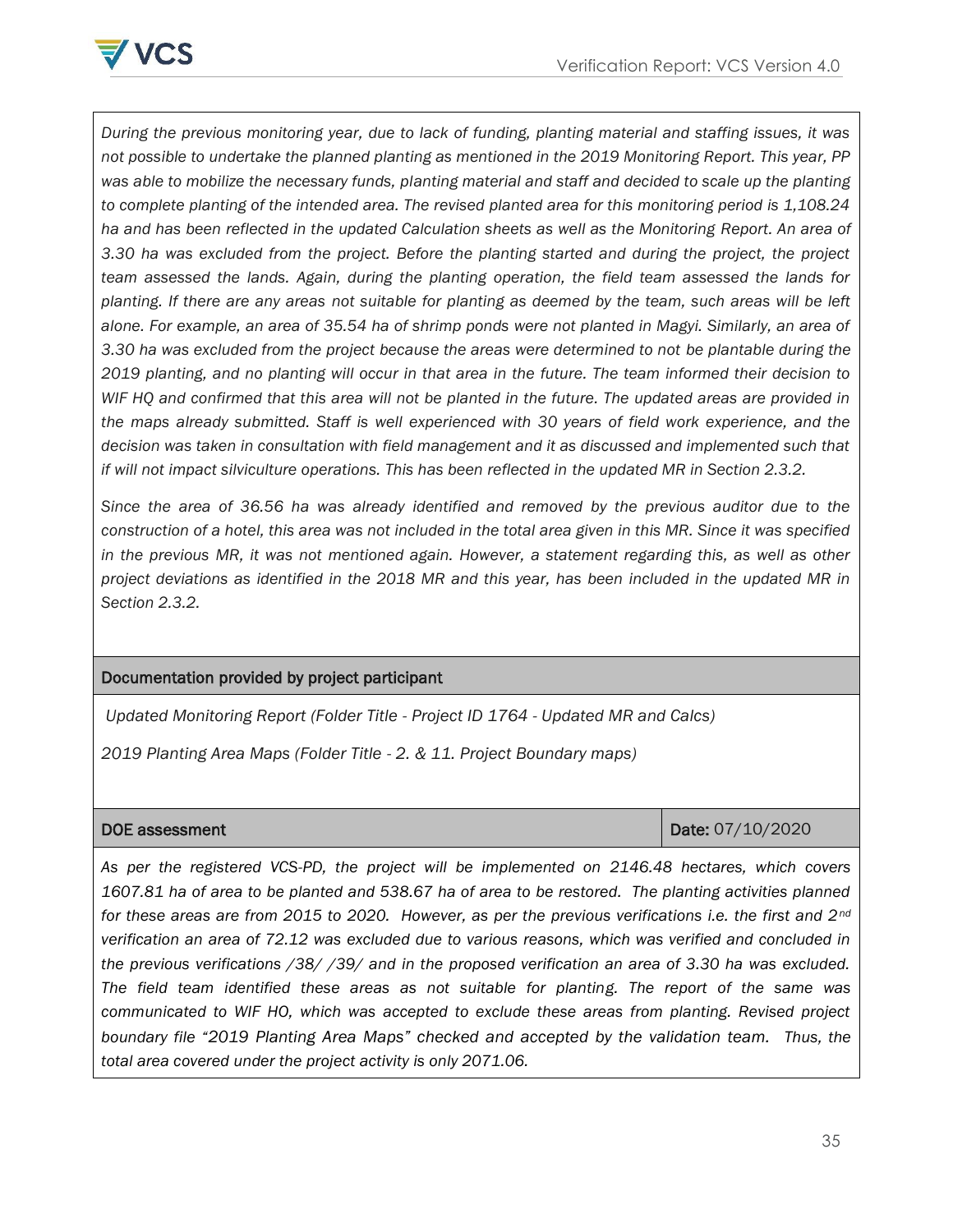

*Table3. CL from this verification*

| CL ID                                            | 01                                                                                                                                                                                                                                                                                                                                                                                                | Section no.                                                                                                                  | 3.4                                                                                                                                                                                   | Date: 21/09/2020 |  |  |  |  |
|--------------------------------------------------|---------------------------------------------------------------------------------------------------------------------------------------------------------------------------------------------------------------------------------------------------------------------------------------------------------------------------------------------------------------------------------------------------|------------------------------------------------------------------------------------------------------------------------------|---------------------------------------------------------------------------------------------------------------------------------------------------------------------------------------|------------------|--|--|--|--|
| Description of CL                                |                                                                                                                                                                                                                                                                                                                                                                                                   |                                                                                                                              |                                                                                                                                                                                       |                  |  |  |  |  |
|                                                  | The verification team checked the ER calculations and noted the following:                                                                                                                                                                                                                                                                                                                        |                                                                                                                              |                                                                                                                                                                                       |                  |  |  |  |  |
|                                                  |                                                                                                                                                                                                                                                                                                                                                                                                   | 1. Uncertainty calculations as per the guidance of provided in the AR-Tool 14 is not<br>transparent in the ER spread sheets. |                                                                                                                                                                                       |                  |  |  |  |  |
|                                                  |                                                                                                                                                                                                                                                                                                                                                                                                   |                                                                                                                              | 2. PP is requested to provide consolidated spread sheets of the ER calculations.                                                                                                      |                  |  |  |  |  |
|                                                  | The ER spread sheets "VCUs for 2015-2017 plantations, sheet -growth data is not<br>3.<br>transparent on the no. of trees planted in 2019 and their survival rate in 2020. It is<br>further observed that for the plot 19 of 2018 plantation, there is an increase in the no. of<br>trees from 76 to 94. PP is requested to clarify and provide data sheets for the same.                          |                                                                                                                              |                                                                                                                                                                                       |                  |  |  |  |  |
|                                                  |                                                                                                                                                                                                                                                                                                                                                                                                   |                                                                                                                              | 4. It is further checked that the survival rate is calculated based on the number plants<br>survived since last verification. PP is requested to clarify appropriateness of the same. |                  |  |  |  |  |
|                                                  |                                                                                                                                                                                                                                                                                                                                                                                                   | 5. Noted that the DBH, height and the no. of trees /ha are hard punched values and not<br>linked to the field data sheets.   |                                                                                                                                                                                       |                  |  |  |  |  |
|                                                  | 6.<br>ground and SoC values.                                                                                                                                                                                                                                                                                                                                                                      |                                                                                                                              | The MR is not transparent on the values of carbon stock change in above ground, below                                                                                                 |                  |  |  |  |  |
|                                                  | The excel sheet "VCU-2019 plantations", under the sheet "area plant", the strata<br>7.<br>mentioned in i4. However, the same has to be i5. Also, the ratio of strata is w5 and not<br>w4.                                                                                                                                                                                                         |                                                                                                                              |                                                                                                                                                                                       |                  |  |  |  |  |
|                                                  | The team checked the DBH and Height values used in the ER calculations with raw data<br>8.<br>sheets. Noted that that the trees above 1.3 m, the DBH readings noted was at 1.3. The<br>same is as per the registered PDD. However, the ER sheets uses the values, the same as<br>previous verification. PP is requested to clarify and justify the conservativeness of<br>selecting these values. |                                                                                                                              |                                                                                                                                                                                       |                  |  |  |  |  |
|                                                  | The ER spread sheets not transparent on the time period elapsed between two successive<br>9.<br>estimations of carbon stock in a carbon pool.                                                                                                                                                                                                                                                     |                                                                                                                              |                                                                                                                                                                                       |                  |  |  |  |  |
| Project participant response<br>Date: 29/09/2020 |                                                                                                                                                                                                                                                                                                                                                                                                   |                                                                                                                              |                                                                                                                                                                                       |                  |  |  |  |  |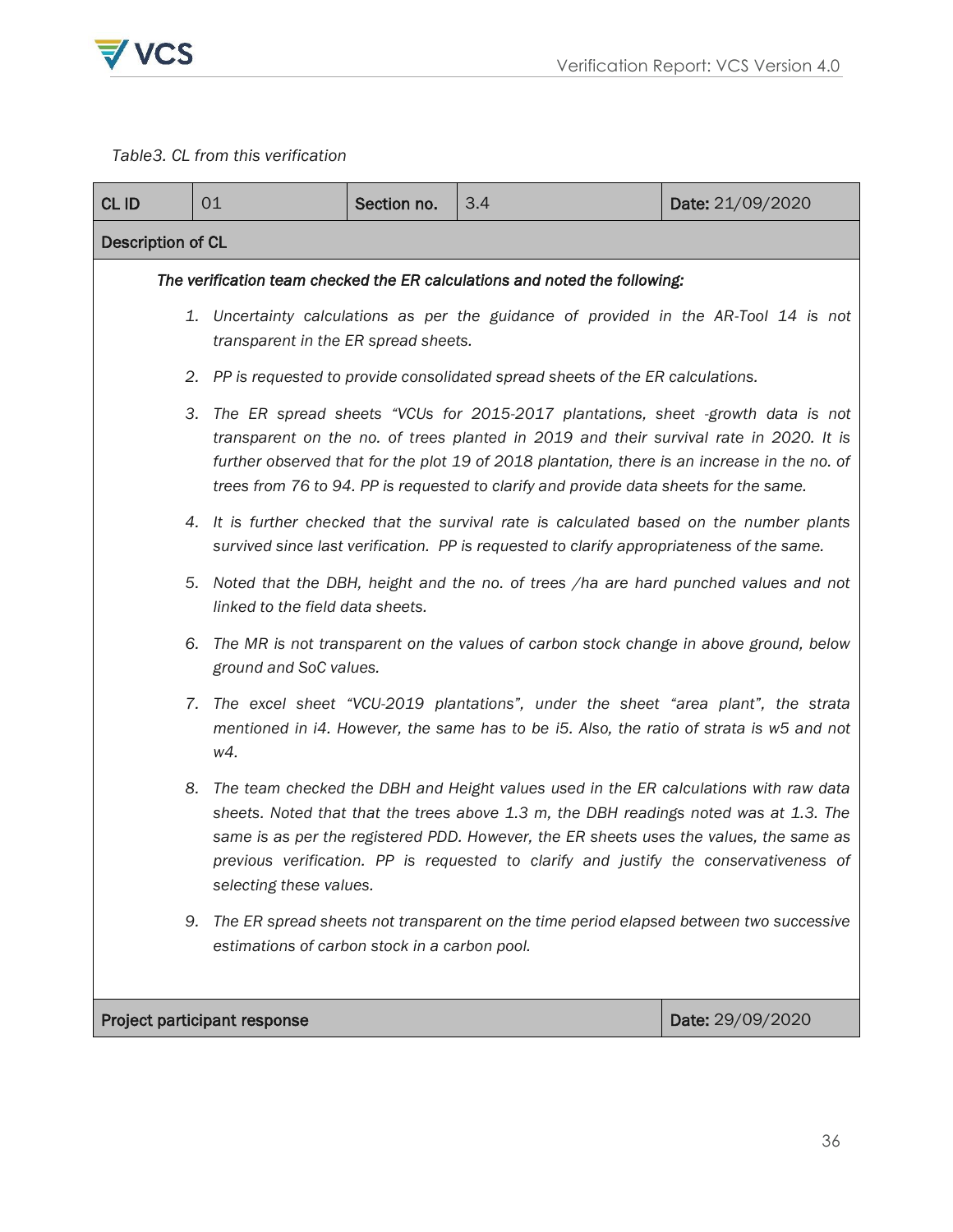

- *1. Uncertainty calculations have been undertaken and this has been reflected in the Consolidated Calcs Data sheet as well as the updated Monitoring Report under Section 5.2 on page 46 and 47.*
- *2. Consolidated and linked spreadsheet has been developed.*
- *3. Revised version reflects the correct values for growth data.*
- *4. This has been the standard procedure since project initiation and during the first and second verifications, this was accepted, and therefore continued the same.*
- *5. All sheets have been updated to ensure values are linked and not hard punched.*
- *6. The MR was revised to reflect the values of carbon stock change in above ground, below ground and SoC values.*
- *7. Sheet has been updated.*
- *8. This has been revised using the latest DBH as per the raw data sheets.*
- *9. The time period elapsed between two successive estimations of carbon stock in a carbon pool is one year. This has been reflected in the revised ER sheets (i.e. years have been changed to indicate the time period)*

#### Documentation provided by project participant

*Revised Measurements of Sample Plots sheet, Measurement Summary – Averages sheet, ER sheets, Consolidated Calcs Data sheet, Updated Monitoring Report (Folder title - Project ID 1764 - Updated MR and Calcs)*

**DOE assessment** Date: 07/10/2020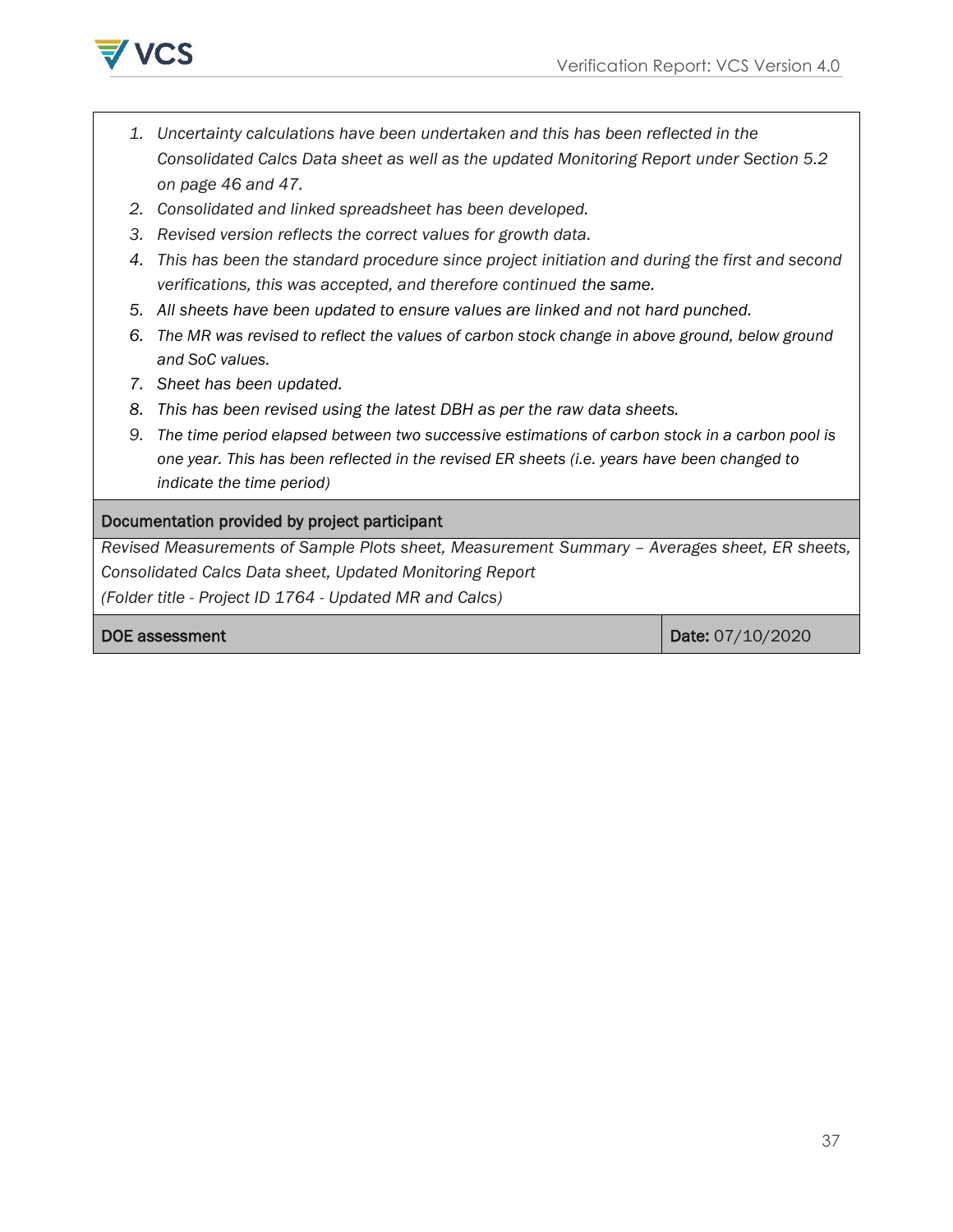

1. Uncertainty calculations have been addressed in the *Consolidated Calcs Data sheet and the same has also been made transparent in the revised MR.*

*2. Consolidated spread sheets for the proposed monitoring period is provided and the same is accepted.*

*3. The no. of trees planted in 2019 and their survival rate has been made transparent in the revised calculation sheets. The same was also cross checked with the field measurement data sheet and confirmed to be appropriate. The team also cross checked the plant inventory of stock in and stock out and the no. of purchases made and the same was found to be acceptable.*

*4. The team accepts the justification provided by the PP. It was also checked that the dead trees were always replaced with new trees in the first three years of the plantation.*

*5. The field measurement data sheets are now linked to the ER sheets.*

*6. The revised MR is now transparent on the calculations and the values arrived for carbon stock change in above ground, below ground and SoC values.*

*7.The strata identification has been revised in the excel sheet* "VCU-2019 plantations", which is now acceptable.

8. The ER sheets are revised with the DBH values arrived at 1.3 m. The same was cross checked with the raw data sheets and found to be acceptable.

9. Time period elapsed between two successive estimations of carbon stock in a carbon pool is one year and the same has been made transparent in the revised ER sheets, which is acceptable to the team.

Based on the above-mentioned justifications, CL1 is closed.

| CL ID                                                                               | 02 | Section no. | 3.6 | Date: 21/09/2020 |  |  |  |
|-------------------------------------------------------------------------------------|----|-------------|-----|------------------|--|--|--|
| <b>Description of CL</b>                                                            |    |             |     |                  |  |  |  |
| PP to clarify the latest references for the documents Annex-3, Annex-5 and Annex-7. |    |             |     |                  |  |  |  |
| Provide translated document of Annex-10.                                            |    |             |     |                  |  |  |  |
| Date: 29/09/2020<br>Project participant response                                    |    |             |     |                  |  |  |  |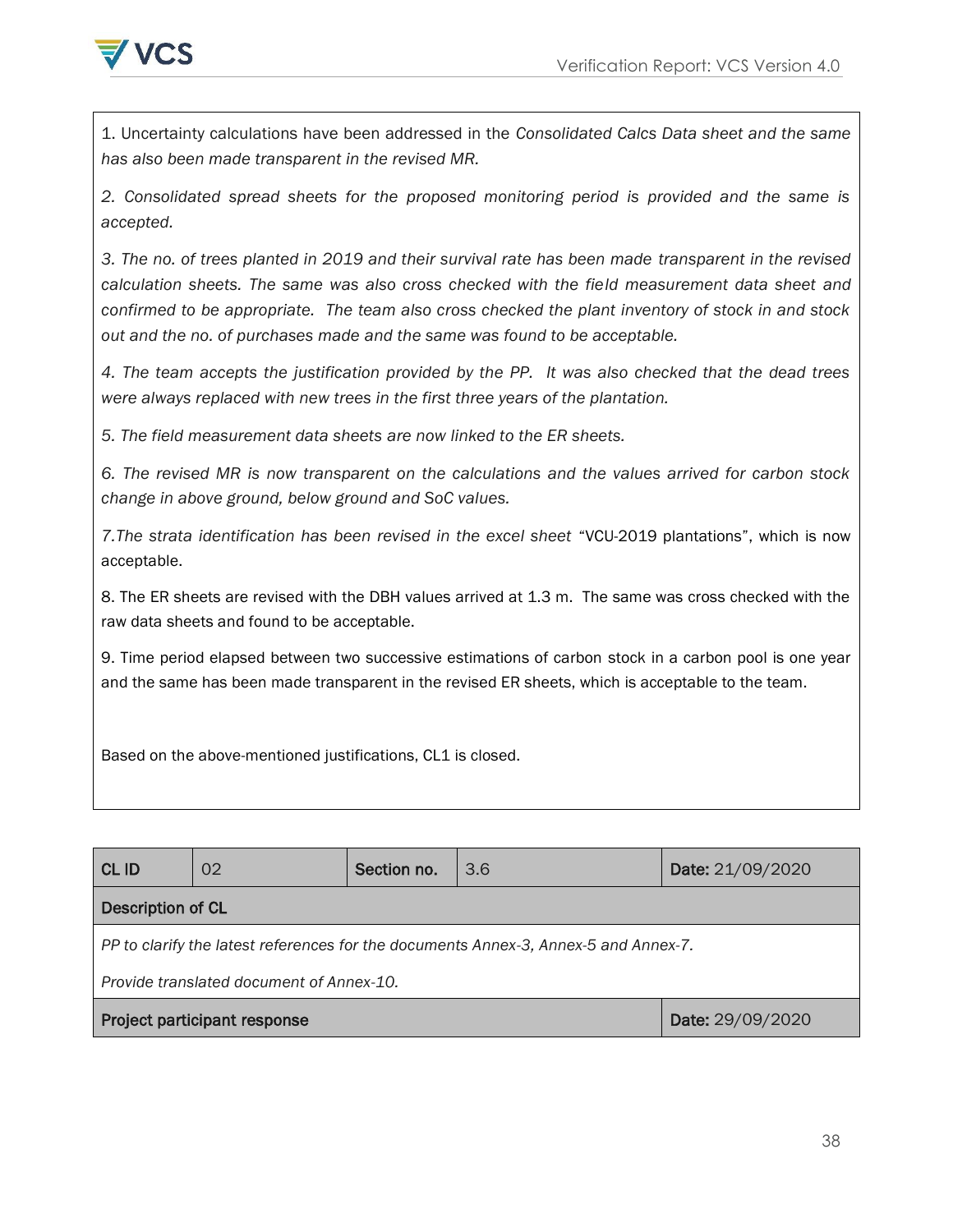

*Annex 3 is an updated document while Annex 5 and Annex 7 are publications that do not have any updates.*

*The translated document has been provided.*

#### Documentation provided by project participant

*Translated document for Annex 10 (Folder title - Project ID 1764 - Updated MR and Calcs)*

DOE assessment Date: 07/10/2020

1. It is been clarified that Annex-3 has been updated. However, Annex-5 and Annex-7 still remains the same. The same was checked and accepted by the team.

2. Translated document of Annex-10 has been provided.

Based on the above justification, CL02 is closed.

*Table-4: FAR from this verification.*

| <b>FAR ID</b>                                                                                                                                                                                                                                                                                                                                                                                                                                                                                                                                                    | 01 | Section no. | 2.5.1 | Date: 21/09/2020 |  |  |  |  |
|------------------------------------------------------------------------------------------------------------------------------------------------------------------------------------------------------------------------------------------------------------------------------------------------------------------------------------------------------------------------------------------------------------------------------------------------------------------------------------------------------------------------------------------------------------------|----|-------------|-------|------------------|--|--|--|--|
| <b>Description of FAR</b>                                                                                                                                                                                                                                                                                                                                                                                                                                                                                                                                        |    |             |       |                  |  |  |  |  |
| As per the registered VCS-PD and validation report, it is noted that for the ex-ante estimation of SOC pool,<br>PP has used site specific value for $dSOC_t$ , derived from field-based data. PP has used a soil carbon<br>accumulation rate of 7.32 tc/ha/yr for ex-ante estimation of changes in carbon stock in soil organic<br>carbon, which is fixed ex-ante for 20 years. The same was also accepted in the first and $2^{nd}$ verification.<br>However, as per paragraph, 3.2.5 of Validation and Verification manual, ver 3.2, in order to ascertain the |    |             |       |                  |  |  |  |  |
| validity of the data or parameter provided by PP, it shall be sourced from relevant peer-reviewed<br>journals/literature. The same was applied to the project activity. However, the verification team is of the                                                                                                                                                                                                                                                                                                                                                 |    |             |       |                  |  |  |  |  |

*opinion that SOC is a data/parameter, which can influence the emission reductions as following:*

- *1. Implementation of an A/R CDM project activity increases the SOC content of the lands from the pre-project level to the level that is equal to the steady-state SOC content under native vegetation;*
- *2. The increase in SOC content in the project scenario takes place at a constant rate over a period of 20 years from the year of planting.*

*Thus, the verification team is of the opinion that SOC needs to be monitored over a period of time. PP is requested clarify the same.* 

Project participant response Date: 29/09/2020

*PP will conduct another soil sample test in the year 2022 to verify the value obtained from the first test, and will be provided at the 2022 verification.*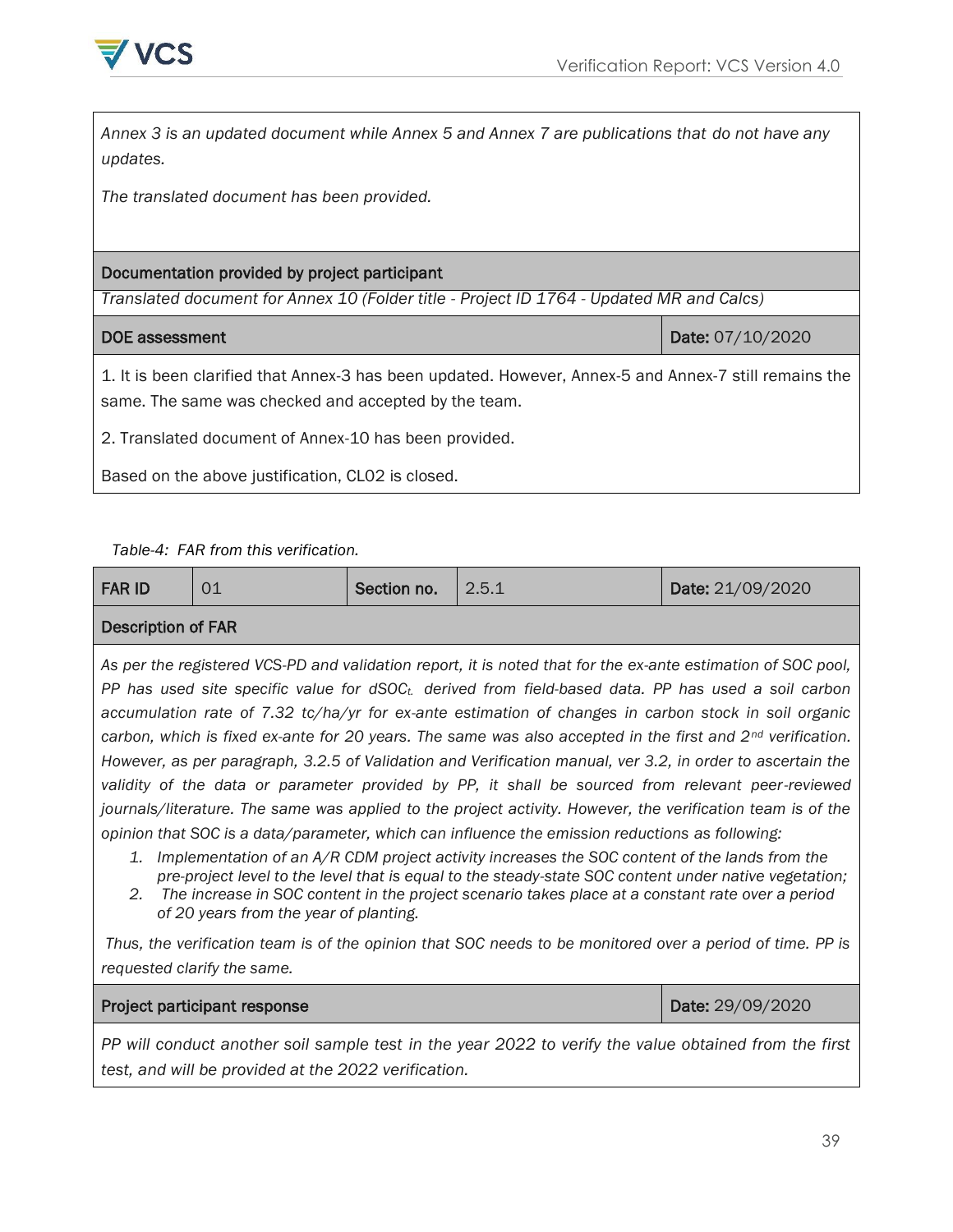

| Documentation provided by project participant |  |  |  |  |  |
|-----------------------------------------------|--|--|--|--|--|
|                                               |  |  |  |  |  |
| Date: DD/MM/YYYY                              |  |  |  |  |  |
|                                               |  |  |  |  |  |
|                                               |  |  |  |  |  |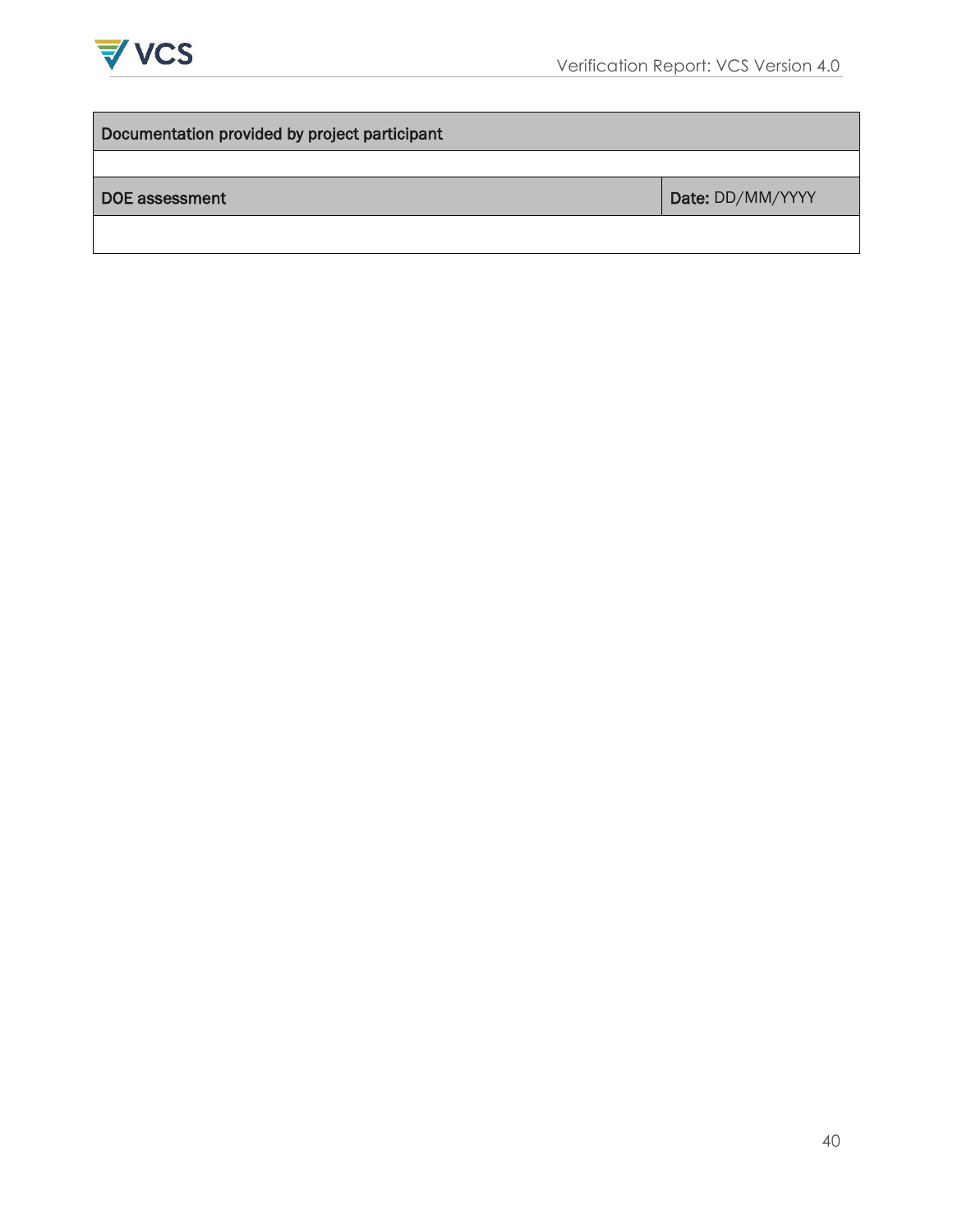# APPENDIX 2: COMPETENCE OF TEAM **MEMBERS**

| <b>Certificate of Competence</b>    |                                                                                                                                                                                                                   |                                                            |      |                |                                 |                                        |    |  |  |
|-------------------------------------|-------------------------------------------------------------------------------------------------------------------------------------------------------------------------------------------------------------------|------------------------------------------------------------|------|----------------|---------------------------------|----------------------------------------|----|--|--|
| <b>Name</b>                         | Mr.                                                                                                                                                                                                               | <b>Rekha Menon</b>                                         |      |                |                                 |                                        |    |  |  |
|                                     | $\boxtimes$ Ms.<br><i><b>Qualification</b></i><br>Fulfils the requirement as per the appointment of personnel procedure of 4KES for<br>Procedure<br>Validation and Verification of CDM/VCS/GS/GHG Projects.       |                                                            |      |                |                                 |                                        |    |  |  |
|                                     | Appointed to work as:                                                                                                                                                                                             |                                                            |      |                |                                 |                                        |    |  |  |
|                                     | <b>Technical</b><br><b>Technical</b><br><b>Financial</b><br><b>CDM</b><br><b>Team</b><br><b>Team</b><br>Validator/Verifier<br><b>Leader</b><br><b>Member</b><br><b>Reviewer</b><br><b>Expert</b><br><b>Expert</b> |                                                            |      |                |                                 |                                        |    |  |  |
| Appointed                           |                                                                                                                                                                                                                   | Yes                                                        | Yes  | Yes            | Yes                             | Yes                                    | No |  |  |
| 01-10-2019<br><b>Appointed Date</b> |                                                                                                                                                                                                                   |                                                            |      |                |                                 |                                        |    |  |  |
|                                     |                                                                                                                                                                                                                   | <b>Authorized to work as Technical Expert for:</b>         |      |                |                                 |                                        |    |  |  |
| Authorized                          |                                                                                                                                                                                                                   | <b>Sectoral Scope</b>                                      |      | <b>TA Code</b> |                                 | <b>Technical Area within the scope</b> |    |  |  |
| <b>Technical Area</b>               |                                                                                                                                                                                                                   | Energy industries (renewable - /<br>non-renewable sources) |      | 1.1            |                                 | Thermal energy generation              |    |  |  |
|                                     |                                                                                                                                                                                                                   | Energy industries (renewable - /<br>non-renewable sources) |      | 1.2            |                                 | Renewables                             |    |  |  |
|                                     |                                                                                                                                                                                                                   | Energy demand                                              |      | 3.1            | Energy demand                   |                                        |    |  |  |
|                                     |                                                                                                                                                                                                                   | Waste handling and disposal                                |      | 13.1           |                                 | Solid waste and wastewater             |    |  |  |
| Afforestation and reforestation     |                                                                                                                                                                                                                   |                                                            | 14.1 |                | Afforestation and reforestation |                                        |    |  |  |
|                                     |                                                                                                                                                                                                                   |                                                            |      |                |                                 |                                        |    |  |  |
|                                     |                                                                                                                                                                                                                   | Authorized to work as Local Expert for:                    |      |                |                                 |                                        |    |  |  |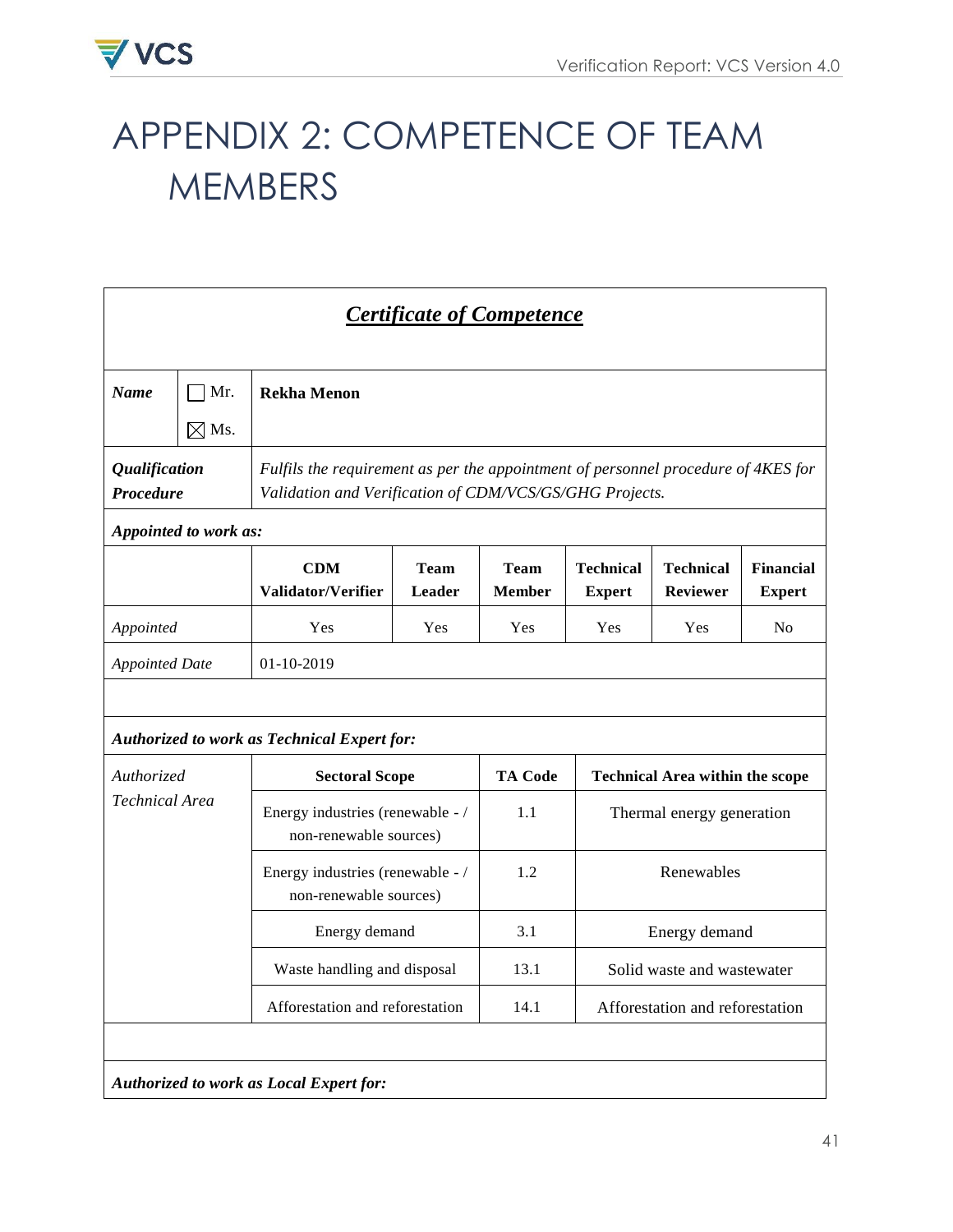

|                                         | <i>Country/Countries</i>   India, Myanmar, Sri Lanka |  |  |
|-----------------------------------------|------------------------------------------------------|--|--|
|                                         |                                                      |  |  |
| <b>Compliance check by:</b> Anand S. R. |                                                      |  |  |

| <b>Certificate of Competence</b>                                                                |                                                                                                                                                                                                      |                                                            |     |              |     |                            |    |  |  |
|-------------------------------------------------------------------------------------------------|------------------------------------------------------------------------------------------------------------------------------------------------------------------------------------------------------|------------------------------------------------------------|-----|--------------|-----|----------------------------|----|--|--|
| <b>Name</b>                                                                                     | $\boxtimes$ Mr.                                                                                                                                                                                      | Ma Paa Puratchikkanal                                      |     |              |     |                            |    |  |  |
|                                                                                                 | Ms.                                                                                                                                                                                                  |                                                            |     |              |     |                            |    |  |  |
|                                                                                                 | <b>Qualification</b><br>Fulfils the requirement as per the appointment of personnel procedure of 4KES for<br><b>Procedure</b><br>Validation and Verification of CDM/VCS/GS/GHG Projects.             |                                                            |     |              |     |                            |    |  |  |
|                                                                                                 | Appointed to work as:                                                                                                                                                                                |                                                            |     |              |     |                            |    |  |  |
|                                                                                                 | <b>CDM</b><br><b>Team</b><br><b>Team</b><br><b>Technica</b><br><b>Technical</b><br><b>Financial</b><br>Validator/Verifier<br>Leader<br><b>Member</b><br><b>Reviewer</b><br>l Expert<br><b>Expert</b> |                                                            |     |              |     |                            |    |  |  |
| Appointed                                                                                       |                                                                                                                                                                                                      | Yes                                                        | Yes | Yes          | Yes | Yes                        | No |  |  |
|                                                                                                 | 29-07-2019<br><b>Appointed Date</b>                                                                                                                                                                  |                                                            |     |              |     |                            |    |  |  |
|                                                                                                 |                                                                                                                                                                                                      |                                                            |     |              |     |                            |    |  |  |
|                                                                                                 |                                                                                                                                                                                                      | <b>Authorized to work as Technical Expert for:</b>         |     |              |     |                            |    |  |  |
| <b>TA Code</b><br>Authorized<br><b>Sectoral Scope</b><br><b>Technical Area within the scope</b> |                                                                                                                                                                                                      |                                                            |     |              |     |                            |    |  |  |
| <b>Technical Area</b>                                                                           |                                                                                                                                                                                                      | Energy industries (renewable - /<br>non-renewable sources) |     | 1.1          |     | Thermal energy generation  |    |  |  |
|                                                                                                 |                                                                                                                                                                                                      | Energy industries (renewable - /<br>non-renewable sources) |     | 1.2          |     | Renewables                 |    |  |  |
|                                                                                                 |                                                                                                                                                                                                      | Energy demand                                              |     | 3.1          |     | Energy demand              |    |  |  |
| Construction                                                                                    |                                                                                                                                                                                                      | 6.1                                                        |     | Construction |     |                            |    |  |  |
|                                                                                                 |                                                                                                                                                                                                      | Waste handling and disposal                                |     | 13.1         |     | Solid waste and wastewater |    |  |  |
|                                                                                                 | Agriculture<br>15.1<br>Agriculture                                                                                                                                                                   |                                                            |     |              |     |                            |    |  |  |